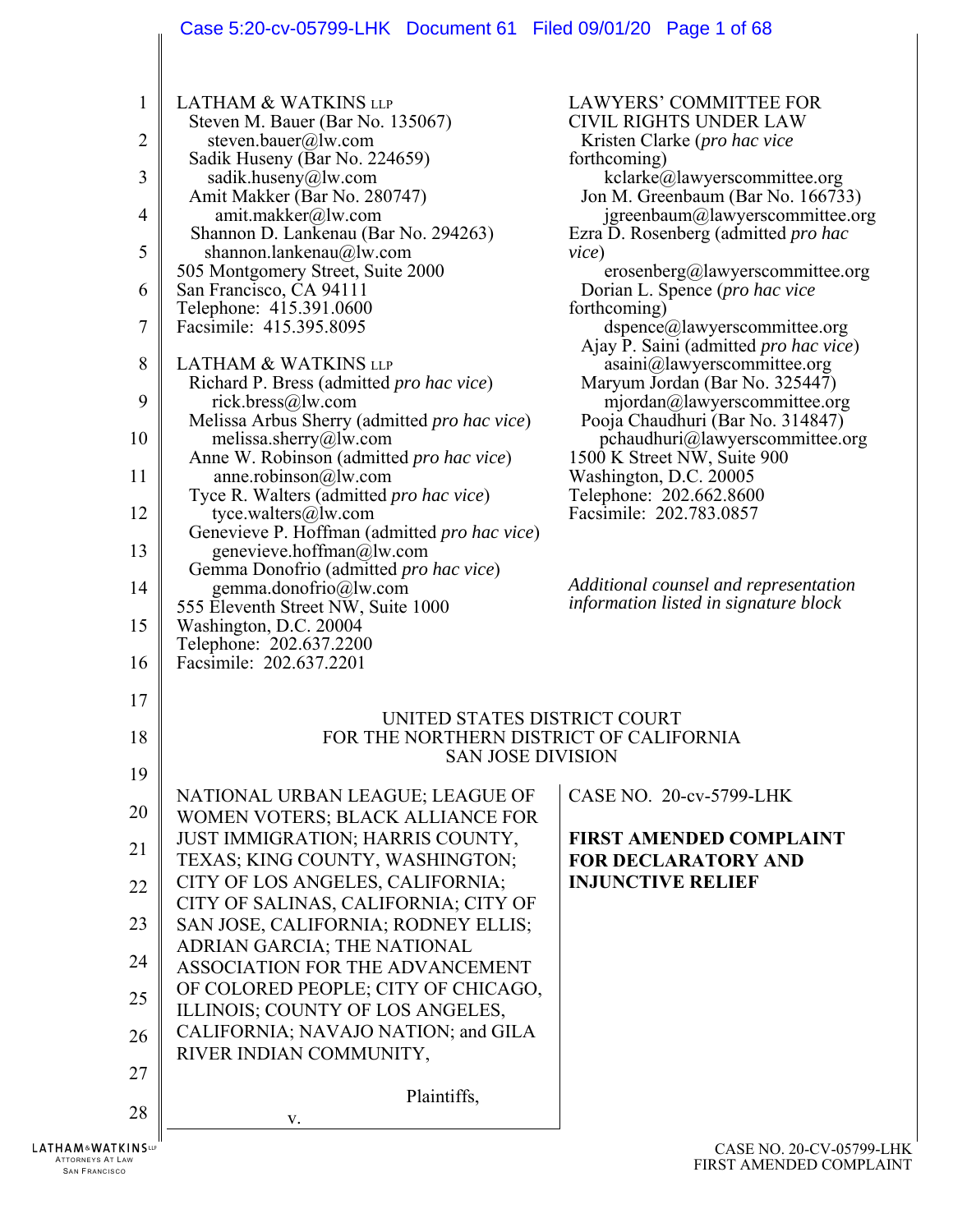|                                                                    | Case 5:20-cv-05799-LHK Document 61 Filed 09/01/20 Page 2 of 68                                                                   |             |                                    |
|--------------------------------------------------------------------|----------------------------------------------------------------------------------------------------------------------------------|-------------|------------------------------------|
| $\mathbf{1}$<br>$\overline{2}$<br>$\overline{3}$                   | WILBUR L. ROSS, JR., in his official capacity<br>as Secretary of Commerce; U.S. DEPARTMENT<br>OF COMMERCE; STEVEN DILLINGHAM, in |             |                                    |
| $\overline{4}$                                                     | his official capacity as Director of the U.S.<br>Census Bureau; and U.S. CENSUS BUREAU,                                          |             |                                    |
| 5                                                                  |                                                                                                                                  | Defendants. |                                    |
| 6                                                                  |                                                                                                                                  |             |                                    |
| $\overline{7}$                                                     |                                                                                                                                  |             |                                    |
| 8                                                                  |                                                                                                                                  |             |                                    |
| 9                                                                  |                                                                                                                                  |             |                                    |
| 10                                                                 |                                                                                                                                  |             |                                    |
| 11                                                                 |                                                                                                                                  |             |                                    |
| 12                                                                 |                                                                                                                                  |             |                                    |
| 13                                                                 |                                                                                                                                  |             |                                    |
| 14                                                                 |                                                                                                                                  |             |                                    |
| 15                                                                 |                                                                                                                                  |             |                                    |
| 16                                                                 |                                                                                                                                  |             |                                    |
| $17\,$                                                             |                                                                                                                                  |             |                                    |
| 18                                                                 |                                                                                                                                  |             |                                    |
| 19                                                                 |                                                                                                                                  |             |                                    |
| 20                                                                 |                                                                                                                                  |             |                                    |
| 21                                                                 |                                                                                                                                  |             |                                    |
| 22                                                                 |                                                                                                                                  |             |                                    |
| 23                                                                 |                                                                                                                                  |             |                                    |
| 24                                                                 |                                                                                                                                  |             |                                    |
| $25\,$                                                             |                                                                                                                                  |             |                                    |
| 26                                                                 |                                                                                                                                  |             |                                    |
| $27\,$                                                             |                                                                                                                                  |             |                                    |
| 28                                                                 |                                                                                                                                  |             |                                    |
| <b>HAM&amp;WATKINS</b><br>ATTORNEYS AT LAW<br><b>SAN FRANCISCO</b> |                                                                                                                                  |             | CASE NO. 20<br><b>FIRST AMENDI</b> |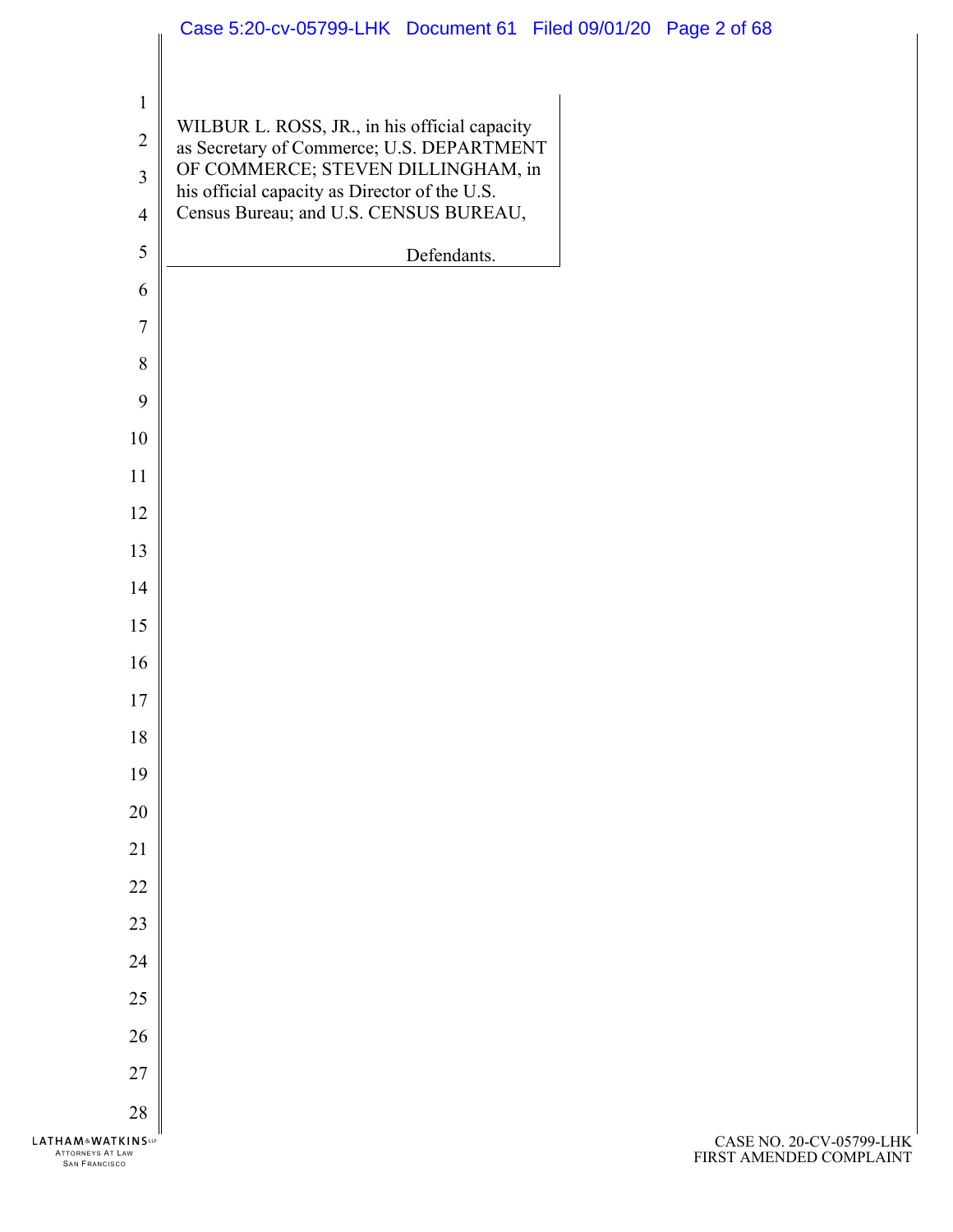1

#### **INTRODUCTION**

 $\overline{2}$ 3 4 5 6 1. This lawsuit challenges the unconstitutional and illegal decision by Secretary of Commerce Wilbur Ross, and Census Bureau (the "Bureau") Director Steven Dillingham, to sacrifice the accuracy of the 2020 Census by forcing the Census Bureau to compress eight and a half months of vital data-collection and data-processing into four and a half months, against the judgment of the Bureau's staff and in the midst of a once-in-a-century pandemic.

7 8 9 10 11 12 13 14 15 16 2. The Census Bureau's staff spent most of the past decade developing a final operational plan for the 2020 Census that reflected the Bureau's understanding of the best methods for counting everyone once and in the right place (the "Final Operational Plan"). In April 2020, as the COVID-19 pandemic spread throughout the country, the Census Bureau revised its plan to account for both the difficulties of census-taking during a pandemic and the Bureau's constitutional and statutory obligation to achieve a fair and accurate count (the "COVID-19 Plan"). To achieve both ends, the Department of Commerce and the Census Bureau delayed the counting process, shifted the timeframe for conducting and completing its datacollection operation, and increased the time for conducting data-processing, while, crucially, preserving the same amount of time for each step of those operations.

17 18 19 20 21 22 23 24 25 26 27 3. On August 3, 2020, the Department of Commerce and the Census Bureau suddenly and without explanation reversed course and replaced the Bureau's COVID-19 Plan with a new one (the "Rush Plan"). The Bureau's Rush Plan requires the Bureau to complete eight and a half months of data-collection and data-processing in half the time. It ignores the multimonth delay in census data-collection that the COVID-19 pandemic caused. It compels a final date for delivering apportionment data to the President that Bureau officials have repeatedly asserted they cannot meet. And it threatens a massive undercount of the country's communities of color and the municipalities, cities, counties, and states where they live. Under these circumstances, the Bureau's new plan to rush the 2020 Census violates, among other things, the federal government's legal obligations to secure an accurate count and statutory prohibitions on arbitrary, capricious, and pretextual federal government action.

28

4. The federal government's attempt to rush the census count poses a grave threat to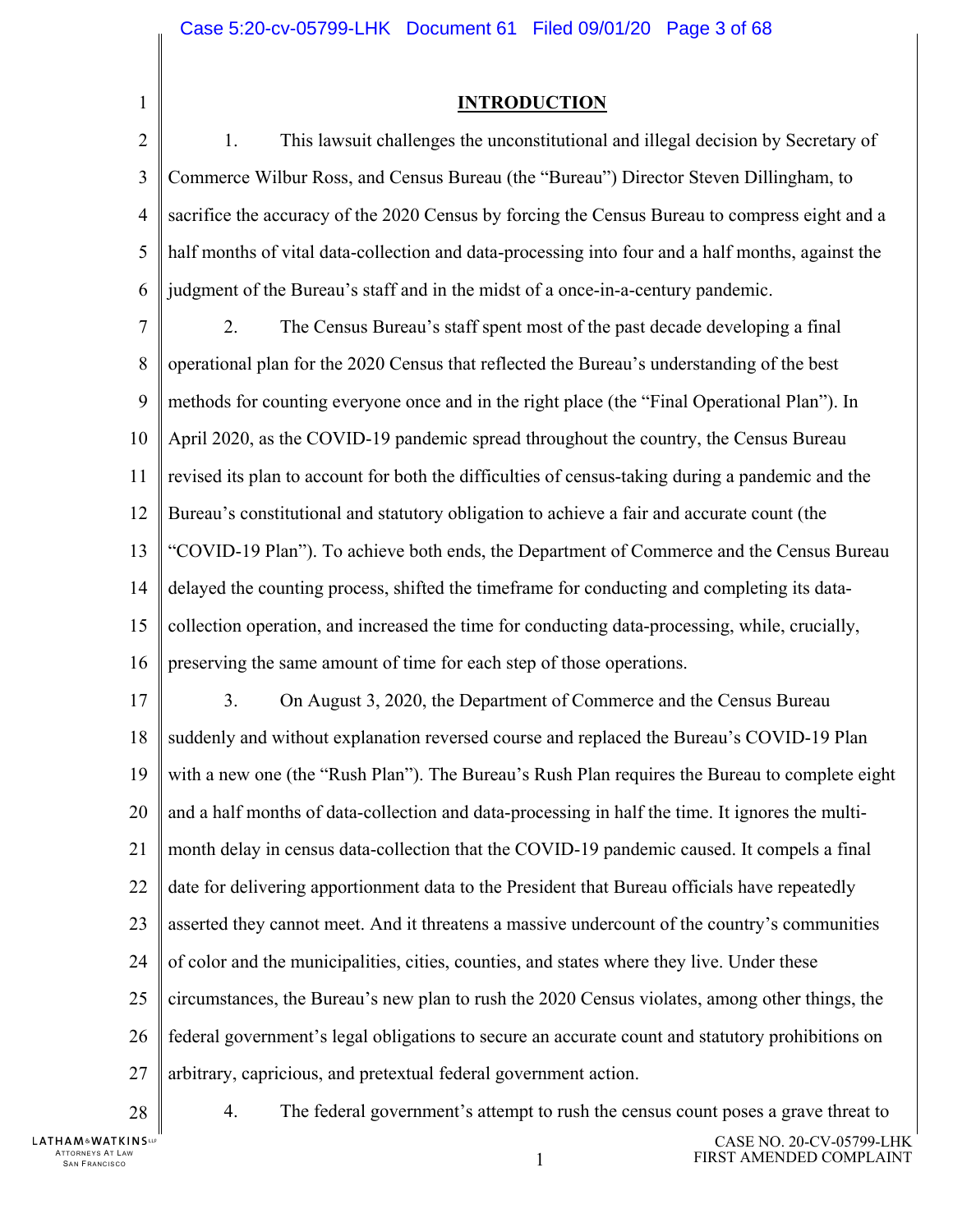#### Case 5:20-cv-05799-LHK Document 61 Filed 09/01/20 Page 4 of 68

1  $\mathcal{D}_{\mathcal{L}}$ 3 4 5 6 7 8 9 all the vital functions that rely on census data, from reapportioning the United States House of Representatives and redrawing state and local electoral districts, to equitably distributing over \$1.5 trillion annually in federal funds that support basic needs such as food, health care, and education. Undercounted cities, counties, and municipalities will lose representation in Congress and tens of millions of dollars in funding. And communities of color will lose core political power and vital services. In contrast to these dire stakes, the immediate solution to this problem is simple: set aside and enjoin implementation of the impossibly-shortened Rush Plan, which is based on an unexplained change of position, and allow the Census Bureau to implement the plan that it had designed to fulfill its constitutional duties during the pandemic.

10 11 12 13 14 15 16 17 5. The COVID-19 pandemic upended all 2020 Census field operations, many of which the Census Bureau designed to enumerate populations that it has long struggled to count, including racial and ethnic minorities, non-English speakers, and undocumented persons. Among the disrupted census operations was the largest, most time-consuming operation undertaken to count the country's hard-to-count communities—the "Non-Response Follow Up" operation. During Non-Response Follow Up, the Bureau sends its employees to knock on the doors of households that have not yet responded to the census and perform other vital data-collecting functions.

18 19 20 21 22 23 24 25 26 27 28 6. The Bureau's staff responded to the pandemic—and the impossibility of conducting house visits during widespread lockdowns—by making necessary adjustments to the timeline in the Final Operational Plan. This revised operational plan, the COVID-19 Plan issued on April 13, 2020, was intended to ensure that hard-to-count communities would be enumerated and the health and safety of Bureau employees and the public would be protected. This plan adjusted the deadlines of, but did not shorten the time for, critical operations. Under this plan which experts and census stakeholders alike endorsed as a scientifically sound approach for minimizing the pandemic's potential damage to the accuracy of the count—the Bureau extended its data-collection deadlines to October 31, 2020 and its data-processing deadlines into the second quarter of 2021. Critically, the COVID-19 Plan delayed door-knocking by three months, pushing it from May–July 2020 to August–October 2020. But the COVID-19 Plan

**LATHAM&WATKINS** ATTORNEYS AT LAW TTORNEYS AT LAW  $\,$  2  $\,$  2  $\,$  2  $\,$  2  $\,$  2  $\,$  2  $\,$  2  $\,$  2  $\,$  2  $\,$  2  $\,$  2  $\,$  2  $\,$  2  $\,$  2  $\,$  2  $\,$  2  $\,$  2  $\,$  2  $\,$  2  $\,$  2  $\,$  2  $\,$  2  $\,$  2  $\,$  2  $\,$  2  $\,$  2  $\,$  2  $\,$  2  $\,$  2  $\$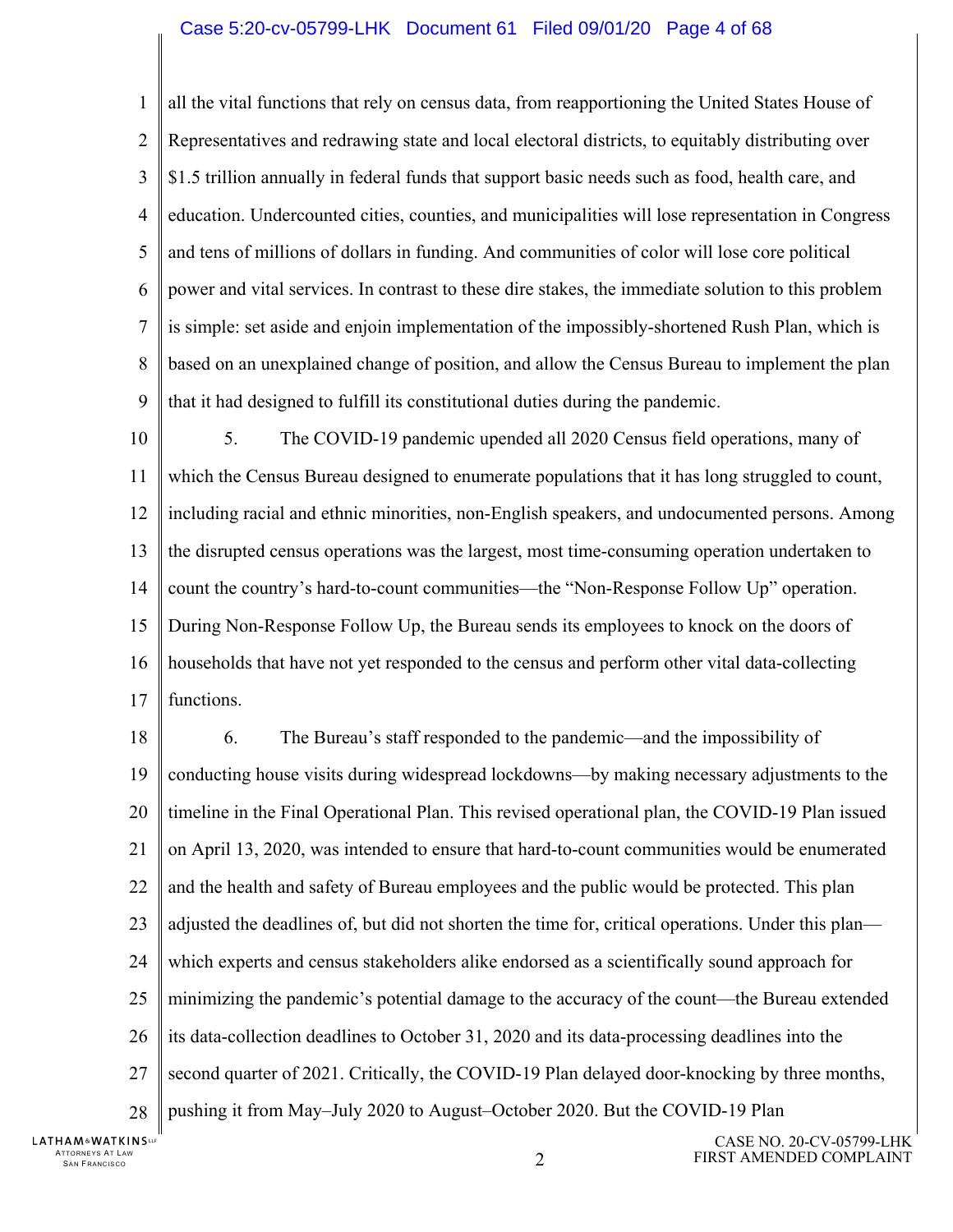#### Case 5:20-cv-05799-LHK Document 61 Filed 09/01/20 Page 5 of 68

1  $\mathcal{D}_{\mathcal{L}}$ 3 4 5 6 7 8 9 10 11 acknowledged that the Bureau must spend the same amount of time—around eleven and a half weeks—on door-knocking, just as it had planned to do before the pandemic. The COVID-19 Plan also incorporated the same methods and techniques contemplated in the Final Operational Plan that the Bureau had spent years developing. Indeed, the only respect in which the COVID-19 Plan altered the amount of time devoted to operations set out in the Final Operational Plan was a requirement that the Bureau spend *more* time than originally planned *processing* the data it collected—that is, performing the necessary work to transform over 100 million individual census forms into high-quality, reliable, and legitimate data. This additional investment in dataprocessing reflected daunting new challenges the COVID-19 pandemic posed to an accurate count, including massive displacements of people that would introduce problems of duplicate responses, responses without unique census identifiers, and other complex data issues.

12 13 14 15 16 17 18 19 20 21 22 23 24 25 26 27 7. The Department of Commerce and the Census Bureau also recognized that the impact of COVID-19 had made it impossible to meet certain statutory deadlines for reporting census results to Congress. Commerce Secretary Wilbur Ross and Census Bureau Director Steven Dillingham announced that the Bureau was seeking relief from Congress to formally extend two statutory deadlines: first, the deadline for reporting the state-population totals used to calculate the congressional apportionment to the President, which Congress was asked to extend from December 31, 2020 to April 30, 2021; and, second, the deadline for reporting redistricting data to the states, which Congress was asked to extend from March 31, 2021, to July 31, 2021. Commenting on the statutory-deadline extensions, President Trump publicly stated on April 13, 2020, "I don't know that you even have to ask [Congress]. This is called an act of God. This is called a situation that has to be. They have to give in. I think 120 days isn't nearly enough." Hansi Lo Wang, *Trump Officials Ask to Delay Census Data for Voting Districts, House Seats*, NPR (Apr. 13, 2020), https://www.npr.org/2020/04/13/833546675/trump-officials-ask-to-delaycensus-data-for-voting-districts-house-seats. 8. Recognizing that more time was necessary to complete an accurate census, and consistent with the President's statement, the Bureau proceeded immediately under its COVID-

28 19 Plan. The Bureau delayed its door-knocking operation to late summer, with the declared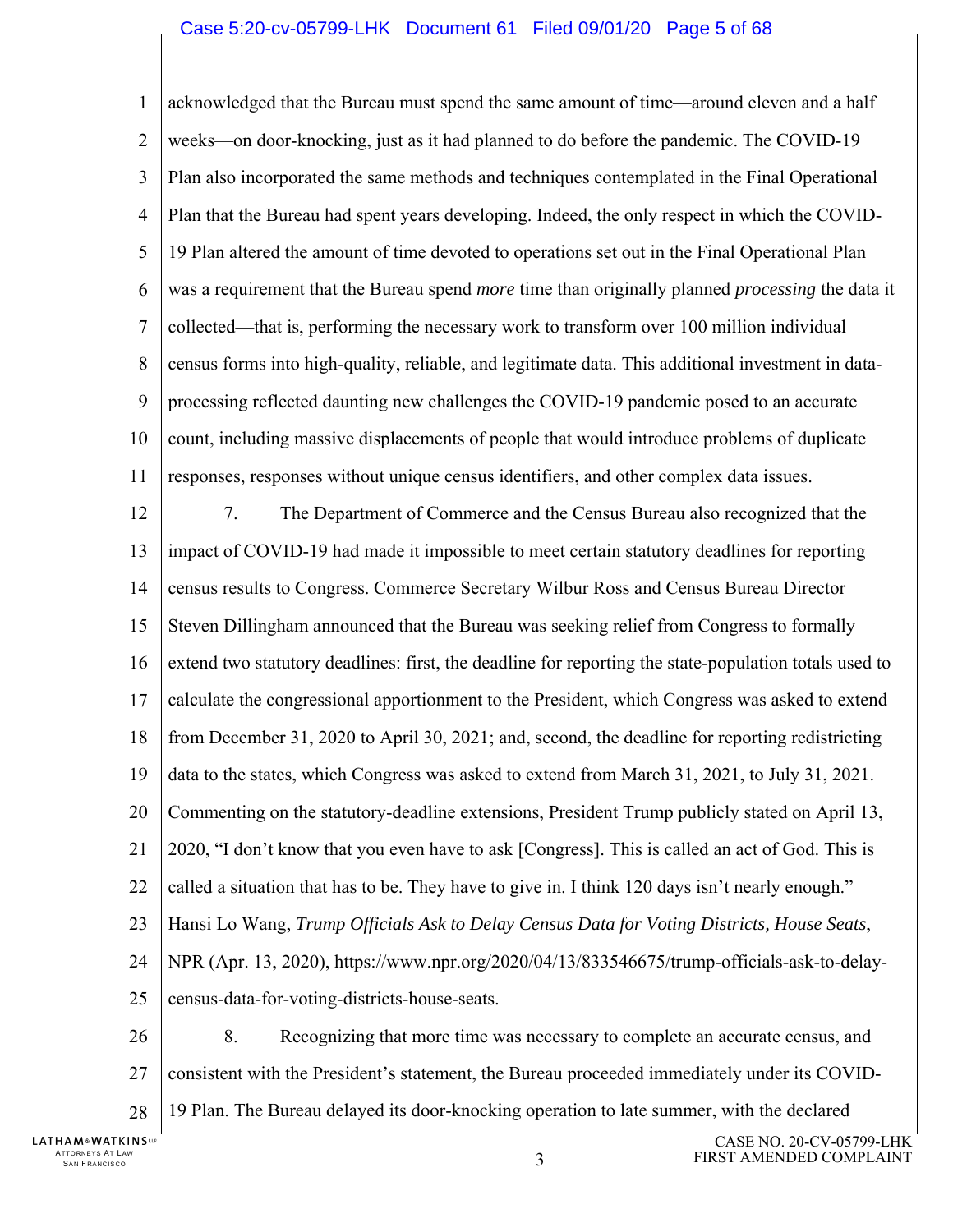#### Case 5:20-cv-05799-LHK Document 61 Filed 09/01/20 Page 6 of 68

1  $\mathcal{D}_{\mathcal{L}}$ 3 4 5 intention of completing it by October 31, 2020. And recognizing that a successful census is dependent on all levels of government working together, the Bureau publicized this plan to the public, as well as to government and non-profit partners involved in the years-long and multimillion-dollar public education campaign to ensure public trust and encourage public participation in the census.

6 7 8 9 10 9. Throughout the summer, Bureau officials repeatedly stated that the pandemic had rendered it impossible for the Bureau to complete a reasonably accurate count by December 31, 2020. But to comply with its constitutional obligations, the Bureau continued collecting data on the timelines set in the COVID-19 Plan, which itself extended the Bureau's data-processing timelines into 2021.

11 12 13 14 15 16 17 18 19 20 10. On August 3, 2020—in the face of a pandemic that has only grown worse and in disregard of the Census Bureau's constitutional and statutory duties to conduct an actual enumeration of the entire population—Secretary Ross and Director Dillingham abruptly abandoned the COVID-19 Plan. Without explanation, they announced the new Rush Plan for the 2020 Census, including shortening the Bureau's data-collection operation by one month to September 30, 2020, and requiring the Bureau to process and report the apportionment data to President Trump by December 31, 2020. The Rush Plan cuts a crucial four weeks from the datacollection operation. And it disregards the Bureau's own prior conclusions that such rushed processing renders it impossible to fulfil its constitutional obligation to ensure reasonable quality and accuracy of 2020 Census data.

21 22 23 24 25 26 27 11. Defendants' decision to abandon the COVID-19 Plan in favor of the Rush Plan does not satisfy the Supreme Court's clear command that any decision relating to the census bear a "reasonable relationship" to producing an accurate count. *See Wisconsin v. City of N.Y.*, 517 U.S. 1, 20 (1996). As demonstrated by Defendants' own prior statements, the challenged decision cannot be justified by any legitimate interest in conducting an accurate census, and in fact will introduce several inaccuracies in the count, chief among them major undercounts of communities of color.

28

12. The reason for this abrupt change of position is not apparent on the face of the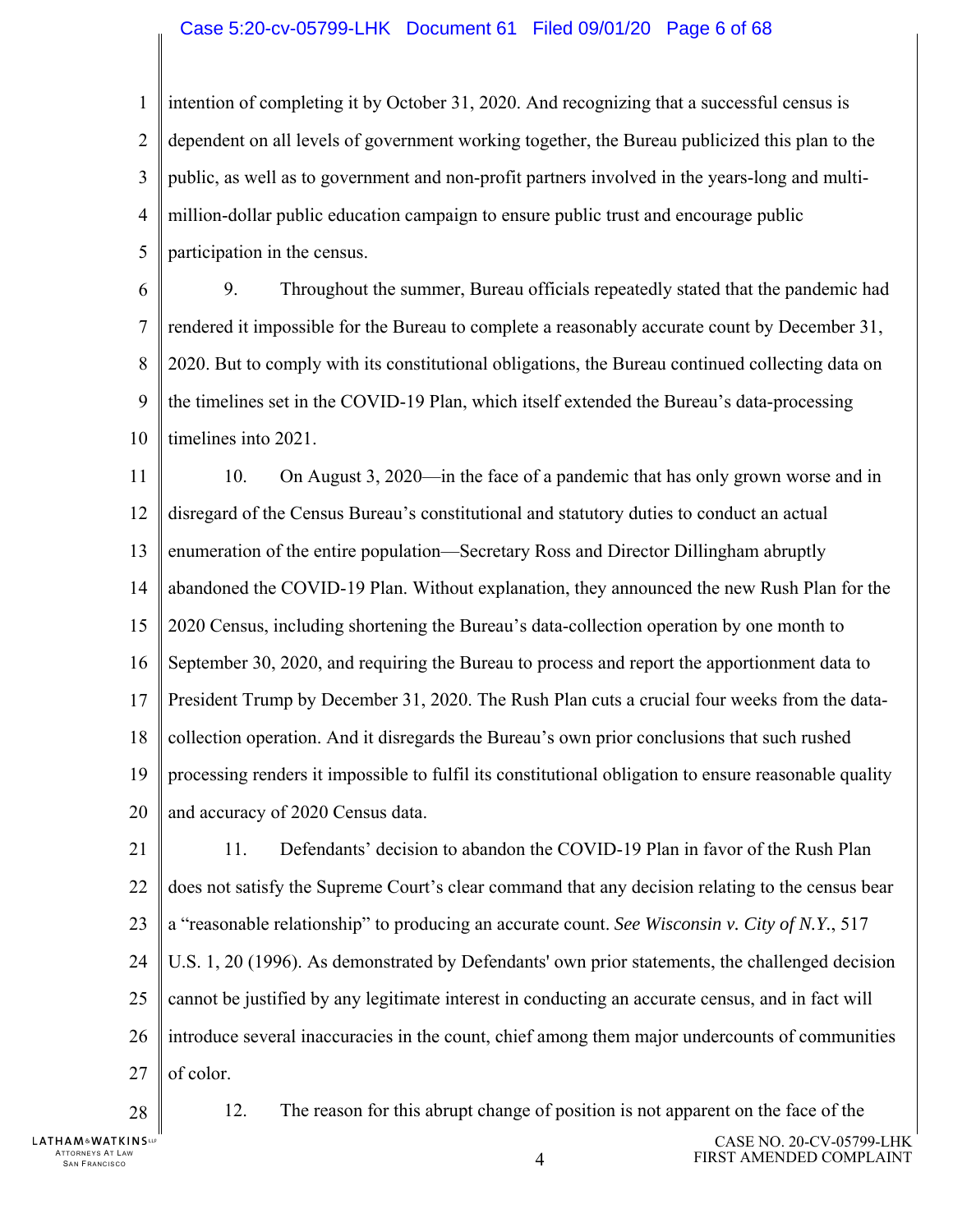#### Case 5:20-cv-05799-LHK Document 61 Filed 09/01/20 Page 7 of 68

- 1 press release announcing the Rush Plan or any other subsequently issued statements or
- $\mathcal{D}_{\mathcal{L}}$ 3 publications from the federal government. The Bureau has refused requests from Congress and at least one Plaintiff in this action to provide one.
- 4 5 6 7 8 9 10 11 12 13 14 15 16 17 18 13. The announcement of the Rush Plan did reference two developments that occurred between the adoption of the COVID-19 Plan and the announcement of the Bureau's intent to adopt the Rush Plan. But neither of these developments can justify Defendants' actions. First, the announcement refers to the Secretary of Commerce's direction to the Bureau to comply with the statutory deadline of December 31, 2020 for completing the apportionment count. But this statutory deadline cannot justify an unconstitutional decision to cut short crucial operations and fail to satisfy its constitutional obligation. A statutory deadline, particularly one that was set without a global pandemic in mind, cannot override the federal government's constitutional duty to accomplish an accurate census; there is "nothing sacred in the due date of the filing [of apportionment data], especially when the work of the Census Bureau . . . is incomplete." *Carey v. Klutznick*, 637 F. 2d 834, 837 (2d Cir. 1980). Moreover, the Bureau was cognizant of this deadline even as it designed and implemented the COVID-19 Plan, including delaying crucial field operations by several months. And Bureau officials have repeatedly made clear that because of the impediments introduced by COVID-19, together with the multi-month delay, it is *already*  too late to satisfy these pre-COVID-19 deadlines.
- 19 20 21 22 23 24 25 26 27 28 14. Second, both the text of the Rush Plan announcement and the timing of the decision suggest that the federal government's motivation for the Rush Plan is to facilitate another illegal act: suppressing the political power of communities of color by excluding undocumented people from the final apportionment count. On July 21, 2020—just a few weeks earlier—President Trump issued a Presidential Order titled "Memorandum Excluding Illegal Aliens From the Apportionment Base Following the 2020 Census" (the "Apportionment Exclusion Order")—which expressly stated the President's determination to exclude undocumented people from the population count used for apportionment. To increase the chance that the President can fully effectuate the Apportionment Exclusion Order, he must receive the population totals while he is still in office, and he ordered the Secretary of Commerce to provide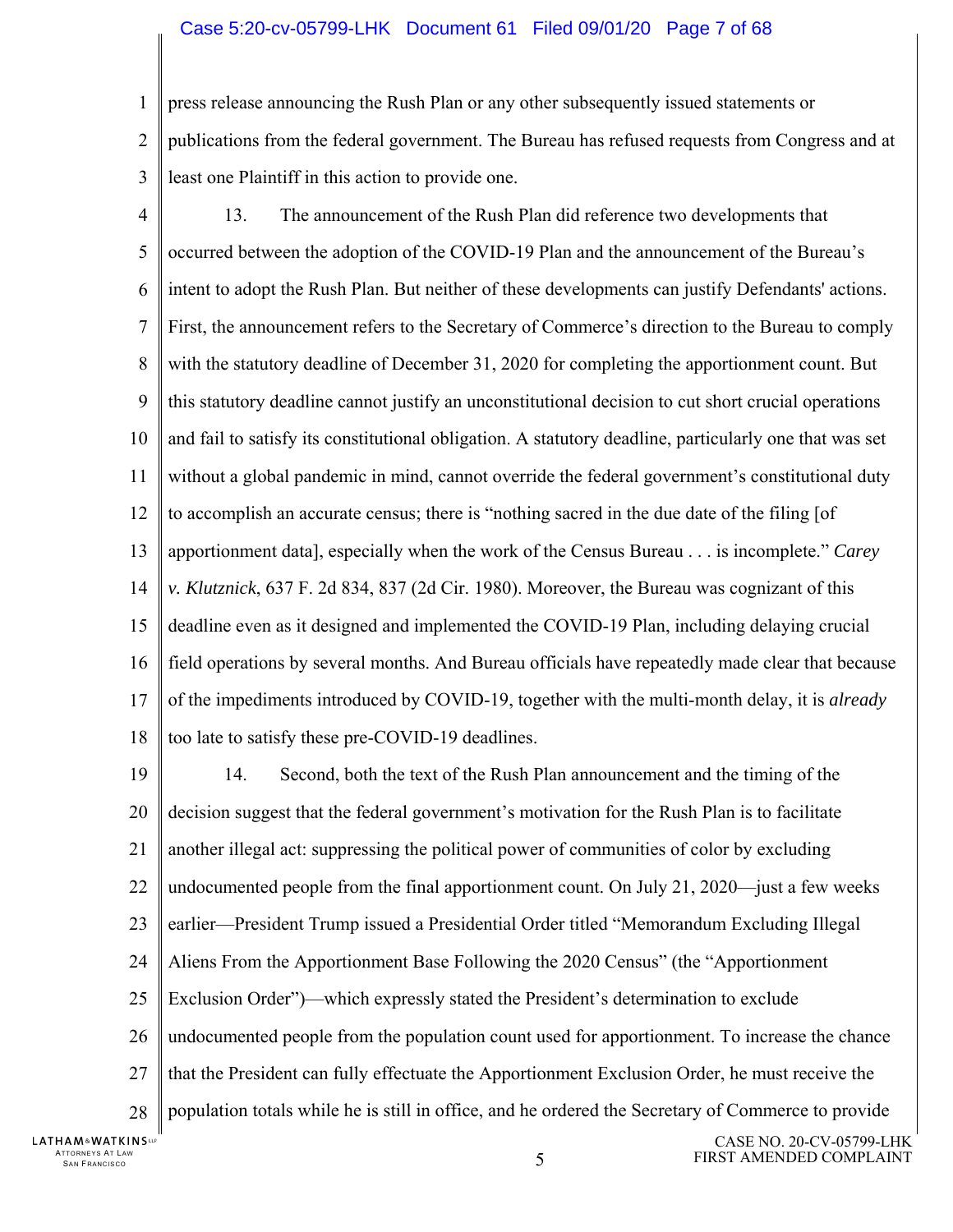1 him with 2020 decennial census information by December 31, 2020 to carry out his objective.  $\mathfrak{D}$ 15. The President's Apportionment Exclusion Order (currently being challenged as 3 unconstitutional and unlawful in a number of lawsuits filed in jurisdictions around the country, 4 including in this District) represents only the most recent of Defendants' serial attempts to 5 manipulate the 2020 Census to suppress the political power of communities of color. These 6 attempts started with a campaign to introduce a historically unprecedented and untested 7 citizenship question onto the 2020 Census questionnaire to advantage—in the words of a 8 deceased Republican redistricting consultant—"Republicans and non-Hispanic whites." Michael 9 Wines, *Deceased G.O.P. Strategist's Hard Drives Reveal New Details on the Census Citizenship*  10 *Question*, N.Y. Times (May 30, 2019), https://www.nytimes.com/2019/05/30/us/census-11 citizenship-question-hofeller.html. Since the Supreme Court blocked the question, Defendants 12 have looked for other means to achieve that same end, including collecting data on citizenship 13 from administrative records and, now, cutting the census short. 14 16. Plaintiffs are local governments, civil rights and civic organizations, and 15 individuals whose communities will almost certainly be inaccurately represented and 16 underrepresented in the final census count if the administration succeeds in truncating census 17 data-collection and data-processing. 18 17. Plaintiffs seek declaratory relief affirming that Defendants' actions violate the 19 Enumeration Clause and the Administrative Procedure Act. Plaintiffs additionally seek to set 20 aside and enjoin implementation of the illegal Rush Plan, thereby permitting the Bureau to 21 implement the preexisting COVID-19 Plan it carefully designed to ensure a complete and 22 accurate count. This relief will allow the Bureau to conduct the 2020 Census on the timeline it 23 has repeatedly asserted is necessary to complete a full, fair, and accurate count. 24 18. Without such relief, Plaintiffs and the communities they represent will suffer 25 irreparable harm for at least another decade, until the next census is conducted. 26 **JURISDICTION AND VENUE**  27 19. This Court has subject matter jurisdiction under 28 U.S.C. §§ 1331, 1346(a), and 1361. 28 **LATHAM&WATKINS** CASE NO. 20-CV-05799-LHK ATTORNEYS AT LAW

FIRST AMENDED COMPLAINT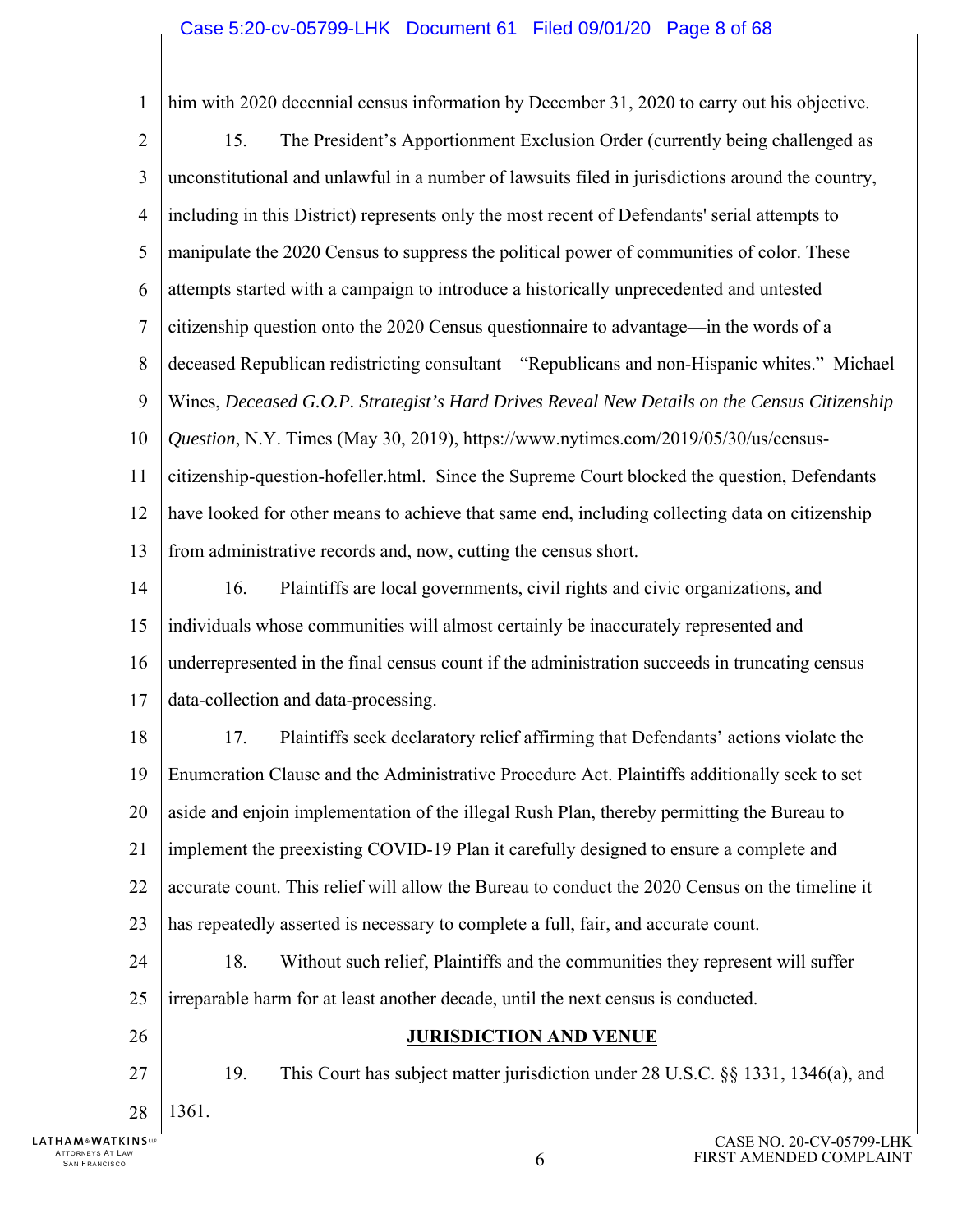#### Case 5:20-cv-05799-LHK Document 61 Filed 09/01/20 Page 9 of 68

20. Venue is proper in this judicial district under 28 U.S.C. § 1391(b)(2) and (e)(1). 1  $\overline{2}$ Defendants are United States officers or agencies sued in their official capacities, a substantial 3 part of the events or omissions giving rise to this action have occurred or will occur in this 4 district, and one or more Plaintiffs reside in this district. 5 21. This Court may grant declaratory and injunctive relief under 28 U.S.C. §§ 2201 and 2202. 6 7 22. The proper intradistrict assignment for this action is the San Jose Division, in light 8 of the location of Plaintiffs City of San Jose and members of the League of Women Voters. 9 **PARTIES I. Plaintiffs**  10 11 23. The National Urban League ("Urban League") is a civil-rights organization with 12 over 90 affiliates serving 300 communities in 37 states and the District of Columbia. Founded in 13 1910, the National Urban League is headquartered in New York City. The mission of the 14 National Urban League is to help African Americans and others in underserved communities 15 achieve their highest human potential and secure economic self-reliance, parity, power, and civil 16 rights. 24. For the 2020 Census, the Urban League has expended substantial resources 17 18 developing programs designed to encourage self-response and cooperation with Census Bureau 19 offices in historically undercounted communities. Specifically, the organization has engaged in 20 efforts to educate the public about the census through various methods, including virtual town 21 halls, production and distribution of toolkits, workshops for locally based get-out-the-count 22 organizations, and publication and upkeep of a website, www.MakeBlackCount.org, to 23 disseminate critical information about the census. The Urban League has also worked with 24 Census Bureau regional offices to encourage enumerator recruitment, and the organization uses 25 social media to encourage 2020 Census participation. 26 25. Plaintiff Black Alliance for Just Immigration ("BAJI") is a nonprofit organization 27 organized and existing under the laws of California, with offices and members across the country, including in Oakland, California, Miami, Florida, Atlanta, Georgia, and New York City. 28 **LATHAM&WATKINS** CASE NO. 20-CV-05799-LHK ATTORNEYS AT LAW SAN FRANCISCO 7 FIRST AMENDED COMPLAINT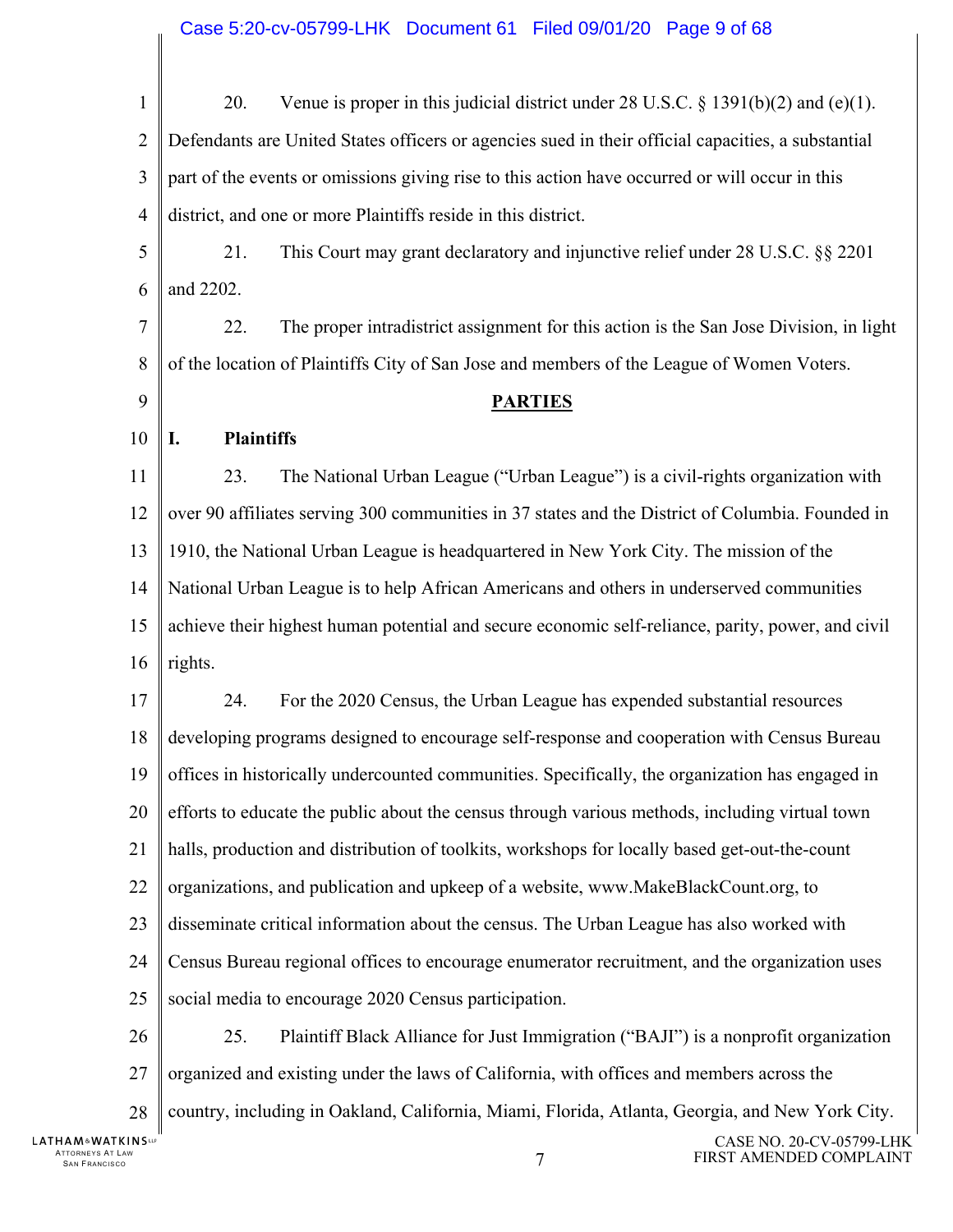#### Case 5:20-cv-05799-LHK Document 61 Filed 09/01/20 Page 10 of 68

1  $\mathcal{D}_{\mathcal{L}}$ 3 4 5 6 7 8 BAJI collaborates with African Americans and Black immigrants to organize and advocate for equal and just laws in their communities. BAJI campaigns to advance racial justice and provides partner organizations with varied assistance—particularly on immigration policy—and it spends significant resources educating its partner organizations, individuals, and other constituents through presentations, workshops, publications, technical assistance, and trainings. BAJI is a membership organization, and its members either pay dues or volunteer their time to support the organization. Members also actively participate in BAJI's self-governance and decision-making at the local level.

9 10 11 12 13 14 15 26. For the 2020 Census, BAJI has worked to ensure non-responsive households in Black and immigrant communities are counted. BAJI has hired additional staff dedicated to engaging local communities on the census, and has engaged in outreach using social media and mailers to bolster self-response. In addition, since the outbreak of the COVID-19 pandemic, BAJI staff regularly participate in webinars and virtual events to provide the public more information about the census, with a specific focus on encouraging participation in Black and immigrant communities.

16 27. The League of Women Voters is a nonprofit civic organization that encourages 17 informed and active participation in government. Founded in 1920, the League of Women Voters 18 is headquartered in Washington, D.C. The League of Women Voters has over 800 state and local 19 affiliates, located in all 50 states and in 764 specific communities, including affiliates with 20 members in San Francisco and Monterey County, California, Detroit, Michigan, Miami, Florida, 21 Philadelphia, Pennsylvania, and New York City. The League of Women Voters seeks to 22 empower voters and defend democracy. The League of Women Voters has over 65,000 members 23 nationwide, and its members either pay dues or volunteer their time to support the organization. 24 28. The League of Women Voters has engaged in significant efforts to ensure 25 historically undercounted communities are enumerated during the 2020 Non-Response Follow 26 Up operation. Prior to the outbreak of COVID-19 in the United States, the League of Women 27 Voters and its affiliates participated in public events across the country aimed at providing information about the census to undercounted communities. Since March of this year, the League 28 **LATHAM&WATKINS** CASE NO. 20-CV-05799-LHK ATTORNEYS AT LAW TORNEYS AT LAW<br>SAN FRANCISCO **8** FIRST AMENDED COMPLAINT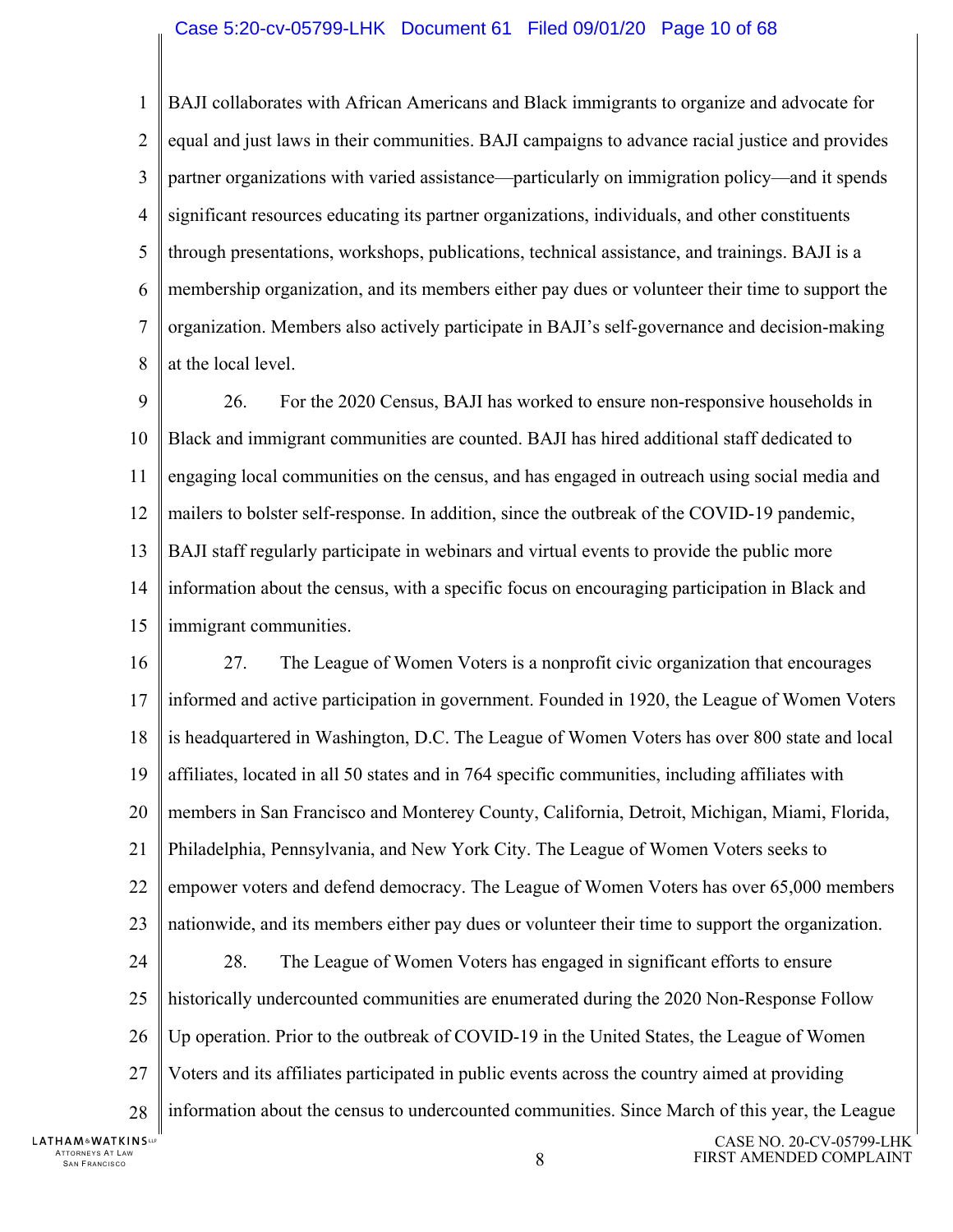#### Case 5:20-cv-05799-LHK Document 61 Filed 09/01/20 Page 11 of 68

1  $\mathcal{D}_{\mathcal{L}}$ 3 4 5 of Women Voters has shifted to a digital public-education campaign, encouraging education and participation through social media, email listservs, webinars, and blog posts. Affiliates in Kansas, South Carolina and Maine are also participating in state Complete Count Committees that seek to increase awareness of the 2020 Census, improve participation, and coordinate with Census Bureau officials.

6 7 8 9 10 11 12 29. Harris County, Texas is a political subdivision of the State of Texas. With over 4.7 million residents, Harris County is the third largest county in the United States. The county's population is over 43% Latino, 20% Black, over 7% Asian, and over 28% non-Hispanic White. During the 2010 Census, 65.1% of households in Harris County self-responded to the census. As of August 14, 2020, 58.3% of households in Harris County had self-responded to the 2020 Census. This response rate in Harris County was well below the national response rate on that date, 63.6%.

13 14 15 16 17 18 19 20 21 30. For the 2020 Census, officials in Harris County engaged in extensive efforts to encourage participation in the County. County officials formed a Complete Count Committee with city officials in Houston that engaged in public education about the census, and built partnerships with local Census Bureau officials to coordinate outreach efforts. In addition, in 2019, the County approved a budget of nearly \$4 million dollars to conduct outreach during the 2020 Census. To that end, the County has contracted with vendors to conduct surveys about the opinions and attitudes of non-responsive populations and develop a digital advertising campaign on Facebook and Instagram to encourage 2020 Census participation. And the County receives substantial federal funding tied to census data.

22 23 24 25 26 27 28 31. King County is a political subdivision of the State of Washington. Over 2.2 million people live in King County, making it the most populous county in Washington. As of August 14, 2020, 26.1% of households in King County had not responded to the 2020 Census. The county has large populations of historically undercounted communities. For instance, according to the Department of Housing and Urban Development, King County had nearly 12,000 residents experiencing homelessness, the third highest total of any locale in the country. The Seattle metro area, which includes King County, is estimated to have 140,000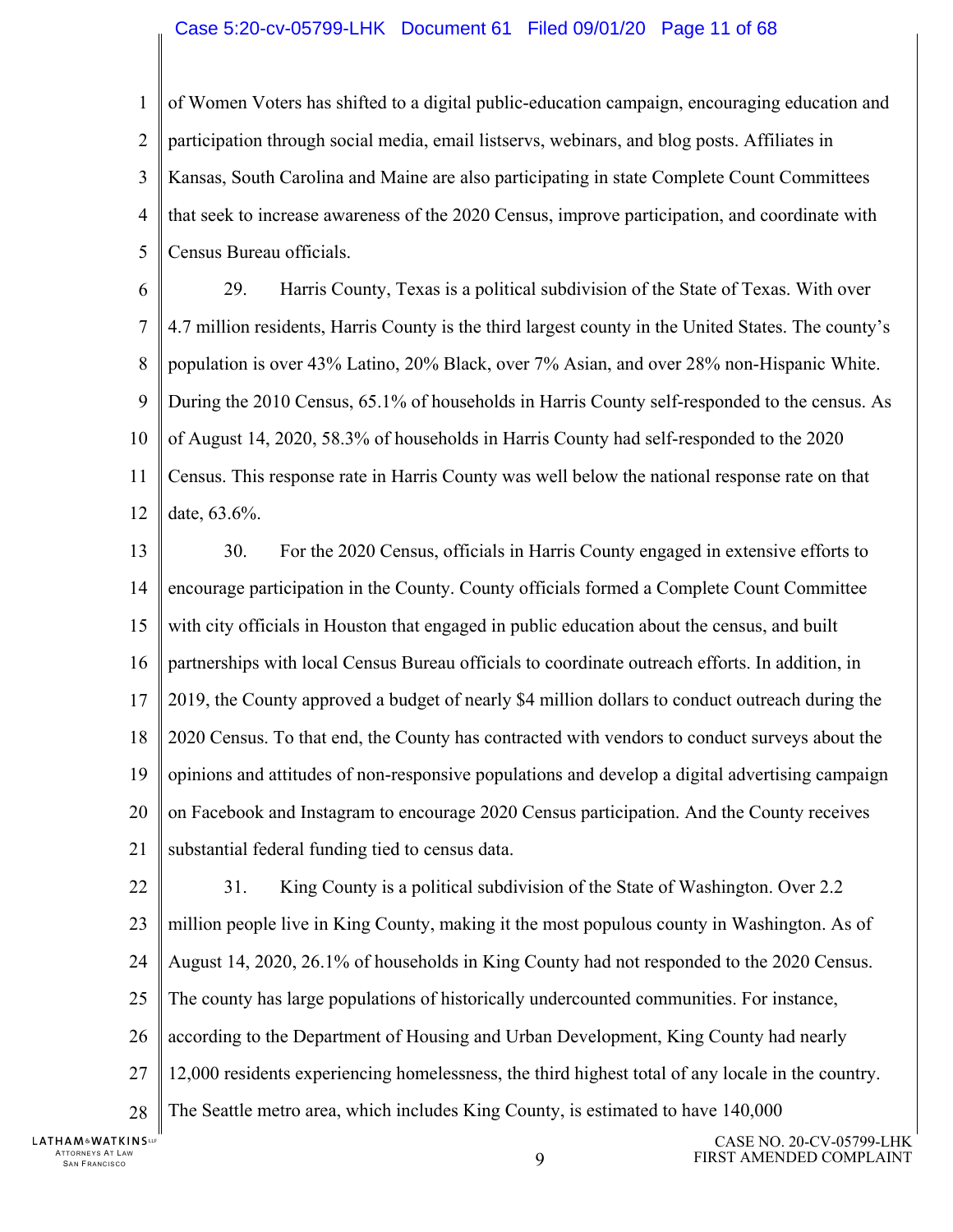#### Case 5:20-cv-05799-LHK Document 61 Filed 09/01/20 Page 12 of 68

1 undocumented immigrant residents.

 $\mathfrak{D}$ 3 4 5 6 7 32. King County worked in partnership with local cities to provide \$1.17 million to community-based organizations serving historically undercounted communities. Specifically, King County sought to fund organizations that work with communities that are Limited English Proficient. Through this funding, these organizations produced public education materials related to the 2020 Census, and developed campaigns to get-out-the-count. And King County, too, receives substantial federal funding tied to census data.

8 9 10 11 12 13 14 15 33. The City of Los Angeles, California is a municipal corporation organized and existing under the laws of the State of California, and is a charter city pursuant to Article XI of the California Constitution. The City is home to roughly 4 million people, and is located in the county recognized by the Census Bureau as the hardest to count in the nation. The city's population is a large contributor to the County's hard-to-count status as more than half of the City's residents live in census tracts that are hard to count. As of August 14, 2020, only 53.8% of the City's households had responded to the 2020 Census—well below the statewide average of 65.1% and even further below the City's own 2010 self-response rate of 68 percent.

16 17 18 19 20 21 34. As a result of its hard-to-count status, Los Angeles has engaged in years of planning and devoted significant resources to developing a strategy for an accurate count, tailored to the unique challenges of the City's population. To fund these efforts, the City has overseen distribution of roughly \$2 million dollars to community-based organizations and the investment of almost \$1.5 million of both City general fund and grant money in its own efforts. And the City of Los Angeles also receives substantial federal funding tied to census data.

22 23 24 25 26 27 28 35. The City of Salinas, California is a political subdivision of the State of California. Salinas is the most populous city in and the government seat of the County of Monterey. The city is home to more than 150,000 people, including 38.5% of the county's "hard-to-count" population. As of August 14, 2020, 57.2% of all households in Salinas have responded to the 2020 Census, which is 422nd out of all 482 California cities. The current response rate is 7.9 percentage points below California's statewide average for self-responses and more than 10 percentage points below Salinas's self-response rate from the 2010 Census.

**LATHAM&WATKINS** ATTORNEYS AT LAW  $10$  SAN FRANCISCO  $10$ 

CASE NO. 20-CV-05799-LHK FIRST AMENDED COMPLAINT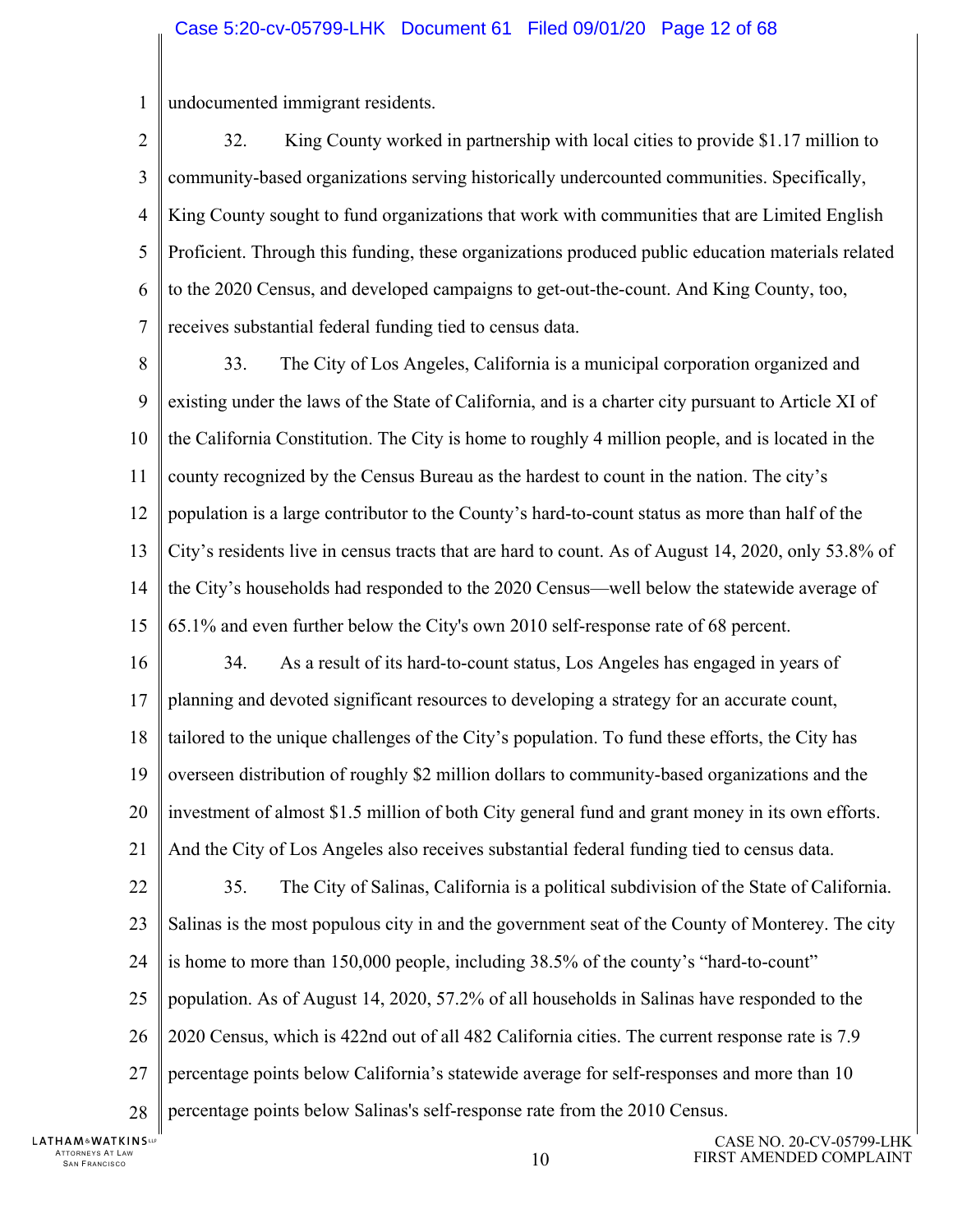#### Case 5:20-cv-05799-LHK Document 61 Filed 09/01/20 Page 13 of 68

1  $\mathcal{D}_{\mathcal{L}}$ 3 4 5 6 7 8 9 36. Salinas has dedicated significant resources to funding and staffing its "Census Action Team," which is composed of city staff and representatives from the County of Monterey's "Complete Count Committee," as well as community-based organizations, school districts, and local businesses. The city's population is more than 75% Latino, and more than 1 in 5 households have limited English-language proficiency. As part of its outreach, the Salinas Census Action Team engages religious and community organizations, such as local food banks, to assist with enumeration efforts in the Latino community and all communities of color as these organizations are able to assist with trust and communication barriers that can make these groups hard to count. The City of Salinas also receives substantial federal funding tied to census data.

10 11 12 13 14 15 16 17 37. The City of San Jose is a political subdivision of the State of California. San Jose has over 1 million residents, making it the largest city in Northern California, and the tenth largest city in the United States. San Jose's population is 32% Latino, and 35% Asian, and nearly 40% of residents are foreign born. As of August 14, 2020, 28% of households in San Jose had not responded to the census. San Jose has large populations of historically undercounted communities. For instance, according to the Department of Housing and Urban Development, in 2019, San Jose had over 6,000 residents experiencing homeless. In addition, the San Jose metro area is estimated to have over 150,000 undocumented immigrant residents.

18 19 20 21 22 23 24 25 38. The City of San Jose has engaged in extensive public-education and get-out-thecount efforts during the 2020 Census. San Jose has formed a Complete Count Committee with Santa Clara County, and nearly 90 community-based organizations. The Committee focuses on raising awareness of the census in historically undercounted communities. San Jose also disseminates information about the census to the public through city departments and offices. San Jose also worked closely with the Census Bureau to recruit qualified bilingual enumerators. The City of San Jose receives substantial federal funding tied to census data. 39. Plaintiff Rodney Ellis is the Commissioner for Precinct One on the Harris County

26 27 28 Commissioners Court. He is a resident and citizen of Harris County, where he is registered to vote and regularly exercises his right to vote. Commissioner Ellis regularly drives on roads and highways in Harris County.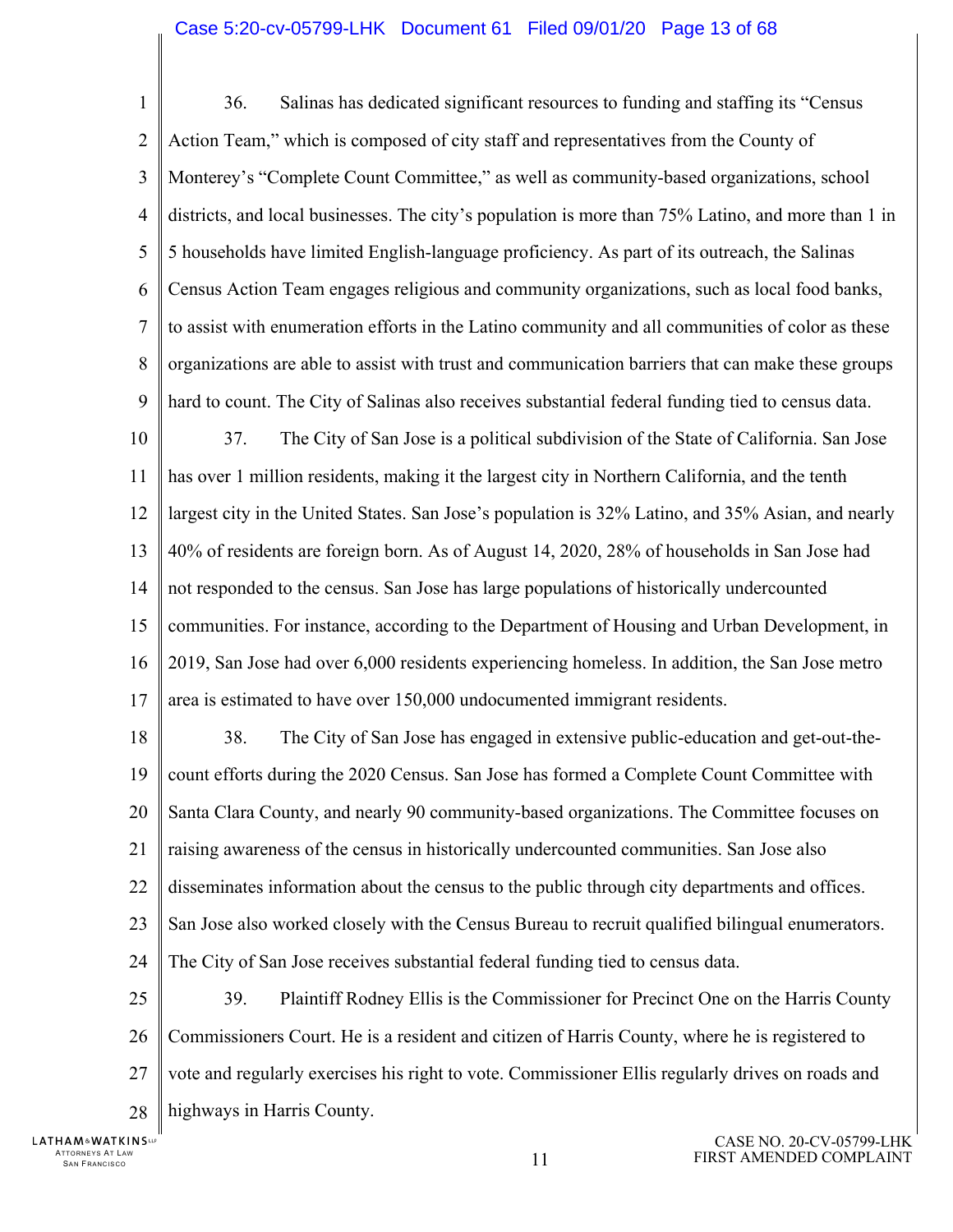- 1  $\mathcal{D}_{\mathcal{L}}$ 3 4 40. Plaintiff Adrian Garcia is the Commissioner for Precinct Two on the Harris County Commissioners Court. He is a life-long resident and citizen of Harris County, where he is registered to vote and regularly exercises his right to vote. Commissioner Garcia also regularly drives on roads and highways in Harris County.
- 5 6 7 8 9 10 11 12 13 41. The National Association for the Advancement of Colored People ("NAACP") is the nation's oldest and largest grassroots-based civil rights organization. The NAACP is headquartered in Baltimore, Maryland, and has over 2000 units across the country, including units in all 50 states and the District of Columbia. The NAACP's units are predominantly located in states and metropolitan areas with large Black populations, and NAACP members are more likely than the average resident of the United States to reside in a hard-to-count community. The NAACP has membership and active units in cities like Detroit, Cleveland, and Newark—all places where, as of August 28, the Census Bureau reported a lower than 50 percent self-response rate to the 2020 Census.
- 14 15 16 17 18 19 20 21 22 23 24 25 26 27 28 42. The NAACP has made considerable efforts—and expended significant resources—to ensure that the 2020 Non-Response Follow Up operation successfully enumerates hard-to-count communities. Prior to the outbreak of COVID-19, the NAACP and its units launched a "Be Counted" campaign to inform NAACP membership and undercounted communities about the 2020 Census. The NAACP and its local units participated in public events around the country; the NAACP hosted townhalls and published materials and posts describing the importance of the census and the historical undercount of Black communities; and NAACP local units assumed leadership rules in a variety of Complete Count Committees. Since COVID-19, the NAACP has transitioned to online educational efforts. To get out the count in the face of COVID-19, the NAACP has published a number of posts and articles, hosted an allonline "Black Census Week," partnered with CBS and other organizations to create 2020 Census digital "PSAs," and built new youth programming to make use of social media. 43. The City of Chicago is a municipal corporation and home rule unit organized and existing under the constitution and laws of the State of Illinois. With over 2.7 million residents, Chicago is the third largest city in the United States. Chicago's population is 30% Black, 29%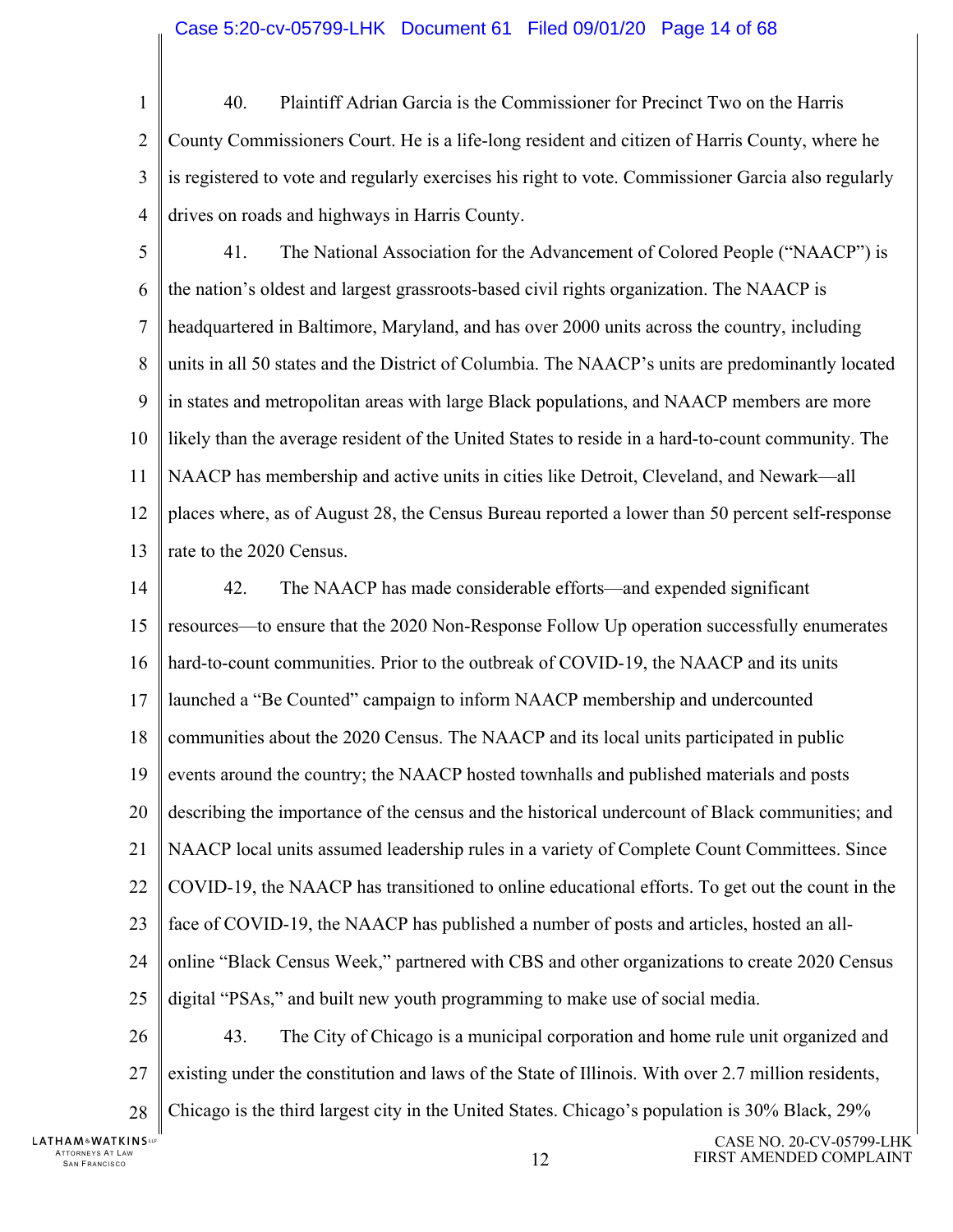#### Case 5:20-cv-05799-LHK Document 61 Filed 09/01/20 Page 15 of 68

1  $\mathcal{D}_{\mathcal{L}}$ 3 4 Latino, over 6.4% Asian, and over 32% non-Hispanic White. During the 2010 Census, 62.4% of households in Chicago self-responded to the census. As of August 28, 58.1% of households in Chicago had self-responded to the 2020 Census. This response rate was well below the national response rate on that date, 64.7%.

5 6 7 8 9 10 11 12 13 14 44. For the 2020 Census, officials in the City of Chicago designated \$2.7 million for promotion of census participation. Chicago established a complete count committee with businesses and nonprofits to stimulate participation, provided grants to organizations engaging with hard-to-count communities, and encouraged responses through public service announcements on radio, social media, billboards and newspapers. In addition, Chicago is sending paid staff into communities with low response rates to encourage participation, as well as engaging in phone banking and texting campaigns. Chicago receives federal funding under several federal programs that allocate resources based on census-derived information, including the Community Development Block Grant program, the Low Income Home Energy Assistance Program, Workforce Innovation and Opportunity Act grants and others.

15 16 17 18 19 20 21 22 23 45. The County of Los Angeles is a political subdivision of the State of California. The County of Los Angeles is the largest county in the nation, with more than 10 million residents. It is also one of the country's most diverse counties, with millions of immigrants calling it home. According to the U.S. Census Bureau, 34.2% of Los Angeles County residents are foreign-born and 48.6% are of Latino descent. Given a high concentration of hard to count populations, Los Angeles is among the hardest to count counties in the United States. As of August 28, 62.2% of households in the County of Los Angeles, had responded to the 2020 Census, well below both the California average self-response rate of 66.9% and the national selfresponse rate of 64.7% on that date.

24 25 26 27 28 46. To ensure a more accurate count in the 2020 Census, the County of Los Angeles has engaged in significant expenditures. The County of Los Angeles instigated a notice campaign to all residents informing them of the previous, October 31, 2020, Self-Response deadline. The County of Los Angeles will need to reprint the materials stating the date, distribute them to residents, and address any confusion regarding the change in dates, to the extent

**LATHAM&WATKINS** ATTORNEYS AT LAW TTORNEYS AT LAW  $13$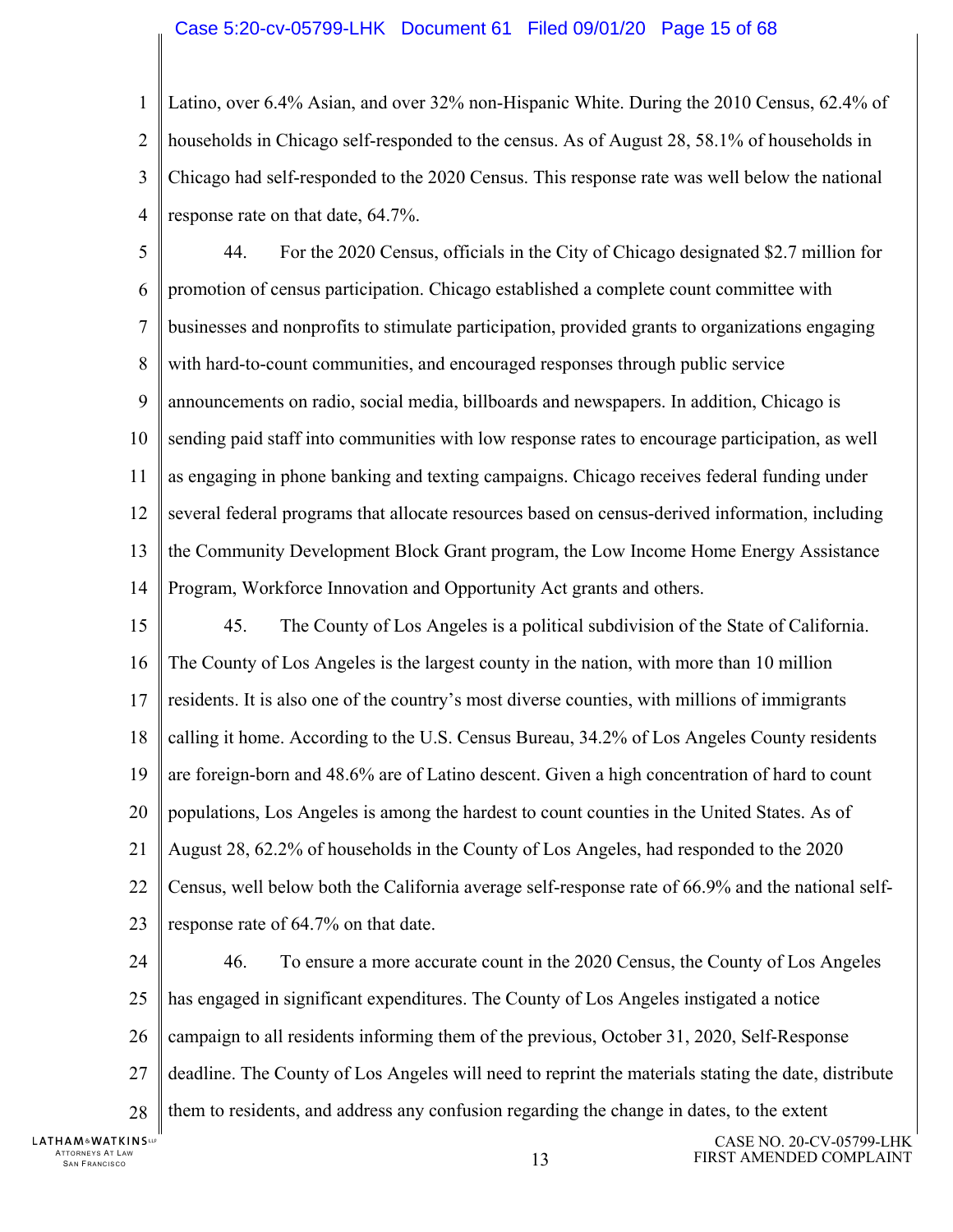#### Case 5:20-cv-05799-LHK Document 61 Filed 09/01/20 Page 16 of 68

1  $\mathcal{D}_{\mathcal{L}}$ 3 4 5 6 possible. The County of Los Angeles also created an extensive outreach and promotional campaign including but not limited to in-store signage at grocery stores and pharmacies, print and digital advertising, and social media editorial calendars and content. The County of Los Angeles developed these plans specifically incorporating the October 31, 2020, Self-Response deadline under the COVID-19 Plan, and would need to revise these campaigns to account for a new, shortened Self-Response deadline, as required under the Rush Plan.

7 8 9 10 11 12 13 14 47. The Navajo Nation is the largest Indian Nation in the United States with a reservation spanning 27,000 square miles across the states of Arizona, New Mexico, and Utah. The 2010 Census recorded a population of 327,726 for the Navajo Nation. During the 2010 Census, 29.4% of households in the Navajo Nation responded to the census. As of August 28, only 18% of households in the Navajo Nation had self-responded to the 2020 Census. Many households in Navajo Nation have limited access to regular mail, and internet. As a result, the primary method for enumerating households in the Navajo Nation is through census field operations.

15 16 17 18 19 20 21 22 23 24 25 26 27 48. For the 2020 Census, the Navajo Nation sought to ensure that every resident was counted. To that end, the Navajo Nation engaged in outreach efforts such as posting public service announcements on social media, radio, television and in newspapers. The Navajo Nation also worked with advocates to speak at community events, and provide informational flyers during food distribution events, during senior shopping hours at grocery stores, and at checkpoint stops for those entering and leaving the Nation. Outreach was conducted in both English and Diné. The Navajo Nation ultimately depends on accurate census data for a number of essential government functions, including determining the appropriate location for healthcare facilities and services on the reservation, and projecting population needs to assist in determination of water rights claims. In addition, the Navajo Nation federal funding under several programs that allocate resources on the basis of census-derived data, including the Tribal Transportation Program which provides essential resources for maintenance of roads, bridges and airports on reservations.

28

**LATHAM&WATKINS**ur ATTORNEYS AT LAW TTORNEYS AT LAW  $14$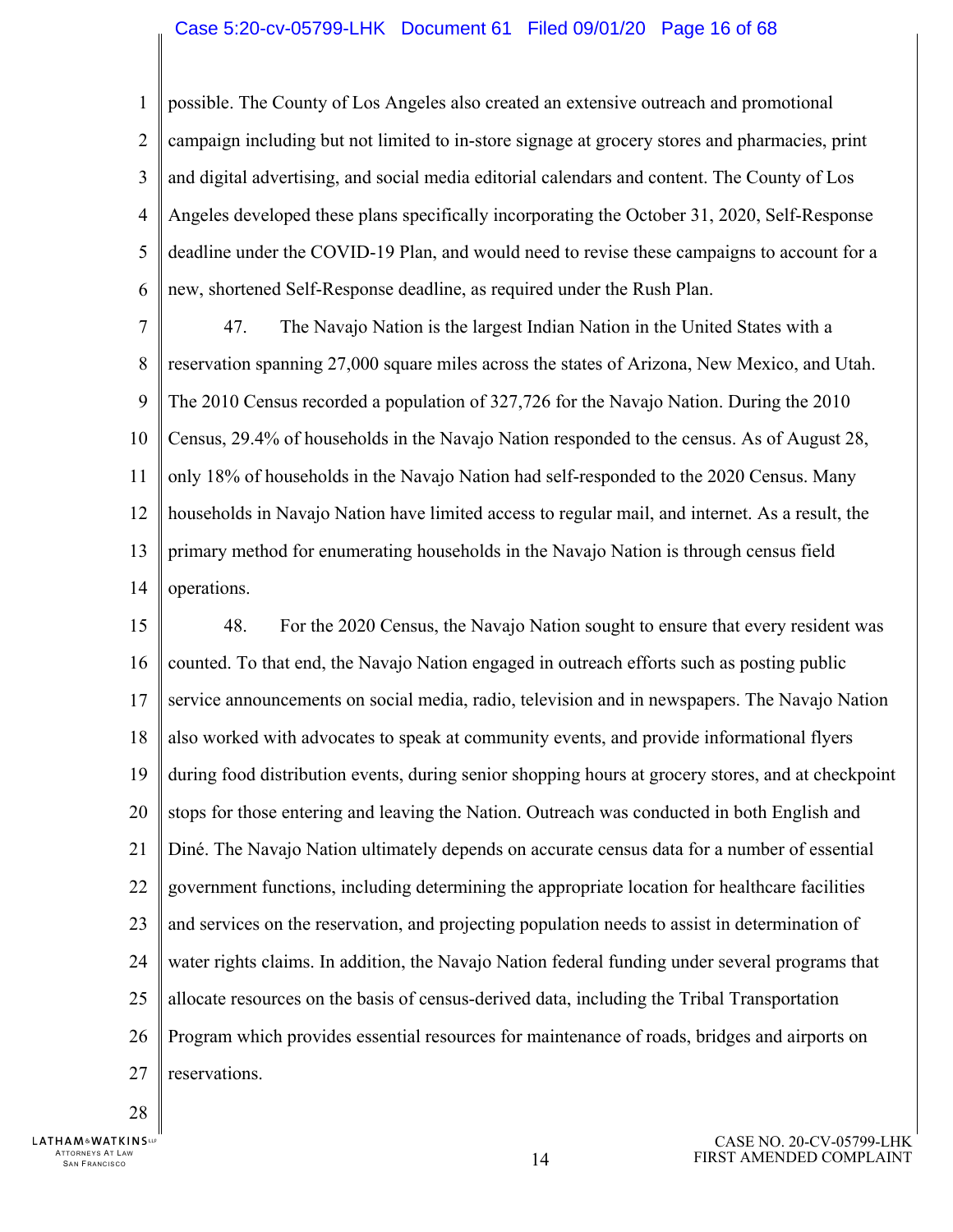1  $\mathcal{D}_{\mathcal{L}}$ 3 4 5 6 7 8 9 49. The Gila River Indian Community ("Gila River") is a sovereign Indian nation composed of members of the Pima and Maricopa Tribes, traditionally known as the Akimel O'otham and Pee-Posh. It is organized and federally recognized pursuant to  $\S$  16 of the Indian Reorganization Act of June 18, 1934, 25 U.S.C. § 5123. The Gila River Indian Reservation, an area of over 372,000 acres, is located in south-central Arizona south of Phoenix. Most of the reservation is rural, and many households are identifiable only by a post office box. Also, many households lack access to high-speed internet. Consequently, in-person interaction with census enumerators is critical to ensuring an accurate census count of the Gila River Community. As of August 28, only 9.5% of households had self-responded to the 2020 Census.

10 11 12 13 14 15 16 17 18 19 50. The Gila River Community had planned census-response rallies and activities for 2020, as well as a door-to-door effort to make sure all individuals and households on the Reservation are counted. But for the past five months the Community has been under shelter-inplace orders, making most of those efforts impossible. Federal funding for the Community is based largely on census numbers. An undercount will result in significant underfunding of tribal programs, including Indian Health Service Funding, Indian Housing Block Grants, the Tribal Transportation Program, Violence Against Women Programs, Family Violence Prevention and Services Grants (for battered women shelters), Native American Employment and Training programs, Head Start, Temporary Assistance to Needy Families, and Special Programs for the Aging – tribal grants.

20 **II. Defendants** 

21 22 23 24 51. Defendant Wilbur L. Ross is the Secretary of the U.S. Department of Commerce and is sued in his official capacity. Secretary Ross oversees the U.S. Department of Commerce and the Census Bureau. Congress has delegated the responsibility for carrying out the decennial census to the Secretary of Commerce. 13 U.S.C. § 141(a).

25 26 52. Defendant U.S. Department of Commerce is a cabinet agency within the Executive Branch responsible for administering the decennial census.

27 28 53. Defendant Steven Dillingham is the Director of the U.S. Census Bureau and is sued in his official capacity.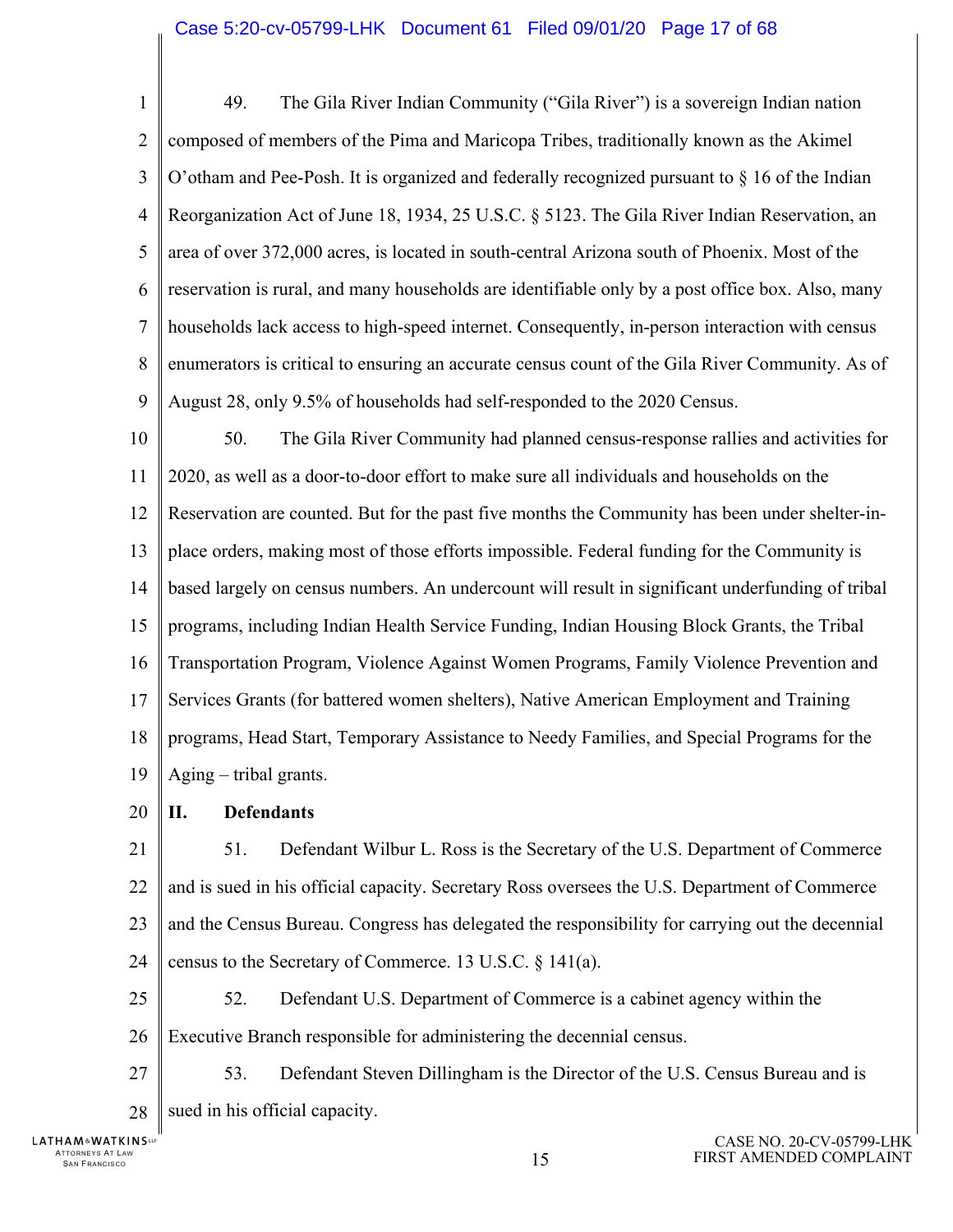| $\mathbf{1}$                                                     | Defendant U.S. Census Bureau is an agency within the Department of Commerce<br>54.                  |
|------------------------------------------------------------------|-----------------------------------------------------------------------------------------------------|
| $\overline{2}$                                                   | responsible for planning and administering the decennial census. 13 U.S.C. § 2.                     |
| 3                                                                | <b>FACTUAL ALLEGATIONS</b>                                                                          |
| $\overline{4}$                                                   | Defendants' Constitutional and Statutory Obligations.<br>I.                                         |
| 5                                                                | Under the United States Constitution, the federal government must conduct an<br>55.                 |
| 6                                                                | "actual Enumeration" of the population once every ten years. U.S. Const. art. I, $\S$ 2.            |
| 7                                                                | The population totals produced by the decennial enumeration are used to<br>56.                      |
| 8                                                                | apportion congressional representatives to the various states. Id. Census figures are also used in  |
| 9                                                                | state and local redistricting and in the distribution of federal funds to communities across the    |
| 10                                                               | United States.                                                                                      |
| 11                                                               | The Enumeration Clause requires that decisions relating to the census bear a<br>57.                 |
| 12                                                               | "reasonable relationship" to the constitutional purpose of the enumeration. Wisconsin, 517 U.S.     |
| 13                                                               | at 20.                                                                                              |
| 14                                                               | Similarly, the Census Act imposes a mandatory duty on the Secretary of<br>58.                       |
| 15                                                               | Commerce to "conduct a census that is accurate and that fairly accounts for the crucial             |
| 16                                                               | representational rights that depend on the census and the apportionment." Dep't of Commerce v.      |
| 17                                                               | New York, 139 S. Ct. 2551, 2569 (2019) (citation omitted).                                          |
| 18                                                               | Consequently, the Secretary of Commerce and the Census Bureau are<br>59.                            |
| 19                                                               | constitutionally obligated to make decisions in conducting the census that are reasonably related   |
| 20                                                               | to achieving a fair and accurate calculation of the population of the United States.                |
| 21                                                               | The Census Bureau's Pre-COVID-19 Operational Plans for the 2020 Census.<br>П.                       |
| 22                                                               | 60.<br>For the 2020 Census, the Census Bureau spent the better part of a decade                     |
| 23                                                               | designing operations to fulfill its constitutional and statutory mandate, including: soliciting and |
| 24                                                               | incorporating feedback from seasoned experts, advisors, and community groups; testing various       |
| 25                                                               |                                                                                                     |
| 26                                                               |                                                                                                     |
| 27                                                               |                                                                                                     |
| 28                                                               |                                                                                                     |
| <b>AM&amp;WATKINS</b><br>ITORNEYS AT LAW<br><b>SAN FRANCISCO</b> | CASE NO. 20-CV-05799-LHK<br>FIRST AMENDED COMPLAINT<br>16                                           |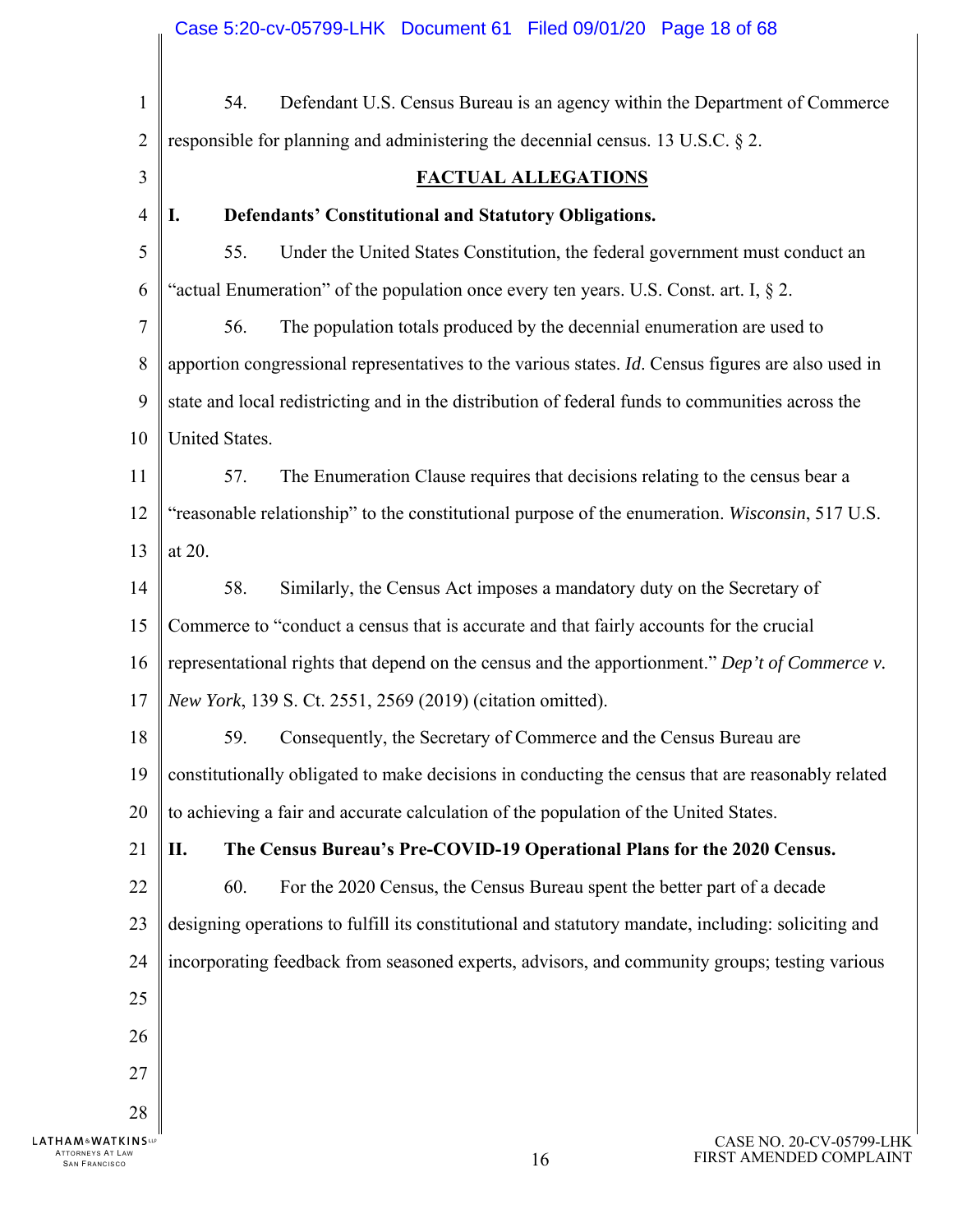# Case 5:20-cv-05799-LHK Document 61 Filed 09/01/20 Page 19 of 68

| 1              | features of its data-collection and data-processing operations; and ensuring that its decisions for |  |  |  |  |
|----------------|-----------------------------------------------------------------------------------------------------|--|--|--|--|
| $\overline{2}$ | conducting the census reflected sound, scientifically based judgment.                               |  |  |  |  |
| 3              | To this end, the Bureau created an operational plan to guide its efforts, including<br>61.          |  |  |  |  |
| $\overline{4}$ | its efforts to collect data from census respondents and to process that data into usable forms for  |  |  |  |  |
| 5              | constitutionally and statutorily mandated purposes, including reapportionment and redistricting.    |  |  |  |  |
| 6              | On December 31, 2018, the Bureau promulgated the final version of its<br>62.                        |  |  |  |  |
| $\tau$         | operational plan, which the Bureau called "Version 4.0" (hereinafter referred to as the "Final      |  |  |  |  |
| 8              | Operational Plan"). See U.S. Census Bureau, Final Operational Plan (Dec. 2018),                     |  |  |  |  |
| 9              | https://www2.census.gov/programs-surveys/decennial/2020/program-management/planning-                |  |  |  |  |
| 10             | docs/2020-oper-plan4.pdf. In the Final Operational Plan, the Census Bureau stated that its goal     |  |  |  |  |
| 11             | for the 2020 Census is to "count everyone once, only once, and in the right place."                 |  |  |  |  |
| 12             | Under the Paperwork Reduction Act, the Office of Management and Budget must<br>63.                  |  |  |  |  |
| 13             | review and approve the plans for any federal survey, including the decennial census, to ensure      |  |  |  |  |
| 14             | that those surveys meet government standards, minimize respondent burden, and maximize the          |  |  |  |  |
| 15             | utility of the collected information. 44 U.S.C. § 3504(c).                                          |  |  |  |  |
| 16             | The Office of Management and Budget formally reviewed and approved the<br>64.                       |  |  |  |  |
| 17             | Census Bureau's pre-COVID-19 plans for the decennial census, including the Final Operational        |  |  |  |  |
| 18             | Plan.                                                                                               |  |  |  |  |
| 19             | 65.<br>The Final Operational Plan includes over 200 pages of detailed and transparent               |  |  |  |  |
| 20             | conclusions for achieving the 2020 Census's objective of an accurate count.                         |  |  |  |  |
| 21             | 66.<br>The Final Operational Plan reflects the conclusions of various experts including             |  |  |  |  |
| 22             | survey methodologists, statisticians, demographers, geographers, linguists, and mathematicians.     |  |  |  |  |
| 23             | The Final Operational Plan states that it "reflects and supports evidence-based<br>67.              |  |  |  |  |
| 24             | decision-making" about the operations necessary to gather and process census responses from         |  |  |  |  |
| 25             | every household in the country.                                                                     |  |  |  |  |
| 26             | 68.<br>The Final Operational Plan states that it was "informed through research, testing,           |  |  |  |  |
| 27             | and analysis conducted from 2012 through 2018."                                                     |  |  |  |  |
| 28             |                                                                                                     |  |  |  |  |

 $\mathbb{I}$ LATHAM&WATKINSuF ATTORNEYS AT LAW  $17$  San Francisco and the set of the set of the set of the set of the set of the set of the set of the set of the set of the set of the set of the set of the set of the set of the set of the set of the s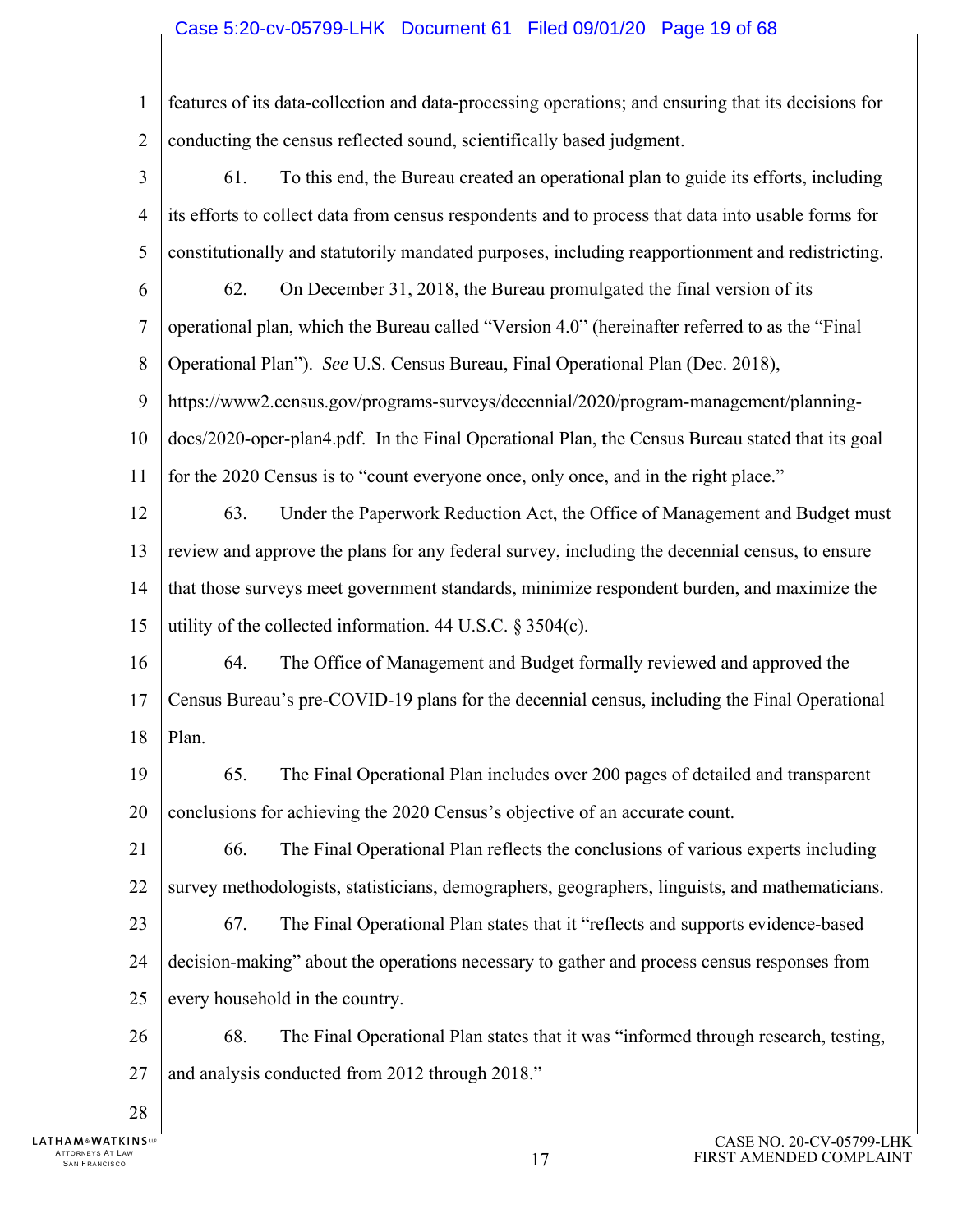| $\mathbf{1}$                                             | 69.                                | The Bureau conducted at least fifteen tests between 2012 and December 31, 2018,                     |                                                     |
|----------------------------------------------------------|------------------------------------|-----------------------------------------------------------------------------------------------------|-----------------------------------------------------|
| 2                                                        |                                    | when it published its Final Operational Plan.                                                       |                                                     |
| 3                                                        | 70.                                | Career Bureau staff developed the Final Operational Plan following substantial                      |                                                     |
| 4                                                        |                                    | consultation with outside experts and census stakeholders, including members of the Census          |                                                     |
| 5                                                        |                                    | Scientific Advisory Committee and the National Advisory Committee.                                  |                                                     |
| 6                                                        | 71.                                | The Census Bureau also produced a series of "detailed operational plans," which                     |                                                     |
| 7                                                        |                                    | supplement the Final Operational Plan, and provide more parameters for the individual               |                                                     |
| 8                                                        |                                    | operations that, together, comprise the 2020 Census.                                                |                                                     |
| 9                                                        | 72.                                | The detailed operational plans likewise reflect the conclusions of various subject-                 |                                                     |
| 10                                                       |                                    | matter experts regarding how to complete an accurate count.                                         |                                                     |
| 11                                                       | 73.                                | The Bureau's Final Operational Plan contains several major categories of                            |                                                     |
| 12                                                       |                                    | operations. Two of those categories are particularly important for purposes of this lawsuit: data-  |                                                     |
| 13                                                       |                                    | collection and data-processing.                                                                     |                                                     |
| 14                                                       | 74.                                | "Data-collection" refers to operations through which the Bureau obtains                             |                                                     |
| 15                                                       |                                    | information from and about all the people living in the United States.                              |                                                     |
| 16                                                       | 75.                                | "Data-processing" refers to operations through which the Bureau fills in any gaps                   |                                                     |
| 17                                                       |                                    | in the personal information that it collects from people, transforms the resulting data into usable |                                                     |
| 18                                                       |                                    | forms, checks those results for accuracy and other aspects of data quality, and publishes those     |                                                     |
|                                                          | 19    results, among other things. |                                                                                                     |                                                     |
| 20                                                       | 76.                                | The Bureau must thoroughly, fully, and correctly perform both categories of                         |                                                     |
| 21                                                       |                                    | operations—collection and processing—to achieve its stated goal of counting everyone once,          |                                                     |
| 22                                                       |                                    | only once, and in the right place.                                                                  |                                                     |
| 23                                                       |                                    | A. Census Data Collection                                                                           |                                                     |
| 24                                                       | 77.                                | During the census, the Bureau attempts both to determine the number of people in                    |                                                     |
| 25                                                       |                                    | the country and their characteristics, such as their race and ethnicity.                            |                                                     |
| 26                                                       | 78.                                | Although the Census Bureau planned to deploy many methods during the 2020                           |                                                     |
| 27                                                       |                                    | Census to collect counts and characteristics from households around the country, the Bureau         |                                                     |
| 28                                                       |                                    | contemplated, in both the Final Operational Plan, and in the supplemental detailed operational      |                                                     |
| HAM&WATKINS℡<br>ATTORNEYS AT LAW<br><b>SAN FRANCISCO</b> |                                    | 18                                                                                                  | CASE NO. 20-CV-05799-LHK<br>FIRST AMENDED COMPLAINT |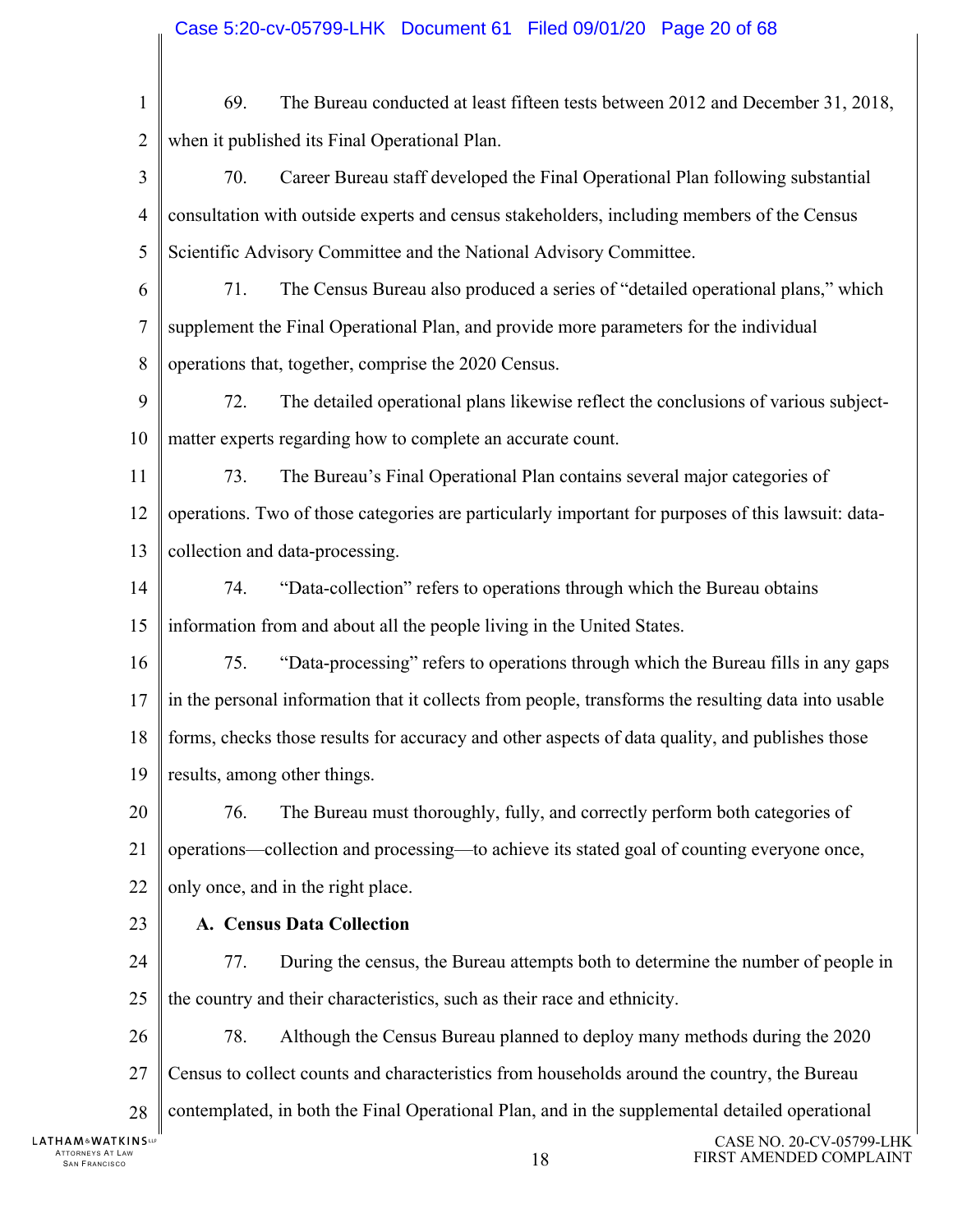#### Case 5:20-cv-05799-LHK Document 61 Filed 09/01/20 Page 21 of 68

1  $\mathcal{D}_{\mathcal{L}}$ 3 4 5 6 7 8 plans, that three methods would account for the overwhelming majority of census responses: the "Self-Response" method; the "Update Leave" method; and the "Non-Response Follow Up" method. *See* U.S. Census Bureau, *2020 Census Detailed Operational Plan for: 18. Non-Response Follow Up Operation* (July 15, 2019), https://www2.census.gov/programssurveys/decennial/2020/program-management/planning-docs/NRFU-detailed-operationalplan\_v20.pdf. 79. The Self-Response method was the "primary methodology for the 2020 Census." Under this method, heads of households would provide their 2020 Census responses directly to

9 10 11 the Census Bureau by mailing back a paper census form, filling out a digital form on the Bureau's online census portal, or calling into telephone hotlines to provide their responses to Bureau employees operating those hotlines.

12 13 14 15 16 80. The Update Leave method was the methodology for reaching housing units that could not receive physical mail or did not have verifiable mailing addresses. Under this method, Bureau employees would travel throughout both rural and urban areas, leaving invitations to participate and paper census questionnaires at these housing units, so that the people living in those locations could respond themselves.

17 18 19 20 81. The Self-Response method and the Update Leave method are crucial for obtaining accurate information about the number of people in the country and their characteristics, because data people report about themselves and the members of their housing units is the highest quality data that the census collects.

21 22 23 82. But for the tens of millions of households that do not report their personal data through the Self-Response or Update Leave method, the Bureau's next-best source of personal data is data it collects directly from people through the Non-Response Follow Up method.

24 25 26 83. As part of the Non-Response Follow Up method, the Bureau sends its employee enumerators directly to housing units so that they can attempt to speak with a person occupying each unit and obtain information about everyone who should be counted in that unit.

27 28 84. The Bureau requires enumerators to record their responses for each household through iPhones that the Bureau specifically contracted and customized for this purpose. The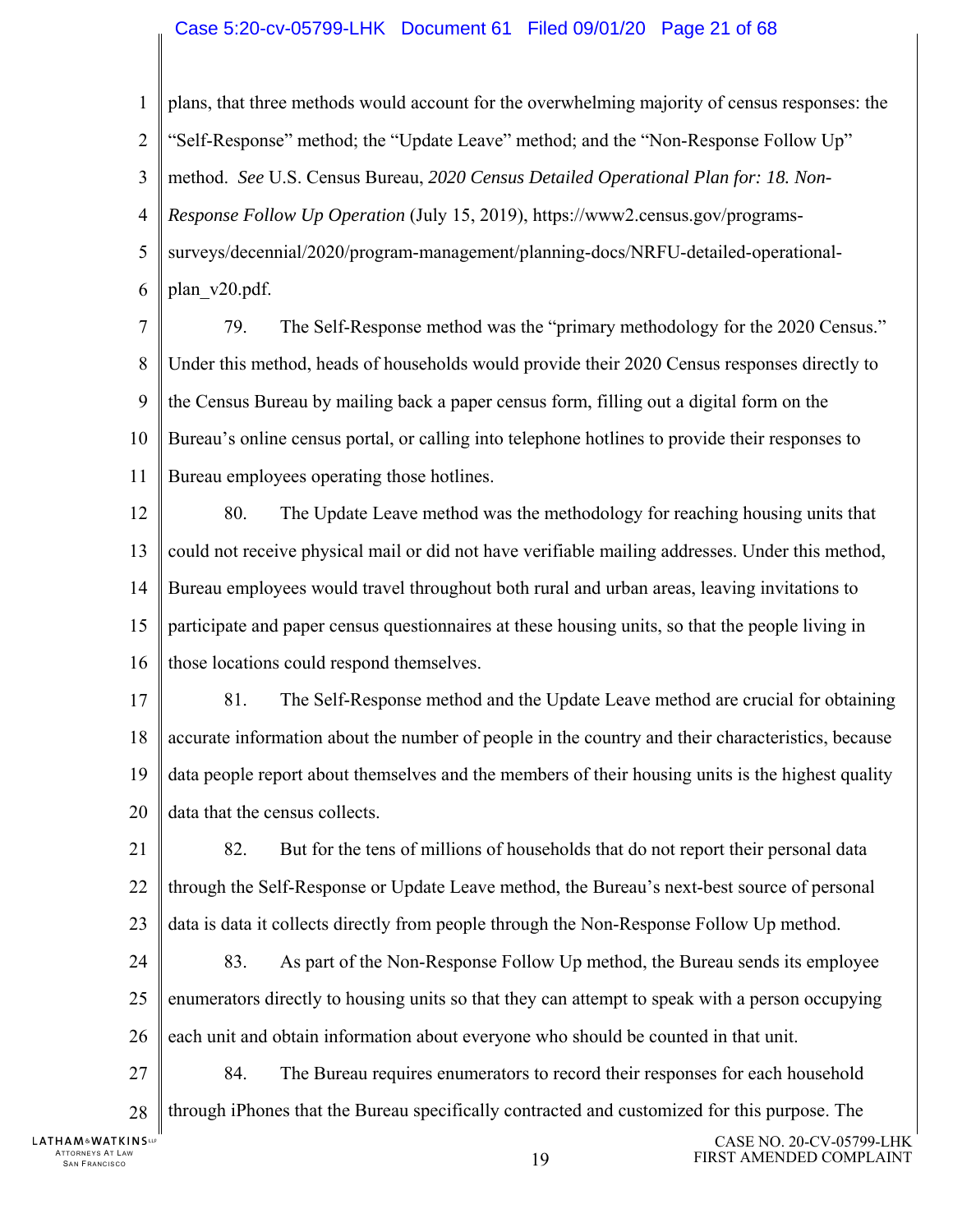#### Case 5:20-cv-05799-LHK Document 61 Filed 09/01/20 Page 22 of 68

1  $\mathcal{D}_{\mathcal{L}}$ 3 4 5 enumerators' iPhones include software designed to lead enumerators consistently and reliably to solicit information from people at their doors. The enumerators' iPhones also include software to ensure that any data collected from housing units remains confidential as it is being transmitted to the Bureau. The limited supply of these customized iPhones places a limit on the number of enumerators that the Bureau can deploy in the field.

6 7 8 85. The Bureau's Detailed Operational Plan for Non-Response Follow Up, which supplements the Final Operational Plan, sets out a specific protocol for conducting Non-Response Follow Up.

9 10 11 86. Under the Detailed Operational Plan, each housing unit assigned for a visit from an enumerator was eligible for up to six "contact days." A "contact day" could include more than one attempted contact per day.

12 13 87. The Bureau concluded it could pursue less than six contact days only under certain scenarios.

14 15 16 17 18 19 88. One scenario that would allow the Bureau to pursue fewer than six contact days was the existence of high-quality administrative records for the housing unit. The Census Bureau has collected data from federal administrative agencies, such as the Social Security Administration, the Internal Revenue Service, and the Department of Housing and Urban Renewal, among others, as well as data from states, which it uses to provide information about the count and characteristics of non-responsive households.

20 21 22 23 24 25 26 27 89. If the Bureau had located administrative data from federal and/or state administrative records and concluded that those records contained accurate demographic data for the occupants of a housing unit, the Bureau's enumerators would attempt only one contact with that unit. If—during that contact attempt—the enumerator did not succeed in finding a live person at the unit, then the Bureau would use the information in the administrative records to fill in the census responses for that unit during the data-processing phase of the 2020 Census. 90. A second scenario that would allow the Bureau to pursue less than six contact days would arise if the Bureau identified a proxy—a person such as a neighbor or landlord that

28 the enumerator could ask for information about the occupants of the housing unit in question.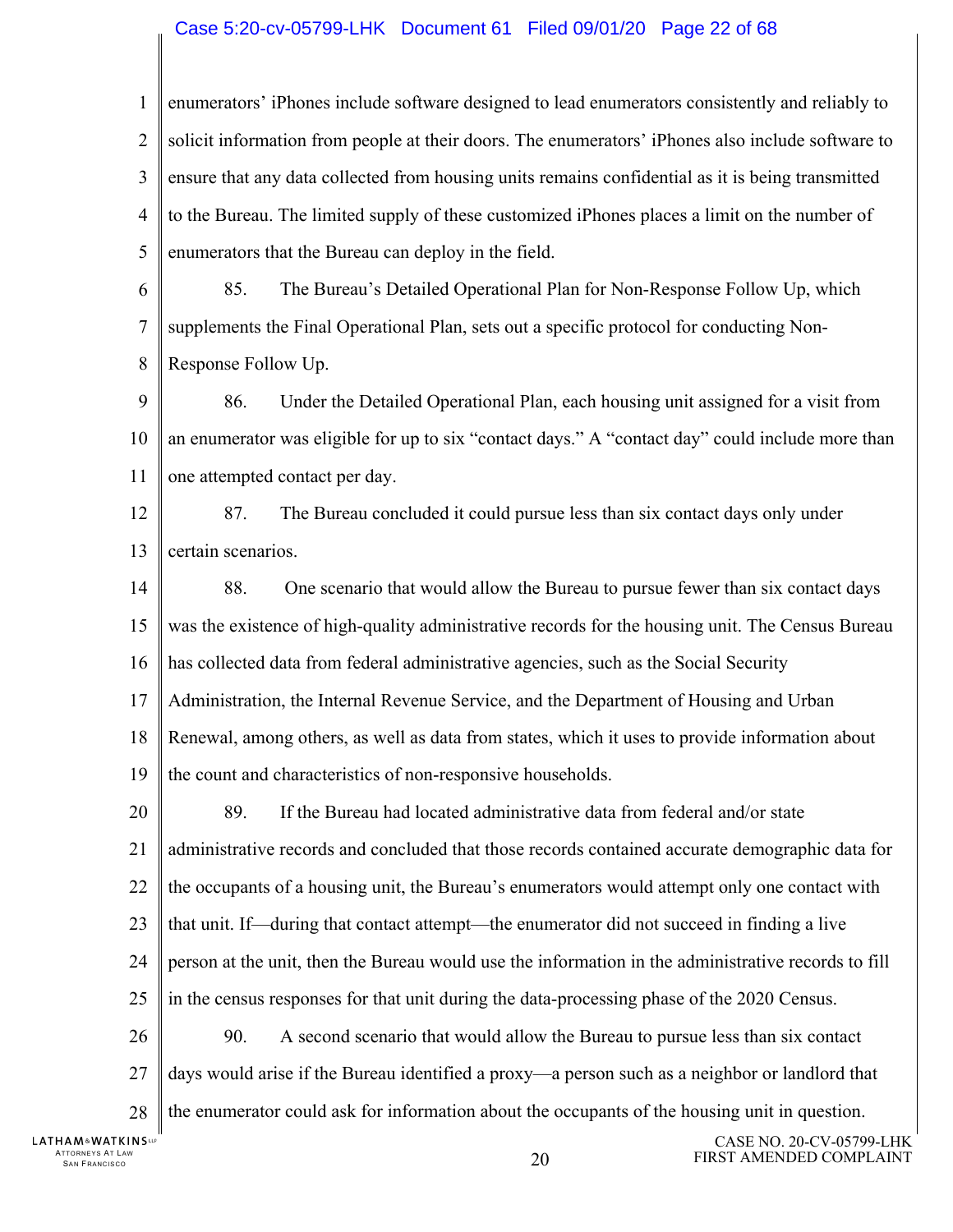1 2 After a third failed contact attempt, a unit would become eligible for being counted through proxy.

3 4 5 6 7 8 9 10 11 91. Proxies can produce many types of data. For instance, proxies are useful for helping the Bureau identify whether a housing unit is vacant—and thus should be marked "vacant" in the Master Address File that the Bureau uses to keep track of the overwhelming majority of housing units that it must enumerate—or non-existent—and thus should be deleted from the Master Address File. For the 2020 Census, the Bureau is planning to use administrative records, such as the United States Postal Service's directory of non-deliverable addresses, to identify vacant housing, but proxies are generally more accurate for this purpose. Finally, proxies provide vital data for other operations that the Bureau undertakes during its data-processing phase, described further below.

12 13 14 92. If the Bureau is unable to enumerate a household after six contact days, in most cases, it will resort to less accurate methods for determining the count and characteristics of the household during its data-processing phase, described below.

15 16 17 93. The Bureau performs several other vital operations in addition to door-knocking during the Non-Response Follow Up period, including a series of operations to ensure the quality of the data that it collects in the field.

18 19 20 21 22 94. During the Non-Response Follow Up process, the Bureau: follows up with people who self-responded to the census online but did not enter their unique census identification number to ensure that they are counted in the right place (a process known as "Field Verification"); and corrects information reported erroneously or omitted from previously submitted census forms (a process known as "Coverage Improvement").

23 24 25 26 27 28 95. In addition, the Bureau re-collects census responses in select instances to ensure that the original submissions were accurate (a process known as "Self-Response Quality Assurance"). This operation protects against enumerators falsifying the information that they provide to the Bureau. Specifically, the Bureau conducts quality control reinterviews of a sample of households. This component is designed to deter and detect cases where enumerators have provided false information about the housing units they are assigned to canvass.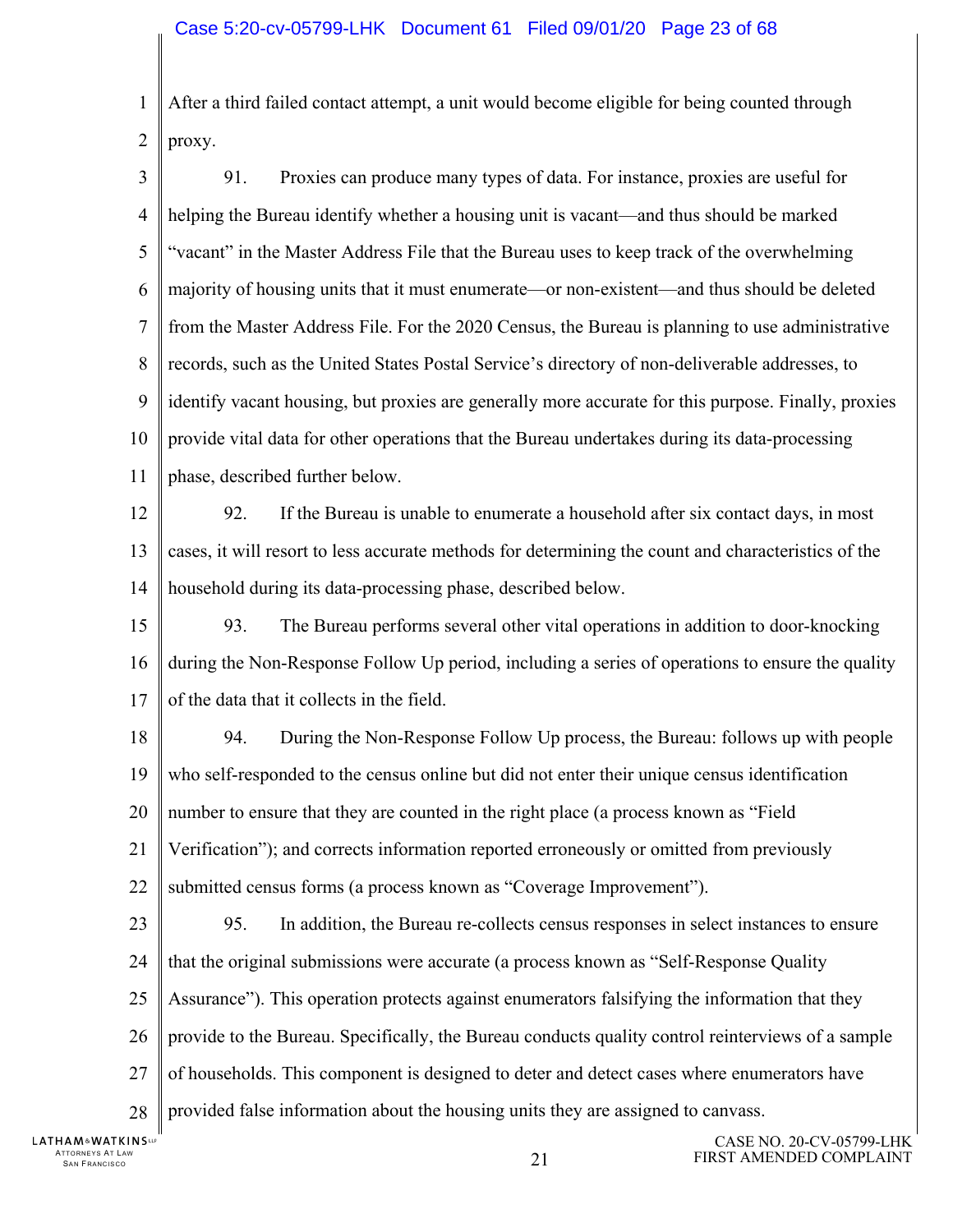#### Case 5:20-cv-05799-LHK Document 61 Filed 09/01/20 Page 24 of 68

1  $\mathcal{D}_{\mathcal{L}}$ 3 4 5 6 7 8 9 10 11 12 13 14 15 16 17 18 19 20 21 22 23 24 25 26 27 28 96. Quality control reinterviews are part of a broader set of protocols that the Bureau has developed to guard against factors that endanger the accuracy of the count. Non-Response Follow Up is thus important not only for collecting information, but also for ensuring that the information that is collected is accurate. These two components—gathering data and ensuring its accuracy—must both occur for the Bureau to get a fair and accurate count. 97. The Bureau anticipated that approximately 60% of housing units nationally would respond to the 2020 Census through Self-Response and Update Leave, potentially making up to 40% of housing units targets for Non-Response Follow Up. 98. A Non-Response Follow Up universe of 40% of the housing units in the country would have been the largest follow up universe on a percentage basis since at least 1970. 99. The Census Bureau did not anticipate that the Non-Response Follow Up universe in 2020 would mirror the demographic makeup of the nation's population as a whole. 100. Instead, the Census Bureau anticipated that the Non-Response Follow Up universe in 2020 would contain a disproportionate number of people who belong to communities that the Bureau calls "hard-to-count." 101. The Final Operational Plan describes hard-to-count populations as including, but not limited to, the following populations: young children; highly mobile persons; racial and ethnic minorities; non-English speakers; low-income persons; persons experiencing homelessness; undocumented immigrants; persons who have distrust in the government; lesbian, gay, bisexual, transgender, and questioning/queer (LGBTQ) persons; persons with mental and physical disabilities; and persons who do not live in traditional housing. 102. Historically, these populations have had low self-response rates and have, thus, made up disproportionate shares of households that must receive contact days during Non-Response Follow Up. 103. Consequently, the Final Operational Plan acknowledges, "[t]he NRFU Operation is entirely about hard-to-count populations."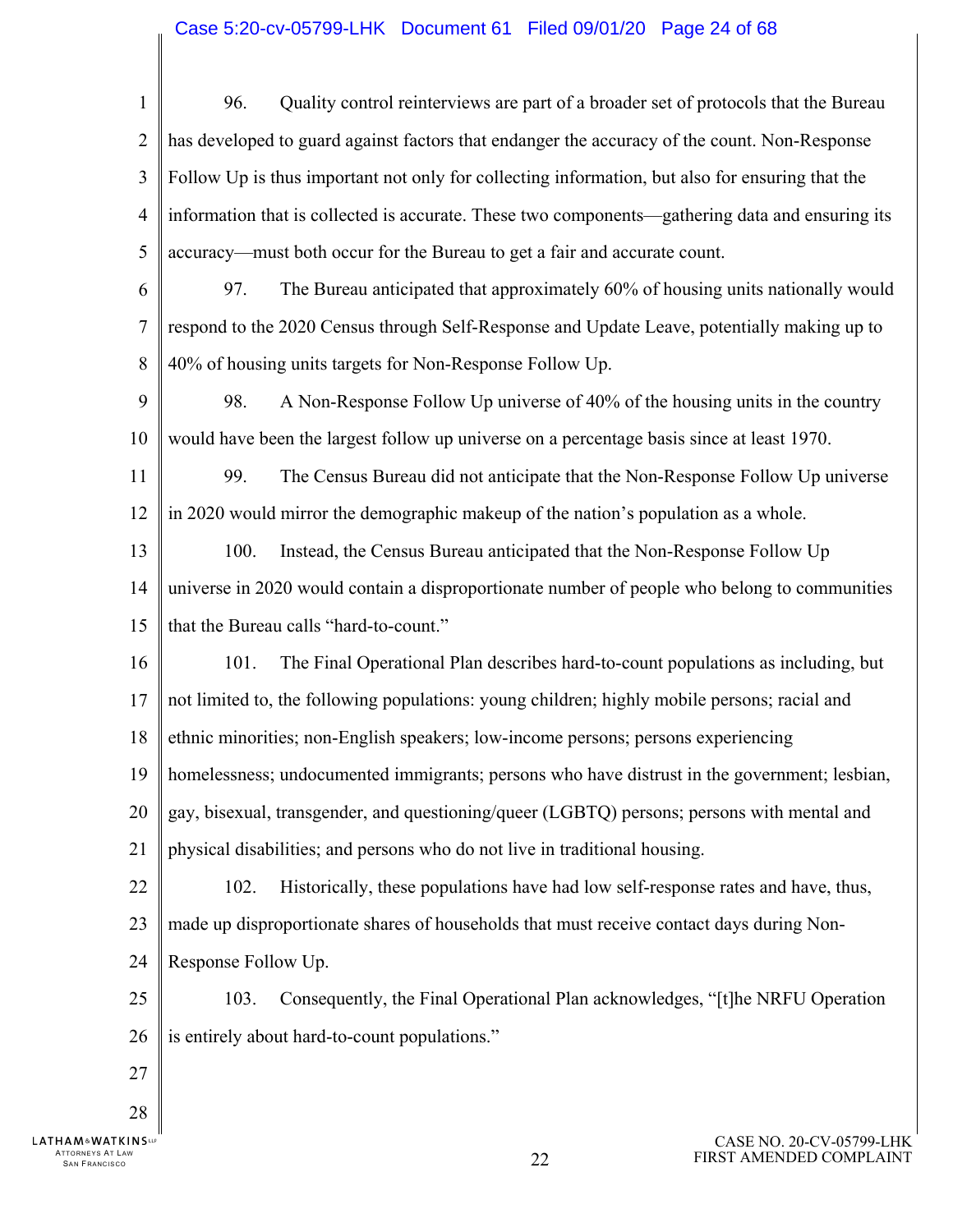CASE NO. 20-CV-05799-LHK 1  $\mathcal{D}_{\mathcal{L}}$ 3 4 5 6 7 8 9 10 11 12 13 14 15 16 17 18 19 20 21 22 23 24 25 26 27 28 104. The Final Operational Plan also acknowledges that hard-to-count populations may require more outreach than the Non-Response Follow Up method would normally provide, and the Bureau designed its Final Operational Plan accordingly. 105. The Final Operational Plan states that "[w]hile most cases receive a maximum of six attempts, cases in hard-to-count areas may receive more than six attempts to achieve a consistent response rate for all geographic areas." 106. Accurate data about the size, location, and characteristics of communities of color is necessary to equitably distribute political power through congressional reapportionment and redistricting at the state and local levels, enforce civil-rights laws that affect basic needs like housing and employment, and conduct effective research, including on pressing issues like public health. **B. Census Data-Processing**  107. After collection activities are complete, the Census Bureau must process the data. 108. Census data-processing cannot begin until census data-collection concludes. 109. Census data is unusable for its intended purposes until it has been processed. 110. The Census Bureau's data-processing operations transform tens of millions of census responses into usable products, including the population totals used to reapportion seats in the U.S. House of Representatives and to create electoral districts. 111. The Bureau uses its data-processing operations to, among other things, ensure that data received from different data-collection methods are all in a single format allowing them to be processed together. 112. The Bureau uses its data-processing operations to "unduplicate responses" meaning to resolve conflicts of information among multiple forms attributable to the same housing unit. 113. The Bureau uses its data-processing operations to determine the final status of a housing unit—such as vacant or inhabited—and determine the total number of people that should be attributed to any apparently inhabited unit that was not counted through Self-Response, Update Leave, or Non-Response Follow Up.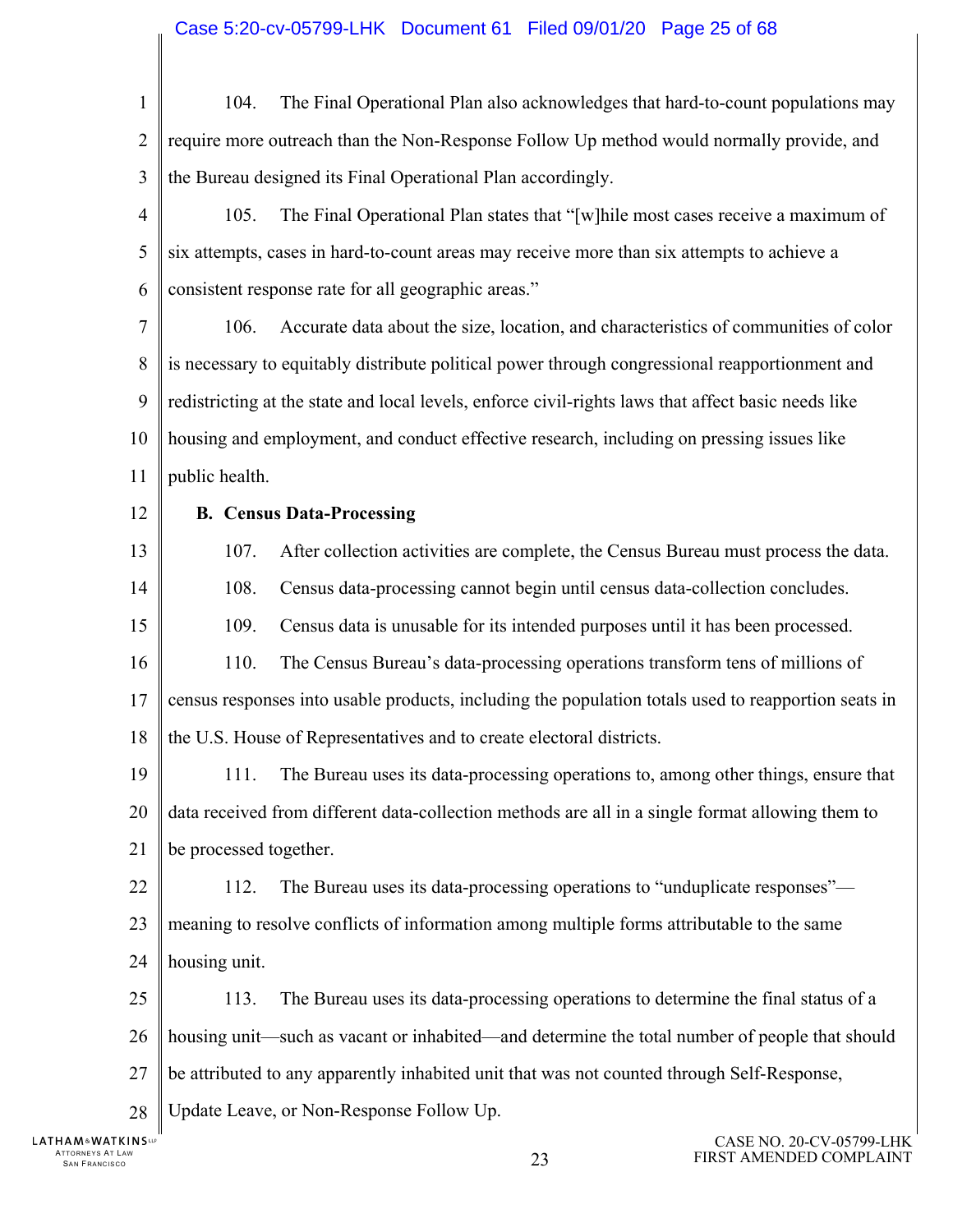1

 $\mathcal{D}_{\mathcal{L}}$ 

114. The Bureau also uses its data-processing operations to ensure that Bureau data products accurately report respondents' characteristics, such as age, race, and ethnicity.

3 4 5 6 115. The Bureau uses administrative records and statistical imputation during the dataprocessing phase to fill in both missing people and their characteristics. But administrative records—especially low-quality administrative records—and statistical imputation are generally less accurate than self-response data.

7 8 9 10 11 116. For many households, administrative data provides only low quality information, replete with inaccuracies and incomplete information. This is especially the case for particular communities that are underrepresented in administrative records, including communities of color, immigrants, and low-income families. Use of this low-quality data to fill in missing information for non-responsive households produces less accurate information.

12 13 14 15 16 17 18 117. Imputation involves the Bureau using information from surrounding responsive households to infer the count and characteristics of a non-responsive household. Imputation thus assumes the existence of other data points gathered through other data-collection methods—such as self-response, proxies, and administrative records—and generates more accurate results when it can be triangulated against those data points. The processes that the Bureau uses to collect and process self-response data, proxy data, and administrative records are thus critical and inextricably linked to the Bureau's ability to impute data accurately.

19 20 21 22 118. At various phases of the Bureau's data-processing operations, Census Bureau personnel must review the quality of files in-process before those files can be sent to the subsequent steps in the data-processing operation. These reviews include personnel with subjectmatter expertise from several different divisions of the Bureau.

23 24 25 26 119. The Bureau's data-processing operations help ensure that people are not missed, that other people are not counted multiple times, and that people's characteristics are accurately reported. These processes help eliminate or reduce undercounts, among other kinds of dataquality issues.

27

28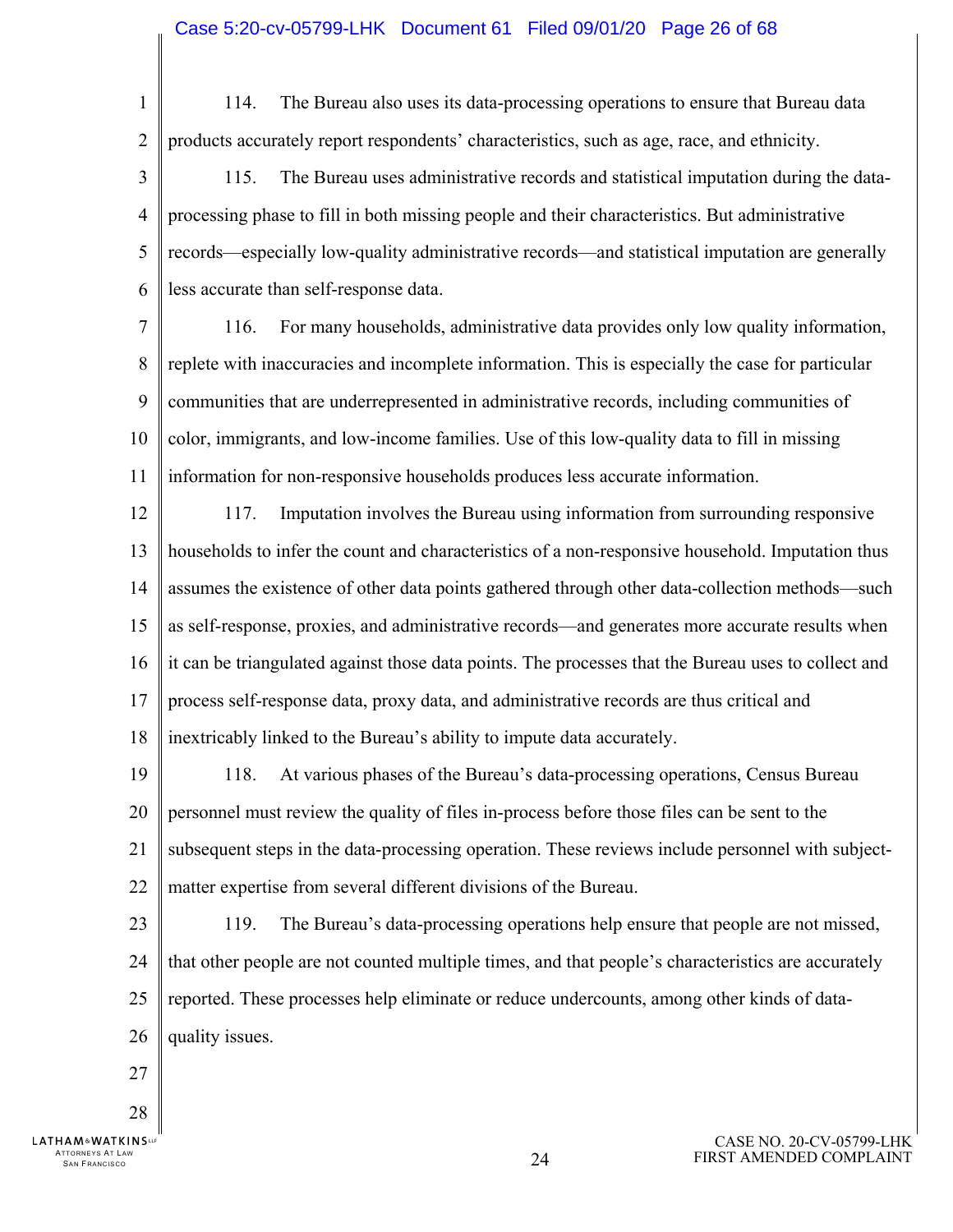1  $\overline{2}$ 3 4 5 6 7 8 9 10 11 12 13 14 15 16 17 18 19 20 21 22 23 24 25 26 27 28 **C. The Final Operational Plan's Original Timeline for the 2020 Census**  120. The Bureau's Final Operational Plan called for data-collection to run from January 21, 2020, to July 31, 2020, for a total of more than six months. 121. In that window, the Self Response method was scheduled to run from March 12, 2020 to July 31, 2020, and the Update Leave method was scheduled for March 15, 2020 to April 17, 2020. 122. The Bureau also scheduled several special operations to occur early in its census taking process. The Service-Based Enumeration, which counts people experiencing homelessness, was scheduled for March 30, 2020 to April 1, 2020, and Group Quarters Enumeration, which counts people living in group housing such as nursing homes, was scheduled from April 2, 2020 to June 5, 2020. 123. The Bureau scheduled the Non-Response Follow Up method to run from May 13, 2020 to July 31, 2020, for a total of approximately eleven and a half weeks. 124. The Bureau scheduled up to five months—from July 31, 2020 to December 31, 2020—to process census data for the congressional reapportionment report. 125. The Bureau also scheduled an additional three months—from January 1, 2021 to March 30, 2021—to process census data for redistricting. 126. The Bureau's timelines for implementing the Final Operational Plan reflect the Bureau's scientifically informed understanding of the time necessary to complete its operations and generate an accurate count. **III. The Census Bureau's COVID-19 Plan. A. COVID-19 Disrupts the 2020 Census**  127. On January 21, 2020, the Bureau began 2020 Census data-collection in remote Alaska. 128. On March 10, 2020, the Bureau began to accept self-responses on its website. 129. Shortly thereafter, many parts of the nation rapidly began to shut down due to the COVID-19 pandemic.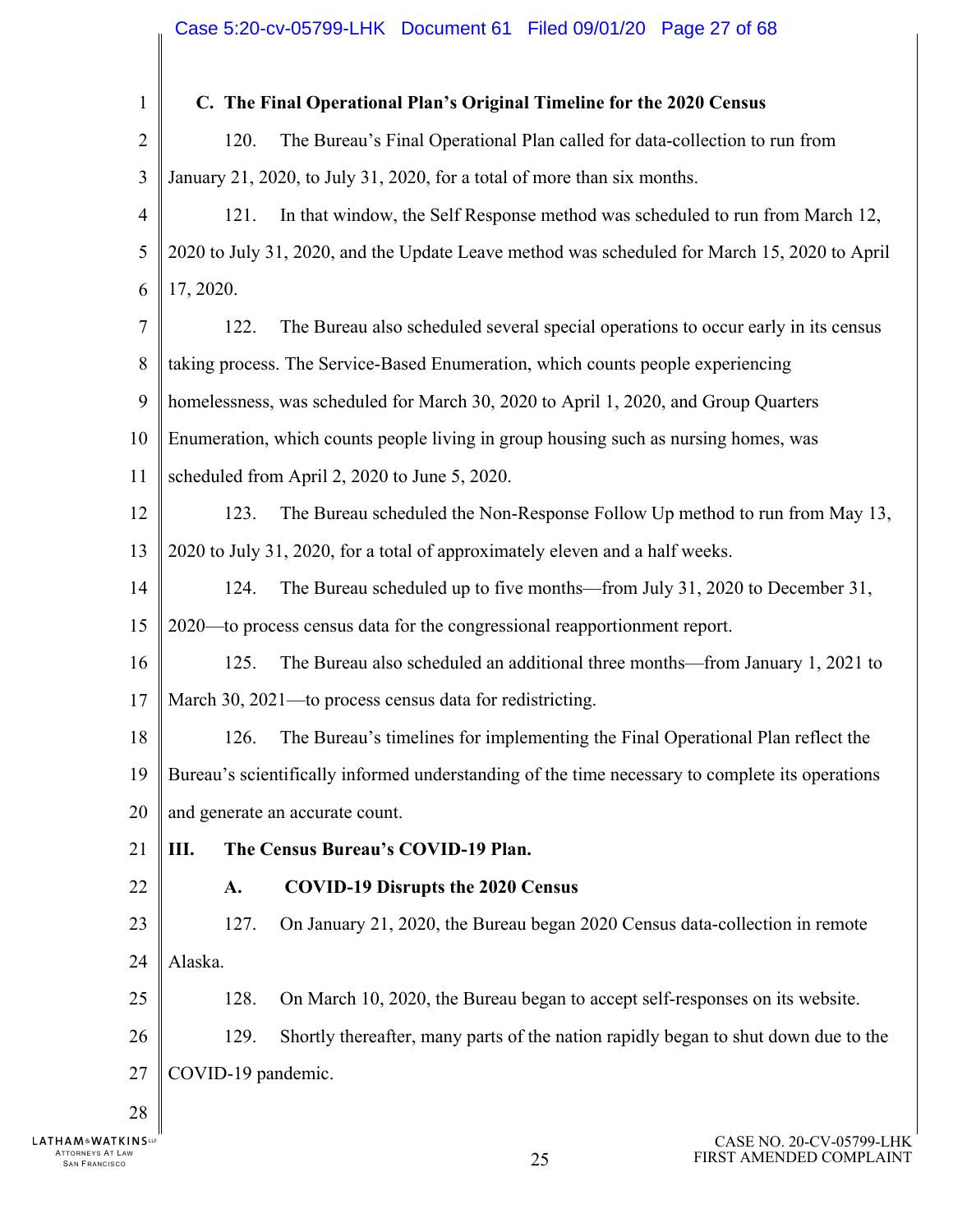# Case 5:20-cv-05799-LHK Document 61 Filed 09/01/20 Page 28 of 68

| $\mathbf{1}$                                                     | The Census Bureau quickly concluded that it could not continue to engage in<br>130.               |
|------------------------------------------------------------------|---------------------------------------------------------------------------------------------------|
| $\overline{2}$                                                   | operations safely. On March 18, 2020, the Bureau announced that it would suspend all field        |
| 3                                                                | operations for two weeks in order to "help protect the health and safety of the American public." |
| 4                                                                | Press Release, U.S. Census Bureau, U.S. Census Bureau Director Steven Dillingham on               |
| 5                                                                | Operational Updates (Mar. 18, 2020), https://www.census.gov/newsroom/press-                       |
| 6                                                                | releases/2020/operational-update.html.                                                            |
| 7                                                                | On March 28, 2020, the Bureau announced yet another two-week suspension until<br>131.             |
| 8                                                                | April 15, 2020, as the coronavirus pandemic made it impossible to engage in operations.           |
| 9                                                                | The suspension disrupted several field operations, including Update/Leave<br>132.                 |
| 10                                                               | method, the Service Based Enumeration counting people experiencing homelessness, and the          |
| 11                                                               | Group Quarters Enumeration counting people living in group housing.                               |
| 12                                                               | In addition, the Bureau halted all hiring and training of the hundreds of thousands<br>133.       |
| 13                                                               | of enumerators it needs to conduct Non-Response Follow Up. This included halting any and all      |
| 14                                                               | background checks and fingerprinting of enumerators that were conditionally hired at that time.   |
| 15                                                               | The Bureau also decreased office staff at regional centers responsible for<br>134.                |
| 16                                                               | processing mail-in self-response forms and at the Bureau's call centers.                          |
| 17                                                               | B. Changes to the Final Operational Plan in the COVID-19 Plan                                     |
| 18                                                               | On April 13, 2020, the Bureau issued an adjustment to its Final Operational Plan<br>135.          |
| 19                                                               | to account for the long-term impact of the COVID-19 pandemic. The new plan included a shifted     |
| 20                                                               | timeline for data-collection and data-processing operations that corresponded with the delays in  |
| 21                                                               | operations that the pandemic has caused (the "COVID-19 Plan").                                    |
| 22                                                               | 136.<br>Adjustments to plans approved by the Office of Management and Budget under                |
| 23                                                               | the Paperwork Reduction Act must be re-submitted for approval. 44 U.S.C. $\S 3507(h)(3)$ . The    |
| 24                                                               | Census Bureau submitted the COVID-19 Plan to the Office of Management and Budget on April         |
| 25                                                               | 30, 2020. The changes were approved on May 11, 2020.                                              |
| 26                                                               | 137.<br>The COVID-19 Plan was designed to "[e]nsure a complete and accurate count of              |
| 27                                                               | all communities," "[p] rotect the health and safety of the American public and Census Bureau      |
| 28                                                               | employees," and "[i]mplement guidance from federal, state, and local authorities regarding        |
| ℲÅℳℰ <b>W</b> ÅℾKℹℕՏ℡<br>'TORNEYS AT LAW<br><b>SAN FRANCISCO</b> | CASE NO. 20-CV-05799-LHK<br>FIRST AMENDED COMPLAINT<br>26                                         |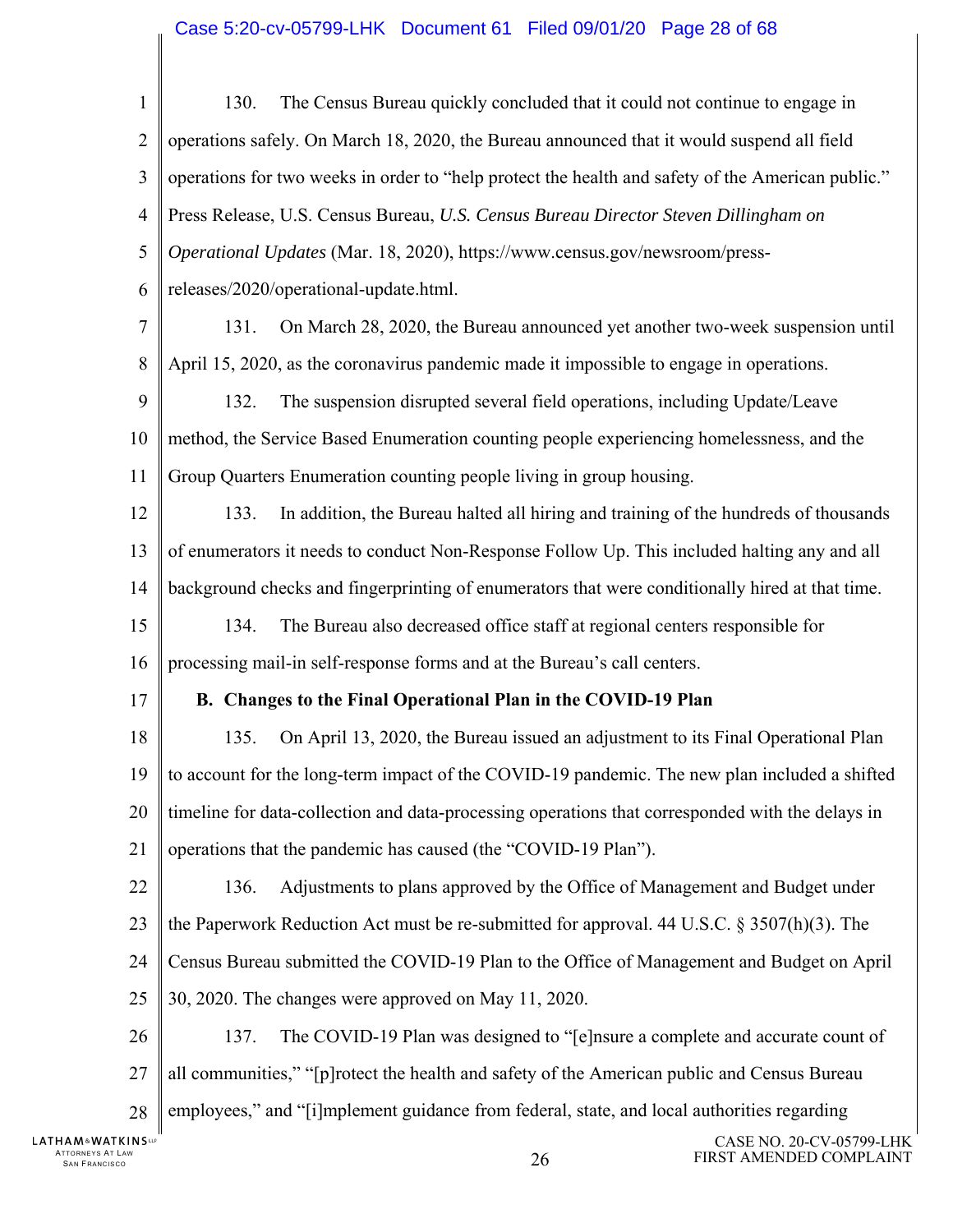1  $\mathcal{D}_{\mathcal{L}}$ 3 4 5 6 7 8 9 10 11 12 13 14 15 16 17 18 19 20 21 22 23 24 25 26 27 28 COVID-19." Press Release, U.S. Census Bureau, *2020 Census Operational Adjustments Due to COVID-19 Fact Sheet* (Apr. 27, 2020). 138. The COVID-19 Plan reflected the conclusions of various experts for how best to proceed with completing an accurate count during the current pandemic. These experts include survey methodologists, statisticians, demographers, geographers, linguists, and mathematicians. 139. Under the COVID-19 Plan, the Bureau suspended 2020 Census field operations for several months, including those operations that were designed to ensure a full count of traditionally undercounted communities. 140. The COVID-19 Plan provided that the Bureau would start the nationwide Non-Response Follow Up operation on August 11, 2020, and continue the door-knocking process through October 31, 2020. 141. Thus, the COVID-19 Plan delayed the start of most door-knocking by three months while maintaining the same amount of time spent undertaking the process approximately eleven and a half weeks—as the Final Operational Plan had required. 142. Under the COVID-19 Plan, the Bureau also delayed the start of other operations that enumerate traditionally undercounted populations, including the enumeration of the country's homeless population, which the Bureau shifted from March 30, 2020 to September 22, 2020. 143. And the COVID-19 Plan permitted households to submit self-response data to the Bureau until October 31, 2020, extending the deadline under which private persons were able to submit their responses to be counted by more than one month. 144. The Bureau also granted itself one additional month to process data under its COVID-19 Plan, extending the data-processing leg of its operations to nine months given the pandemic. Under this plan, the Bureau would have up to six months to process the data for the apportionment count (between October 31, 2020 and April 30, 2021) and three months to process the data for redistricting (between April 30, 2021 and July 31, 2021).

**LATHAM&WATKINS**ur ATTORNEYS AT LAW TTORNEYS AT LAW  $27$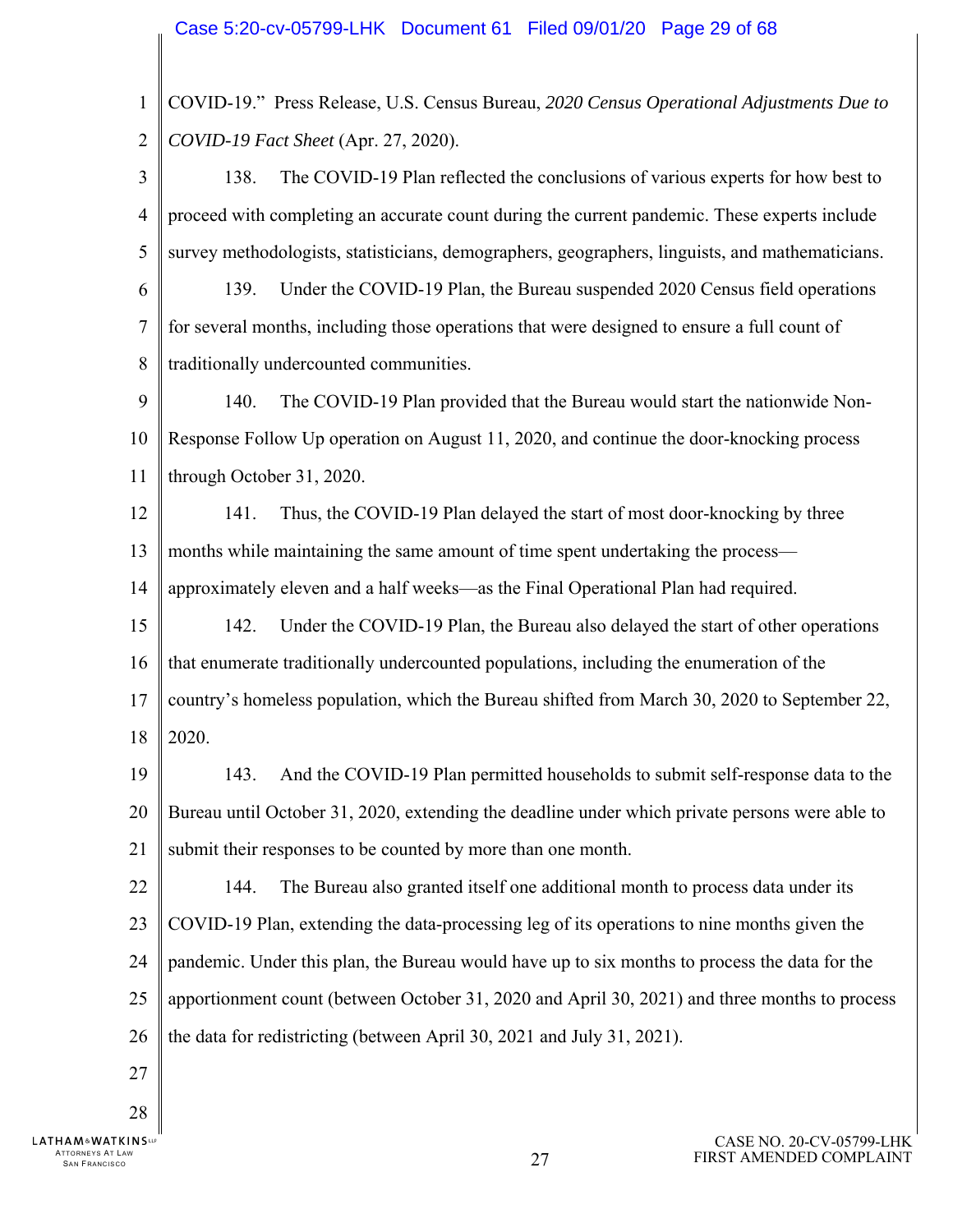- 1  $\mathcal{D}_{\mathcal{L}}$ 3 145. The Bureau's timelines for implementing the COVID-19 Plan reflect a scientifically informed understanding of the time necessary to appropriately and fully complete its operations and generate an accurate count.
- 4

#### **C. Expert and Stakeholder Response to the COVID-19 Plan**

5 6 7 146. The Census Bureau solicited feedback on the COVID-19 Plan from relevant area experts and interested stakeholders, including state and local governments and national and community-based non-profit partners.

8 9 10 11 12 13 147. For instance, four former Census Bureau Directors—who served under both Democratic and Republican administrations—issued a statement saying that they had "discussed these operational and schedule adjustments with senior career leadership at the Census Bureau." Press Release, Vincent Barabba et al., *Statement by Former U.S. Census Bureau Directors* (Apr. 14, 2020), https://www.documentcloud.org/documents/6838166-Statement-by-Former-Census-Bureau-Directors-04.html.

14 15 16 17 18 148. These four former Census Bureau Directors further asserted: "Based on (1) our extensive experience in planning, executing, and often adjusting operations of previous decennial censuses, and (2) our firm conclusion that the extension of the field operations reflect careful analysis by the technical, scientific, and operational staff at the Census Bureau, we support the decision and urge Congress to act in concert with it." Press Release, Vincent Barabba et al.,

19 *Statement by Former U.S. Census Bureau Directors* (Apr. 14, 2020),

20 https://www.documentcloud.org/documents/6838166-Statement-by-Former-Census-Bureau-

21 Directors-04.html.

- 22 149. Prominent civil-rights groups endorsed the COVID-19 Plan. Vanita Gupta,
- 23 President and CEO of The Leadership Conference on Civil and Human Rights and The
- 24 Leadership Conference Education Fund, stated that her organization "support[ed] the Census
- 25 Bureau's updated timeline." Press Release, Leadership Conference Education Fund, *Census*
- 26 *Timeline Must Protect Health, Ensure Fair Count* (Apr. 13, 2020),
- 27 https://civilrights.org/edfund/2020/04/13/census-timeline-must-protect-health-ensure-fair-count/.
- 28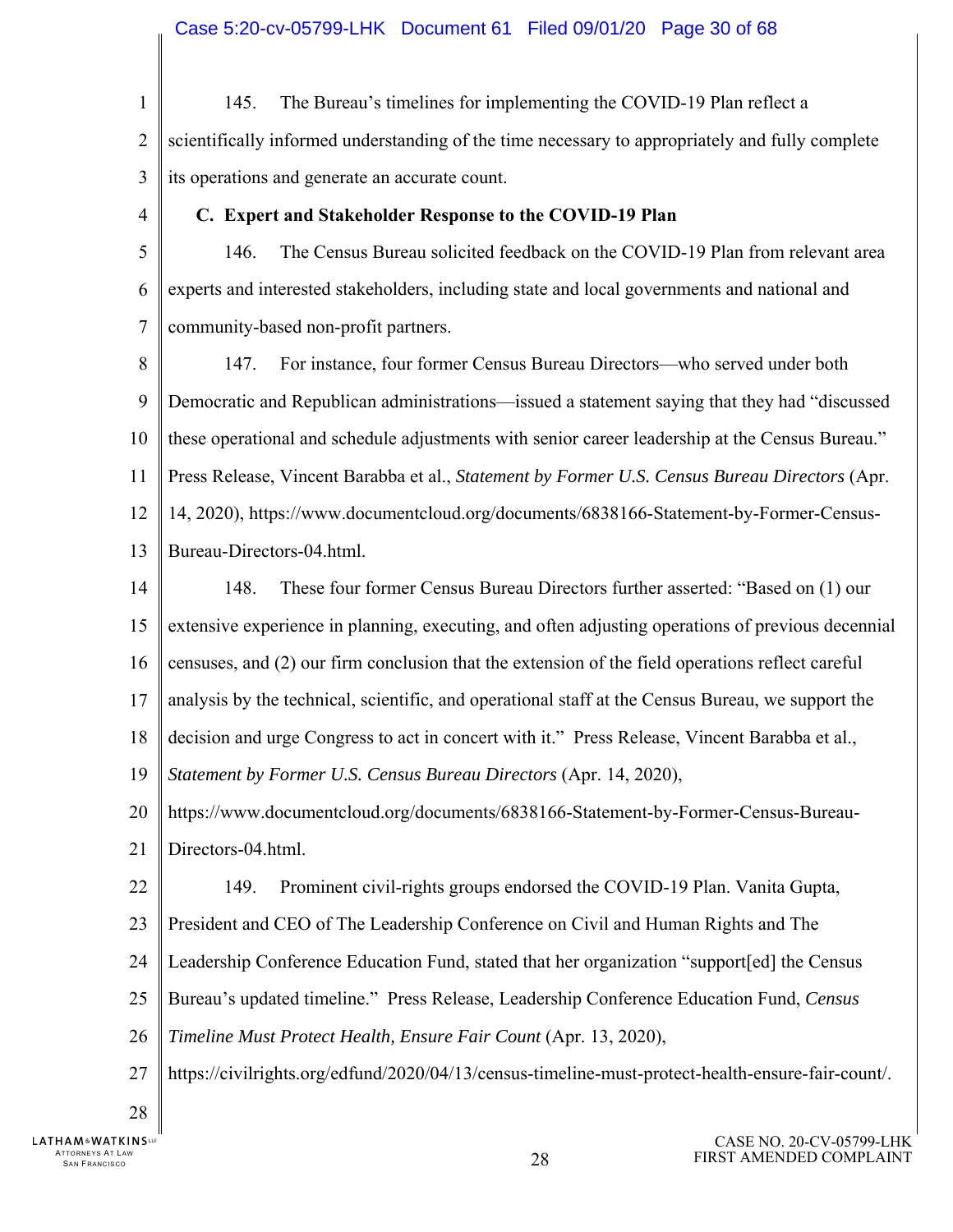1

#### **D. Implementation of the COVID-19 Plan**

 $\mathcal{D}_{\mathcal{L}}$ 3 4 5 6 150. When announcing the COVID-19 Plan, Secretary Ross and Director Dillingham issued a statement indicating that the Bureau requested that Congress extend by 120 days the December 31, 2020 statutory deadline for reporting the state-population totals to the President for purposes of calculating the state apportionments, and extend by 120 days the March 30, 2021 statutory deadline for delivering redistricting data to the states.

7

151. That same day, President Trump suggested this request was unnecessary, stating:

8 9 152. "I don't know that you even have to ask them. This is called an act of God. This is called a situation that has to be. They have to give in. I think 120 days isn't nearly enough."

10 Hansi Lo Wang, *Trump Officials Ask to Delay Census Data for Voting Districts, House Seats*,

11 NPR (Apr. 13, 2020), https://www.npr.org/2020/04/13/833546675/trump-officials-ask-to-delay-

12 census-data-for-voting-districts-house-seats.

13 14 153. Indeed, the Census Bureau did not wait for Congress to act before beginning implementation of the COVID-19 Plan. And the Bureau continued implementation of the

15 COVID-19 Plan for over three months through the end of July 2020.

16 17 154. For instance, the Census Bureau field operations remained suspended through May 2020.

18 19 20 155. The Bureau only began re-opening a few limited operations, such as the Update Leave method, on a phased basis through mid-June 2020, over two months after the operation was originally planned to occur in the Final Operational Plan.

21 22 23 156. The Bureau did not undertake any Non-Response Follow Up operations in most of the country between May 13, 2020 and July 31, 2020, the timeframe originally set out in the Final Operational Plan.

24 25 26 157. Instead, while the Bureau "soft-launched" door-knocking in select regions of the country in mid-July 2020, the COVID-19 Plan did not call for door-knocking across the country until August 11, 2020, at the earliest.

27 28 158. The Bureau ultimately opened six area census offices for Non-Response Follow Up on July 16, 2020, six more on July 23, 2020, thirty-five on July 30, 2020, and forty additional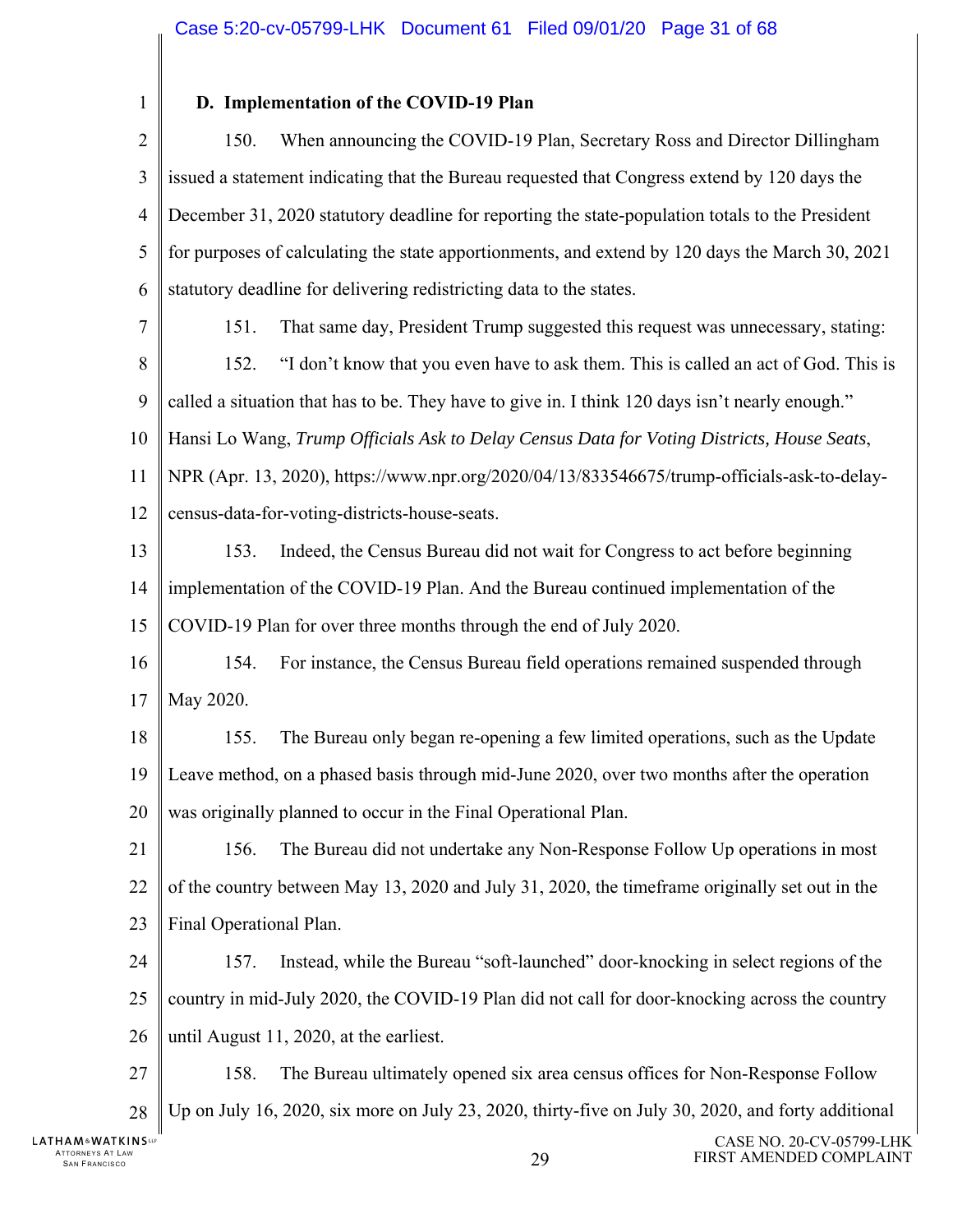1 offices on August 6, 2020.

- $\mathcal{D}_{\mathcal{L}}$ 3 4 159. The remaining 161 stateside offices remained unopened until August 9, 2020, including offices in many states and localities with relatively low response rates such as the entire southeastern United States, Texas, New Mexico, Arizona, and Southern California.
- 5 6 7 8 160. All along the Bureau continually communicated to the public, and to important local partners, including local governments and national and community based non-profit organizations, that self-responses would be accepted until October 31, 2020, and that Non-Response Follow Up would continue until at least that date.
- 9 10 161. Census partners, stakeholders, and state and local governments relied on the new deadlines set forth in the COVID-19 Plan to redirect their outreach efforts.
- 11 12 13 14 15 16 17 18 162. For example, Plaintiffs Urban League and BAJI, publicized the October 31, 2020 deadline, letting their constituents, members and local organizations know that households had until that time to self-respond. Urban League representatives informed coalition partners participating in the Black Census Roundtable of the new deadlines, and spoke of the deadlines on webinars and other public events. Officials at BAJI publicized the deadlines at public events, including webinars in July 2020, and as part of the organization's social media campaign. 163. Similarly, officials in City of Los Angeles, Harris County, King County, City of San Jose, and City of Salinas, publicized the new deadline while conducting 2020 Census
- 19 outreach efforts.

20 21 22 23 24 25 26 27 28 164. These public education efforts were significant because they were directed at the general public and at local non-profits that do not primarily work on census issues. The latter often rely on information about the census provided by Plaintiff national non-profits and local governments when communicating with their constituents. Plaintiffs, by disseminating the October 31, 2020 deadline for nearly three months to the public, were largely successful in spreading the understanding that communities had until at least that time to complete the count. 165. For example, the City of Los Angeles announced this date on its own social media platforms and in a social media toolkit that it developed for partner organizations. Los Angeles is deeply concerned that residents have already received information about the October 31, 2020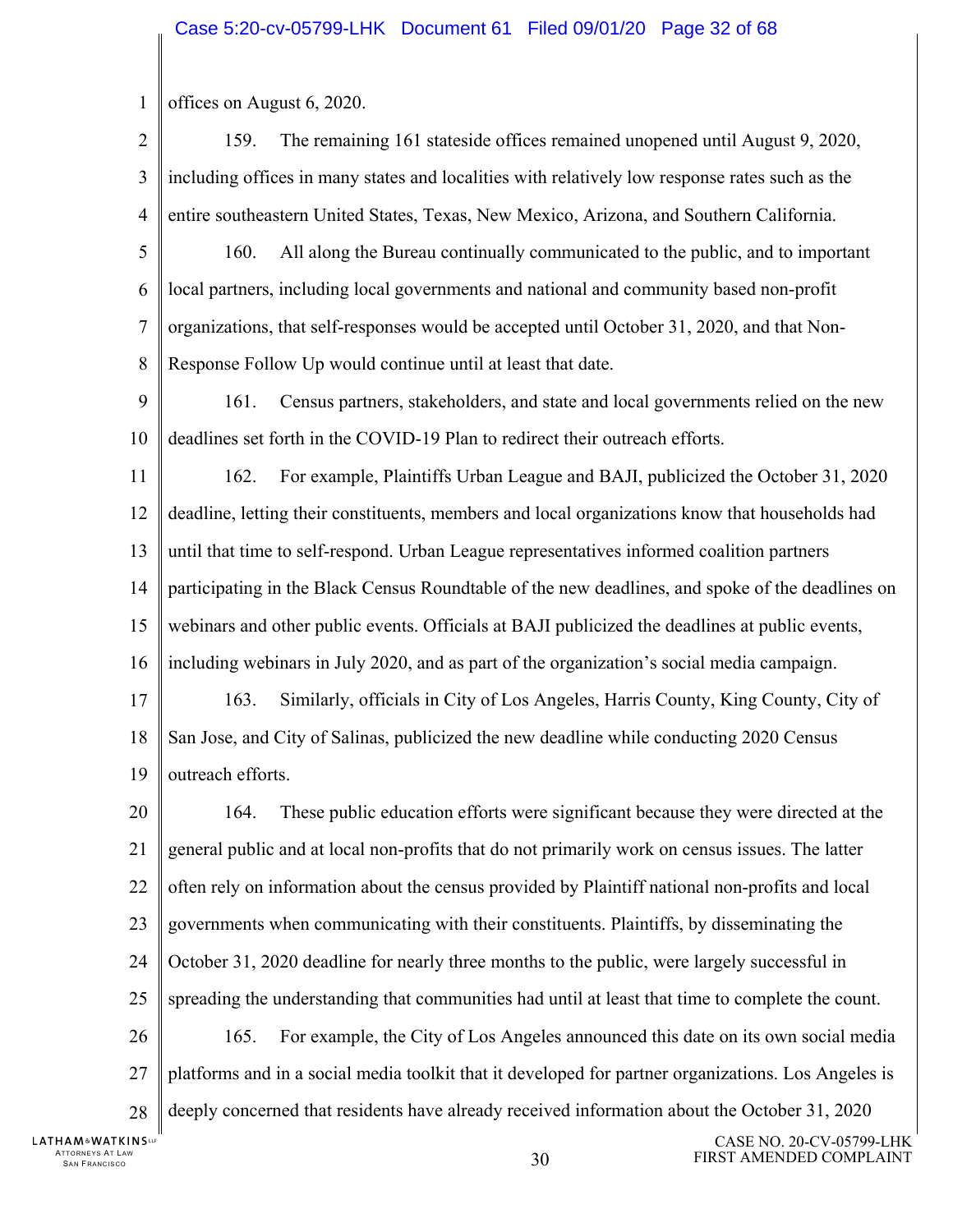#### Case 5:20-cv-05799-LHK Document 61 Filed 09/01/20 Page 33 of 68

1 self-response date and, as a result, will fail to respond before the newly shortened deadline,

 $\mathcal{D}_{\mathcal{L}}$ 3 especially given the Bureau's own minimal efforts at explanation and outreach around the new deadline.

4 5 6 166. Finally, the level of self-response during the 2020 Census, and the ongoing COVID-19 pandemic, provided further evidence for the necessity of continued implementation of the COVID-19 Plan.

7 8 9 167. Under its Final Operational Plan, for example, the Census Bureau had planned to spend eleven and a half weeks canvassing a Non-Response Follow Up universe comprised of 39.5% of households nationally.

10 11 12 168. As of August 9, 2020, the first date of nationwide Non-Response Follow Up, the national self-response rate was 63.2%, meaning that nearly 37% of households nationwide had not yet responded to the census.

13 14 15 16 169. Several cities with large percentages of traditionally undercounted populations, have even lower response rates. For instance, as of August 14, 2020, the response rate in the City of Detroit was 48.9%, Miami was 49.9%, Philadelphia was 52.3%, Los Angeles was 53.8%, Houston was 54.4%, and New York City was 55.6%.

17 18 19 170. The United States had 24,156 new coronavirus cases on April 13, 2020, the day the Bureau announced its COVID-19 Plan. On August 3, 2020, the United States had approximately 50,000 new coronavirus cases.

20 21 22 23 171. With COVID-19 limiting the willingness of people to apply for enumerator positions, the areas where the Bureau can safely send enumerators to knock on doors, and the willingness of the public to interact with enumerators, the Non-Response Follow Up operation continues to face far more complications than the Final Operational Plan anticipated.

24 25 26 27 172. Given these conditions of low response rates and increased coronavirus spread, the Bureau can reasonably expect that it will need to engage in a Non-Response Follow Up operation at least as comprehensive and time-consuming as the operation laid out in the Final Operational Plan.

28

ATTORNEYS AT LAW

**LATHAM&WATKINS**ur

173. Due to significant delays in operations resulting from the implementation of the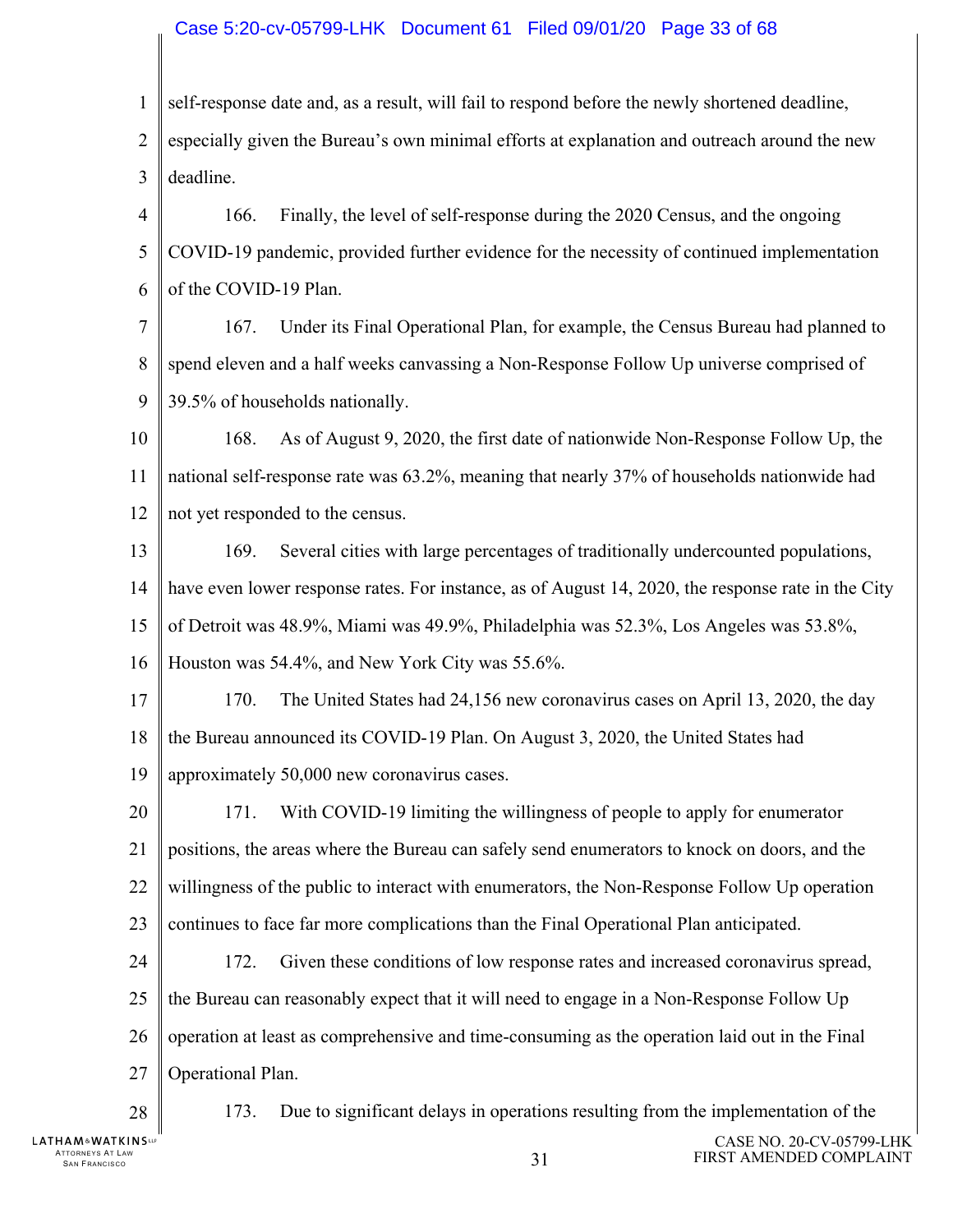# Case 5:20-cv-05799-LHK Document 61 Filed 09/01/20 Page 34 of 68

| $\mathbf{1}$   | COVID-19 Plan, the Bureau itself has recognized that it would be impossible to produce fair and |
|----------------|-------------------------------------------------------------------------------------------------|
| $\overline{2}$ | accurate apportionment numbers to the President by December 31, 2020.                           |
| 3              | On May 27, 2020, Tim Olson, head of field operations for the 2020 Census, stated<br>174.        |
| $\overline{4}$ | during a May 26, 2020 webinar organized by the National Congress of American Indians that,      |
| 5              | "[w]e have passed the point where we could even meet the current legislative requirement of     |
| 6              | December 31st. We can't do that anymore." Nat'l Conf. of Am. Indians, 2020 Census Webinar:      |
| 7              | American Indian/Alaska Native, YouTube (May 26, 2020), https://www.youtube.com/                 |
| $\,8\,$        | watch?v=F6IyJMtDDgY&feature=youtu.be&t=4689.                                                    |
| 9              | On July 8, 2020, Al Fontenot, Jr., Associate Director for Decennial Census<br>175.              |
| 10             | Programs and a top Census Bureau official, affirmed that the Bureau is "past the window of      |
| 11             | being able to get" accurate counts to the President by December 31, 2020. U.S. Census Bureau,   |
| 12             | Operational Press Briefing - 2020 Census Update at 21 (July 8, 2020),                           |
| 13             | https://www.census.gov/content/dam/Census/newsroom/press-kits/2020/news-briefing-program-       |
| 14             | transcript-july8.pdf.                                                                           |
|                |                                                                                                 |
| 15             | IV.<br>The Census Bureau's New Rush Plan.                                                       |
| 16             | The Announcement of the Rush Plan<br>A.                                                         |
| 17             | 176.<br>On August 3, 2020, at the behest of the Secretary of Commerce, Director                 |
| 18             | Dillingham abruptly and without explanation abandoned the COVID-19 Plan and announced the       |
| 19             | Rush Plan.                                                                                      |
| 20             | The Rush Plan drastically shortens the timelines for multiple operations set out in<br>177.     |
| 21             | the COVID-19 Plan.                                                                              |
| 22             | 178.<br>The Rush Plan took the form of a short press release on the Census Bureau's             |
| 23             | website. The press release included a statement from Director Dillingham, which did not provide |
| 24             | an explanation for Defendants' decision to suddenly abandon the COVID-19 Plan that the          |
| 25             | Bureau had adopted and implemented for approximately three and a half months. Nor did it        |
| 26             | provide any specifics as to why the Bureau no longer believed the timelines called for in the   |
| 27             | COVID-19 Plan were necessary to ensure an accurate count.                                       |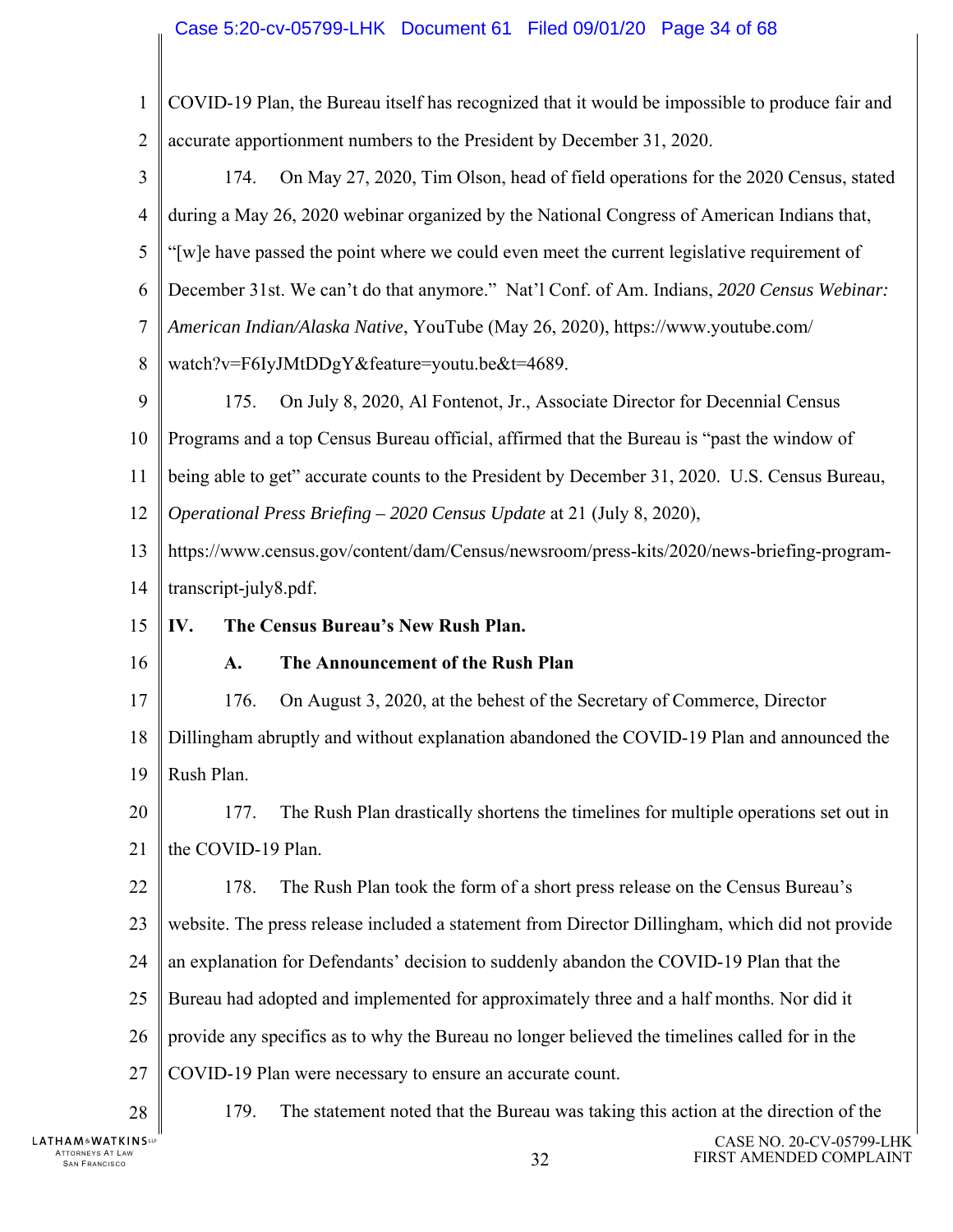# Case 5:20-cv-05799-LHK Document 61 Filed 09/01/20 Page 35 of 68

| $\mathbf{1}$                                             | Secretary of Commerce. But the Secretary made no statement explaining his reason for giving     |
|----------------------------------------------------------|-------------------------------------------------------------------------------------------------|
| $\overline{2}$                                           | this directive.                                                                                 |
| 3                                                        | 180.<br>The Director's statement was largely silent on specific adjustments the Bureau          |
| 4                                                        | would need to make in order to reengineer its field operations to meet its new, artificially    |
| 5                                                        | compressed schedule. The statement included proposals for enumerator "awards" and               |
| 6                                                        | maximizing enumerators' phone and tablet usage, but it did not provide any details about        |
| 7                                                        | adjustments to the detailed operations provided in the Final Operational Plan.                  |
| 8                                                        | 181.<br>The only adjustments announced under the Rush Plan were severely truncated              |
| 9                                                        | timelines for conducting data-collection and data-processing operations.                        |
| 10                                                       | 182.<br>Under the Rush Plan, data-collection is now set to end on September 30, 2020,           |
| 11                                                       | one month earlier than contemplated in the Bureau's COVID-19 Plan.                              |
| 12                                                       | 183.<br>While the Bureau's pre-COVID-19 Final Operational Plan provided 79 days for             |
| 13                                                       | the nationwide door-knocking stage of the census, and the COVID-19 Plan provided 81 days, the   |
| 14                                                       | Rush Plan provides just 52 days of nationwide door-knocking.                                    |
| 15                                                       | 184.<br>The Rush Plan also cuts post-collection data processing for the apportionment           |
| 16                                                       | report from up to 6 months as provided in the COVID-19 Plan, and up to 5 months as originally   |
| 17                                                       | provided in the Final Operational Plan, to less than 3 months.                                  |
| 18                                                       | The Rush Plan also shortened the time under which households can self-respond,<br>185.          |
| 19                                                       | providing that self-responses delivered after September 30, 2020—which previously would have    |
| 20                                                       | been timely under the October 31, 2020 deadline—will no longer be counted.                      |
| 21                                                       | While the Rush Plan requires the Bureau to accelerate its operations to complete<br>186.        |
| 22                                                       | the 2020 Census by the same deadline contemplated in the Final Operational Plan, it ignores the |
| 23                                                       | multiple-month pause in operations, beginning in mid-March 2020, caused by the initial outbreak |
| 24                                                       | of COVID-19 in the United States.                                                               |
| 25                                                       | 187.<br>The decision to rescind the COVID-19 Plan and adopt the Rush Plan was                   |
| 26                                                       | announced without consultation with important stakeholders.                                     |
| 27                                                       | 188.<br>As noted above, as late as July 8, 2020, senior Bureau officials were still             |
| 28                                                       | confirming that it was impossible to complete an accurate count by December 31, 2020.           |
| HAM&WATKINS℡<br>ATTORNEYS AT LAW<br><b>SAN FRANCISCO</b> | CASE NO. 20-CV-05799-LHK<br>FIRST AMENDED COMPLAINT<br>33                                       |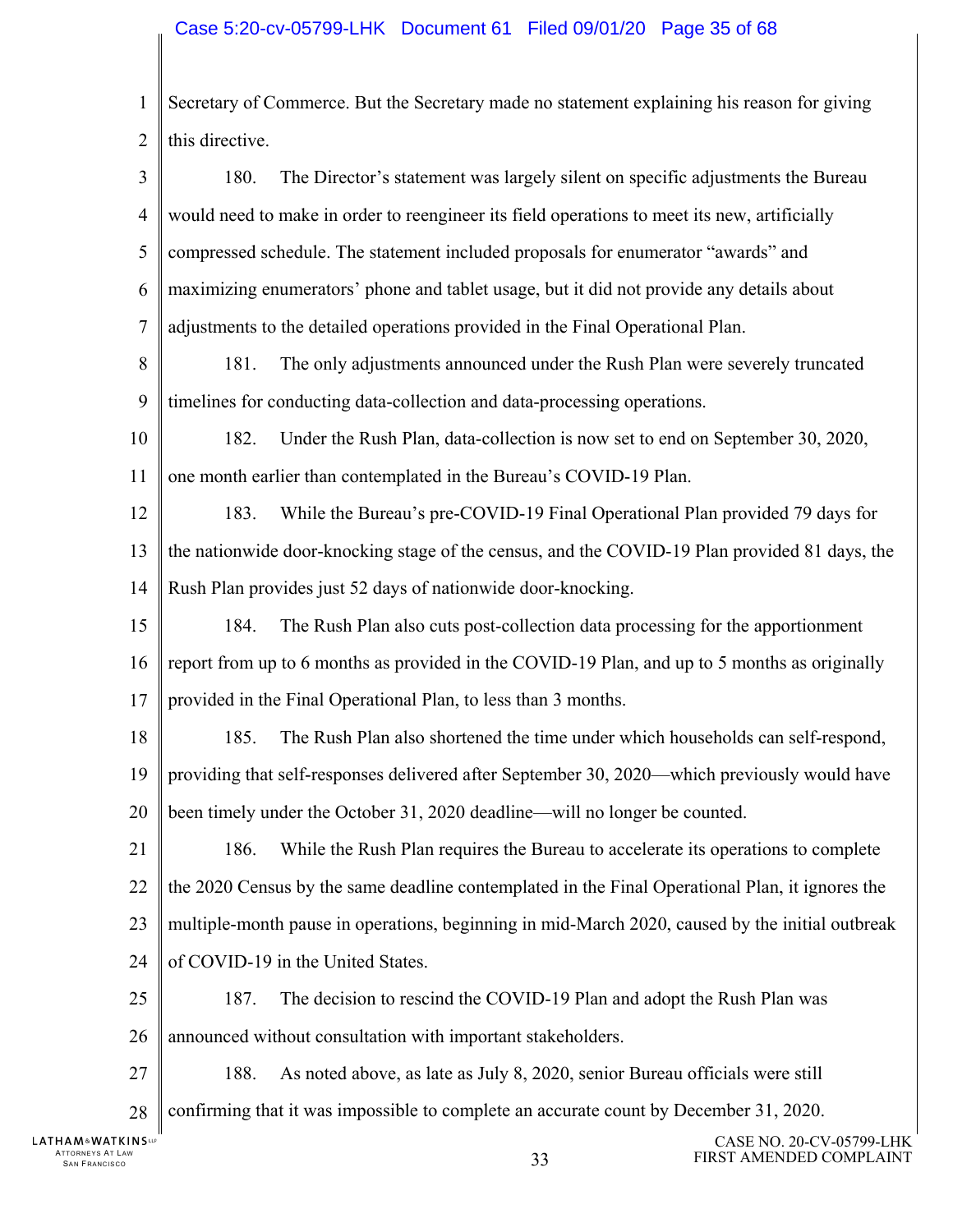#### Case 5:20-cv-05799-LHK Document 61 Filed 09/01/20 Page 36 of 68

1  $\mathcal{D}_{\mathcal{L}}$ 3 4 5 6 7 8 9 10 11 12 13 14 15 16 17 18 19 20 21 22 23 24 25 26 27 28 189. In addition, until July 30, 2020, just four days before the Bureau announced its decision to abandon the COVID-19 Plan, the Bureau was informing respondents on its website that it would engage in Non-Response Follow-Up until October 31, 2020 and that nonresponsive households would have until that date to self-respond. Those references were deleted from the website on or about July 31, 2020 and were replaced with the shortened timeframe after the August 3, 2020 announcement. 190. An official at the Government Accountability Office confirmed that Bureau officials told his office that they were given "hours rather than days or weeks" to adjust their plans to finish counting by September 2020. Hansi Lo Wang, *'Not Enough Time': Census Workers Fear Rushing Count Could Botch Results*, NPR (Aug. 11, 2020), https://www.npr.org/2020/08/11/901202892/not-enough-time-census-workers-fear-rushingcount-could-botch-results. 191. While the Census Bureau's decisions, even during the COVID-19 emergency, have often involved consultations with scientific advisory committees, the Committee on National Statistics in the National Academies of Science, other external experts and local government officials, and the thousands of organizations partnering with the Bureau to conduct crucial outreach to historically undercounted communities, no such consultation was made before the Bureau announced its abandonment of the COVID-19 Plan. 192. Census stakeholders immediately denounced the Rush Plan, including stakeholders who had endorsed the COVID-19 Plan. 193. The same four former Census Bureau Directors who endorsed the COVID-19 Plan issued a statement saying that "our expert opinion is that failing to extend the deadlines to April 30, 2021 will result in seriously incomplete enumerations in many areas across our country." Press Release, Former Census Bureau Directors, *On the Importance of Extending the 2020 Census Statutory Deadlines to Achieve a Fair and Accurate Enumeration of the United States* (Aug. 4, 2020), https://www.documentcloud.org/documents/7013550-Aug-4-2020- Statement-By-Former-U-S-Census-Bureau.html. 194. These four former Census Bureau Directors further asserted: "The Census Bureau

**LATHAM&WATKINS**ur ATTORNEYS AT LAW SAN FRANCISCO 34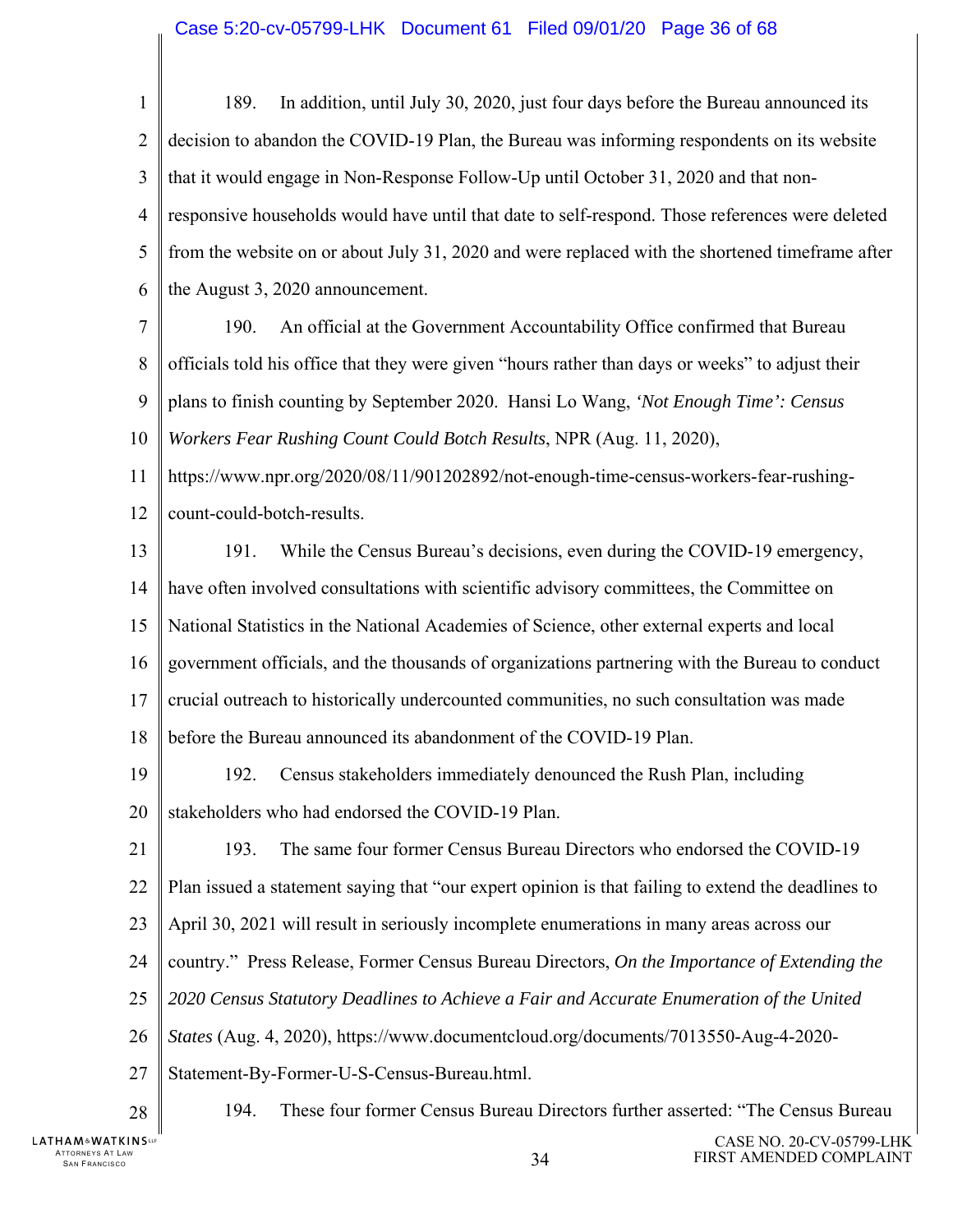#### Case 5:20-cv-05799-LHK Document 61 Filed 09/01/20 Page 37 of 68

1  $\mathcal{D}_{\mathcal{L}}$ 3 4 5 6 7 8 9 will not be able to carry out the NRFU fully and will be forced to take steps such as fewer inperson visits and rely instead on the use of administrative records or statistical techniques on a much larger scale tha[n] in previous census. The end result will be under-representation of those persons that NRFU was expected to reach and, at even greater rates for traditionally hard-tocount populations and over-representation of all other populations with potentially extreme differential undercounts." Press Release, Former Census Bureau Directors, *On the Importance of Extending the 2020 Census Statutory Deadlines to Achieve a Fair and Accurate Enumeration of the United States* (Aug. 4, 2020), https://www.documentcloud.org/documents/7013550-Aug-4-2020-Statement-By-Former-U-S-Census-Bureau.html.

10 11 12 13 14 15 195. The President of the American Statistical Association, the world's largest professional organization of statisticians, issued a statement saying "[t]here is no scientific rationale to curtail the data-collection period for this constitutionally mandated activity, and the premature cessation of census enumeration will produce flawed counts." Letter from Rob Santos, President of the American Statistical Association, to Mitch McConnell, U.S. Senate Majority Leader (Apr. 5, 2020), https://www.amstat.org/asa/files/pdfs/POL-

16 CensusSenateAugust.pdf.

17 18 19 20 21 22 196. Nearly 450 nonpartisan philanthropic organizations who "rely on accurate census data to help identify community needs and to prioritize grantmaking" issued a letter to Secretary Ross and Director Dillingham urging the Bureau to revert to its COVID-19 Plan. Letter from U.S. Philanthropy Leaders to Wilbur Ross, Secretary of the U.S. Dep't of Commerce (Aug. 5, 2020), https://funderscommittee.org/wp-content/uploads/2020/08/Letter-Philanthropic-Leaderson-Census-Being-Cut-Short-8-5.pdf.

23 24 25 26 27 28 197. Prominent civil-rights groups condemned the Rush Plan. Vanita Gupta, President and CEO of The Leadership Conference on Civil and Human Rights and The Leadership Conference Education Fund, stated that "[c]urtailing operations is an obvious ploy to guarantee the Census Bureau won't be able to finish counting millions of people—especially those hit hardest by the pandemic." Press Release, Leadership Conference on Civil and Human Rights, *Trump Plans to Sabotage 2020 Census by Cutting Short Operations* (July 31, 2020),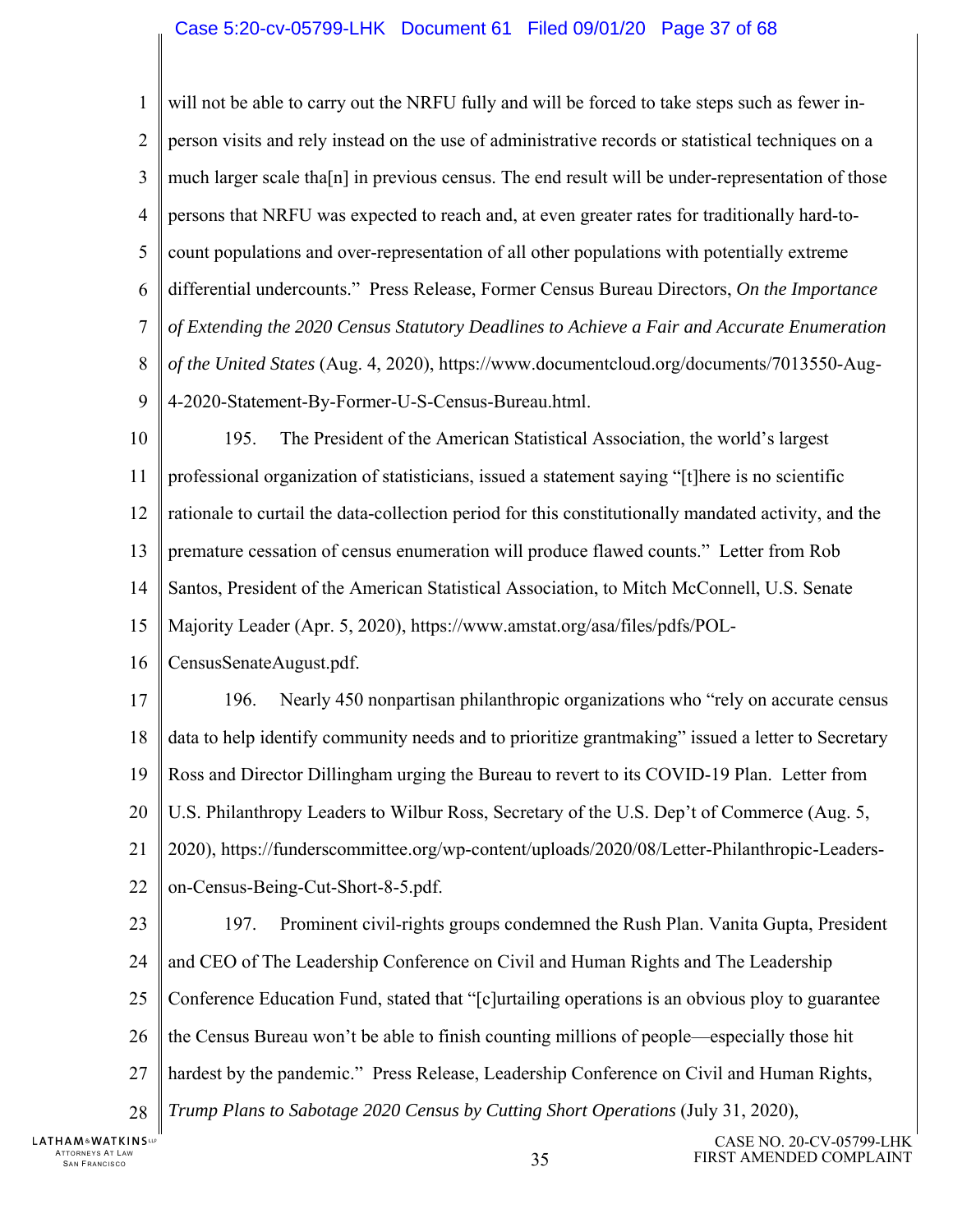1  $\mathcal{D}_{\mathcal{L}}$ 3 4 5 6 7 8  $\mathbf Q$ 10 11 12 13 14 15 16 17 18 19 20 21 22 23 24 25 26 27 28 https://civilrights.org/2020/07/31/trump-plans-to-sabotage-2020-census-by-cutting-shortoperations/. 198. And the Census Bureau's own field workers have confirmed the impossibility of this new timeline, explaining that the Rush Plan means that it will not be an accurate count for the next 10 years. **B. The Rush Plan Fails to Appropriately Account for Key Factors Affecting the 2020 Census**  199. The Rush Plan fails to account for several important factors that affect the 2020 Census Non-Response Follow Up operation. 200. *First*, the Rush Plan does not adequately account for the large number of households in the Non-Response Follow Up universe. 201. Under the Rush Plan, the Census Bureau must attempt to count approximately the same number of households during Non-Response Follow Up as it anticipated counting in its pre-COVID-19 Final Operational Plan, but the Bureau will have four weeks less than provided in that plan to complete the operation. In other words, the Bureau must now try to complete the same amount of work in just 65% of the time it had originally scheduled to complete that work. 202. Over 37% of households nationwide are non-responsive, and several states have even higher percentages of households in the Non-Response Follow Up universe, including New Mexico (46.1%), South Carolina (42.4%), Texas (41.3%), and Georgia (40.8%). 203. While soft-launches of Non-Response Follow Up began in select locations in mid-July 2020, the operation did not begin in any of these states, with large amounts of nonresponsive households, until August 9, 2020. 204. Within states, and in particular cities and localities, there are even higher Non-Response Follow Up workloads. For instance, in Plaintiff Harris County, enumerators must still visit over 41% of households. In the City of Los Angeles, over 46% of households remain to be enumerated. The self-response rate in Los Angeles is approximately 14 percentage points below the final self-response rate the City attained during the 2010 Census. Counting in these jurisdictions also did not begin until August 9, 2020.

**LATHAM&WATKINS** ATTORNEYS AT LAW TTORNEYS AT LAW  $36$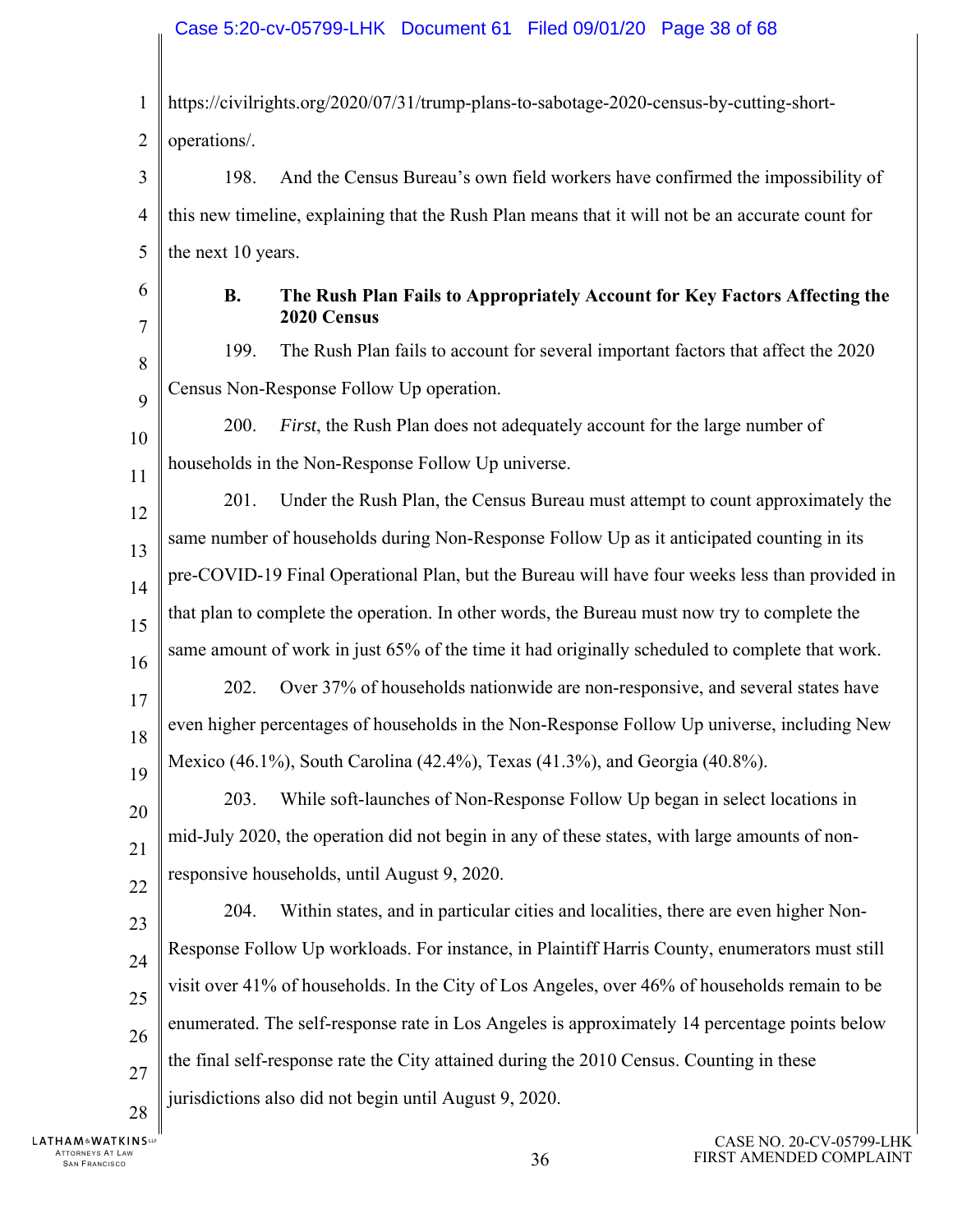#### Case 5:20-cv-05799-LHK Document 61 Filed 09/01/20 Page 39 of 68

1  $\mathcal{D}_{\mathcal{L}}$ 3 205. Moreover, given the time constraints placed by the Rush Plan, counting will need to be conducted while these jurisdictions, in many places, struggle to control a surge in COVID-19 cases.

4 5 6 7 8 9 10 11 12 13 14 15 16 17 18 19 20 21 22 23 24 25 26 27 28 206. While the Bureau announced on August 11, 2020 that it is now "training census takers to follow up with households by phone" in light of the pandemic, that change in Non-Response Follow Up operations was not anticipated in the Final Operational Plan. Press Release, U.S. Census Bureau, *Door-to-Door Visits Begin Nationwide for 2020 Census* (Aug. 11, 2020), https://www.census.gov/newsroom/press-releases/2020/door-to-door-visits-beginnationwide.html. 207. Given the traditionally low response rates for phone surveys in the wireless era, following up by phone is unlikely to materially increase response rates. 208. A recent Census Bureau survey running in parallel with the 2020 Census demonstrates the difficulty in obtaining responses via phone or email. This spring, the Bureau began conducting a "Household Pulse Survey" to measure household experiences under the COVID-19 pandemic. This survey solicited participation through emails and text messages. Over the first twelve weeks of this survey, response rates were meager, ranging from 1.3% to 3.8%. 209. *Second*, the Rush Plan does not account for the staffing challenges that the Bureau is currently experiencing, many of which are directly related to the ongoing pandemic. 210. As demonstrated in the soft-launch of Non-Response Follow Up in select locales, the Bureau is already experiencing staffing shortages and retention problems with enumerators. 211. In the midst of the ongoing pandemic, prospective enumerators, many of whom are elderly and at high risk of contracting a severe COVID-19 related illness, are less willing to engage in the required door-to-door canvassing. 212. Indeed, Tim Olson, head of field operations for the 2020 Census, stated at a July 8, 2020 press briefing that "[a]bout a third of our [enumerator] applicants [are] older persons considered high risk of the virus." U.S. Census Bureau, *Operational Press Briefing – 2020 Census Update* at 21 (July 8, 2020), https://www.census.gov/content/dam/Census/ newsroom/press-kits/2020/news-briefing-program-transcript-july8.pdf.

**LATHAM&WATKINS** ATTORNEYS AT LAW  $37$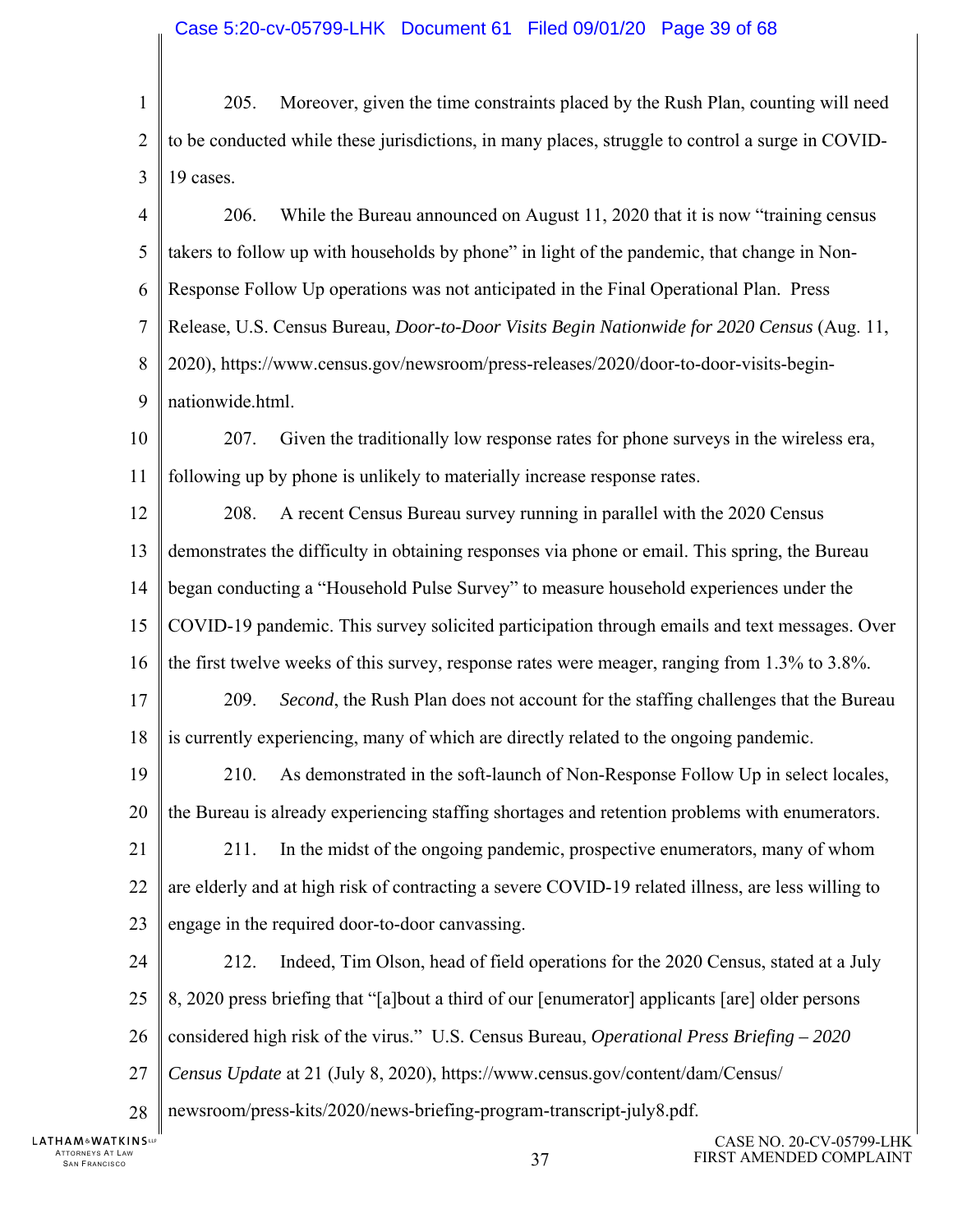- 1  $\mathcal{D}_{\mathcal{L}}$ 3 4 5 6 213. And Deborah Stempowski, the Census Bureau's Assistant Director for Decennial Programs, noted the Bureau's difficulty retaining enumerators in early August 2020, confirming that potential enumerators were "a little hesitant because of the COVID environment." Mike Schneider, *Census Bureau Drop-Outs Complicate Door-Knocking Efforts*, Associated Press (Aug. 8, 2020), https://www.usnews.com/news/us/articles/2020-08-08/census-bureau-drop-outscomplicate-door-knocking-efforts.
- 7 8 9 10 214. In testimony before Congress on July 28, 2020, Director Dillingham confirmed that the Bureau believed that "the pandemic is estimated to increase the number of no shows to training sessions, as well as the number of employees who complete training but decline to show up for work." *Id.*
- 11 12 13 14 15 16 17 18 19 215. According to reports from census-operations staff working in the field, these predictions have come to pass. One census field supervisor working in the mid-Atlantic noted that, given the new rushed timeline and lack of sufficient staff, "[w]e're just sending bodies out regardless of whether they're ready or not." Hansi Lo Wang, *'Not Enough Time': Census Workers Fear Rushing Count Could Botch Results*, NPR (Aug. 11, 2020), https://www.npr.org/ 2020/08/11/901202892/not-enough-time-census-workers-fear-rushing-count-could-botch-results. 216. In addition to enumerator low-count and hesitancy, another source of staffing issues involves delays in processing background checks on enumerator applicants and in enumerator onboarding.
- 20 21 22 23 24 217. A June 2020 GAO report on the 2020 Census delays COVID-19 has caused, and the risks the pandemic has exacerbated, noted that the Bureau "will have to quickly hire and onboard sufficient staff to conduct its operations" to reach adequate staffing levels. U.S. Gov't Accountability Office, *COVID-19 Presents Delays and Risks to Census Count* (June 2020), https://www.gao.gov/assets/710/707456.pdf.
- 25 26 27 28 218. That same report also noted that, once potential enumerators accept a job offer from the Bureau, the new hires "must wait a minimum of 60 days before they can begin training, a time period during which they must complete fingerprinting and a background check." *Id.* 219. Reports from recently hired enumerators confirm that the Bureau is facing these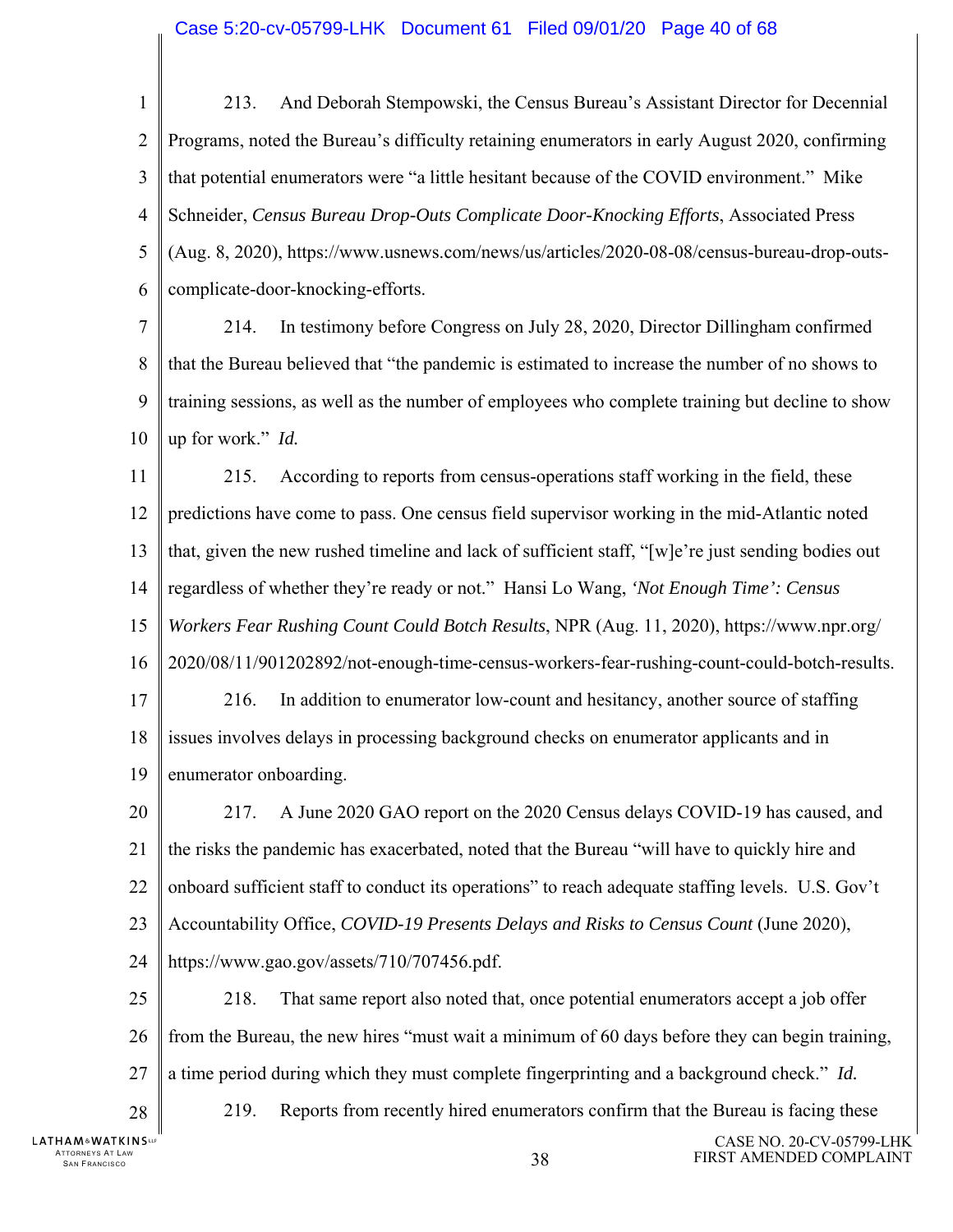#### Case 5:20-cv-05799-LHK Document 61 Filed 09/01/20 Page 41 of 68

1 technical challenges as well, under the compressed timeline. One recent hire in Boulder,

 $\mathcal{D}_{\mathcal{L}}$ Colorado noted that he lost six potential days of door-knocking because he was unable to

3 complete the Bureau's online training module.

4 5 220. Thus, under the Rush Plan, the Bureau will not be able to hire and train sufficient enumerators.

6 7 8 9 221. Even if it were possible for the Bureau to hire all of the enumerators it will need, the Bureau would also need time and funding to obtain additional equipment for any additional enumerators it hires beyond its initial estimates of equipment. For example, the Bureau would need more of the iPhones discussed above that the Bureau specifically contracted and

10 customized for 2020 Census enumerators.

11 12 13 222. With fewer enumerators in the field, in addition to training and equipment issues, the Bureau cannot ensure that non-responsive households receive the requisite number of visits, as contemplated in the Final Operational Plan.

14 15 16 17 18 223. While the Bureau had a \$2 billion contingency fund prior to the existence of the COVID-19 pandemic, it has already used \$1.5 billion of that fund addressing pandemic-related issues. The remaining \$500 million will be needed to further respond to the pandemic, and, in any event, is nowhere near the \$1 billion that the administration claims that the Bureau would need to conduct adequate Non-Response Follow Up operations under the Rush Plan.

19 20 21 22 224. Thus, instead of providing additional enumerators, the Bureau's Rush Plan will likely result in a smaller number of enumerators shouldering larger-than-planned workloads. Increasing workloads for enumerators over a short period of time can result in errors and inaccuracies in counting but it cannot make up for the time lost to the Rush Plan.

23 24 225. *Third*, the Rush Plan fails to account for factors relevant to efficient enumeration, such as the time when enumerators visit households.

25 26 27 226. For instance, under the Final Operational Plan, enumerators visit households at specific times of day and on specific days of the week, depending on when residents are likely to answer.

**LATHAM&WATKINS**ur

28

ATTORNEYS AT LAW

227. Under the Rush Plan, enumerators will be under pressure to complete their work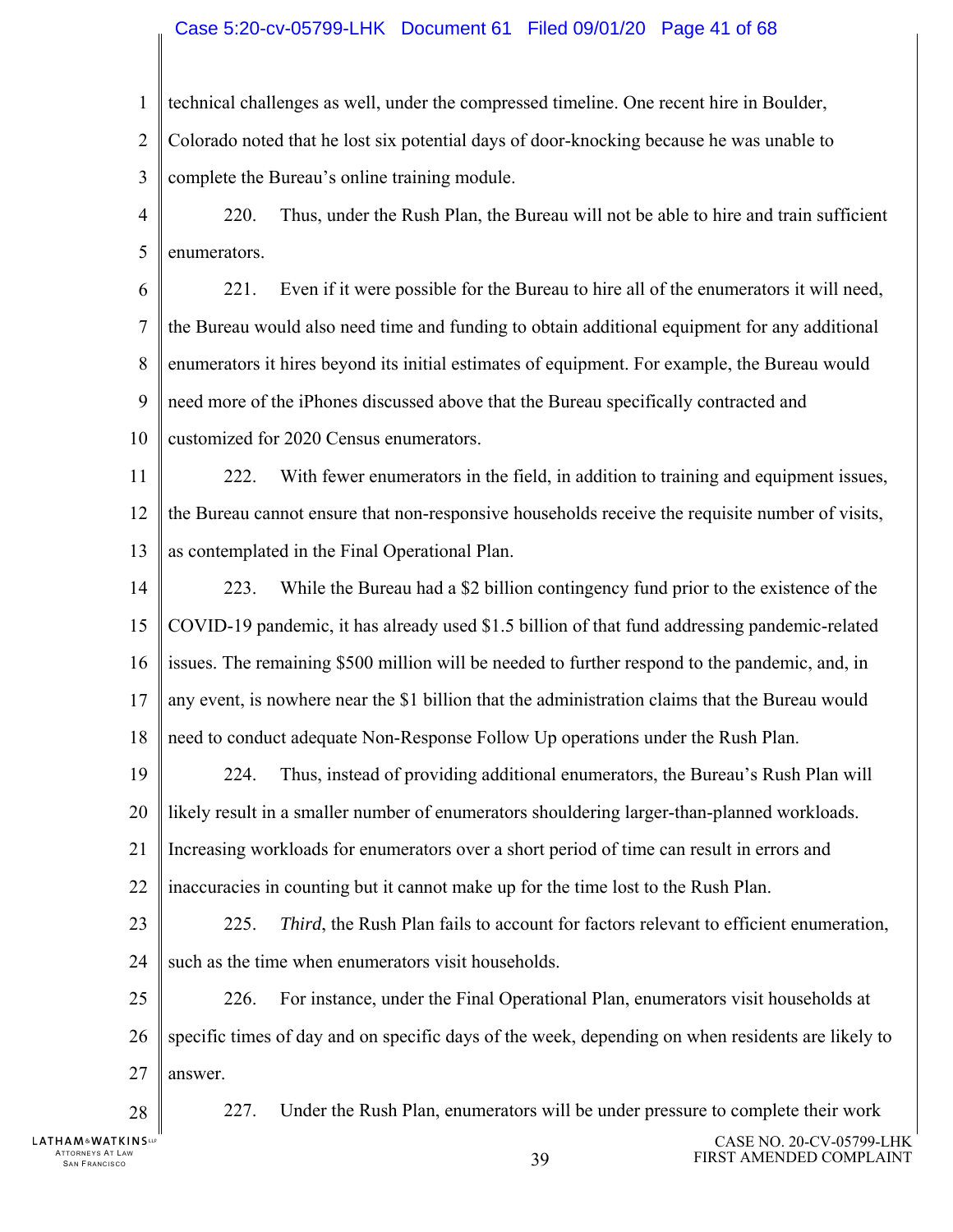#### Case 5:20-cv-05799-LHK Document 61 Filed 09/01/20 Page 42 of 68

1  $\mathcal{D}_{\mathcal{L}}$ 3 4 5 in a tightly constrained timeframe. As a result, ensuring that non-responsive households receive the requisite number of enumerator visits at the most opportune times for enumeration may become exceedingly difficult, if not impossible. Instead, the Rush Plan increases the likelihood that households will either receive visits at less opportune times, or simply receive fewer visits altogether.

6 7 8 9 228. *Fourth*, the Rush Plan fails to account for the additional crucial operations that enumerators must conduct, as contemplated in the Bureau's final plans for the 2020 Census. Apart from visiting households upwards of six times, enumerators also engage in a host of additional quality control activities.

10 11 12 13 14 229. As noted above, enumerators are expected to visit the households of persons that self-responded to the census online but did not enter the unique identifier provided on census mailers. This "non-ID processing" is necessary to verify the address information provided by respondents. While this process only requires a single visit to a household, it nevertheless must be completed in the compressed timeline provided for under the Rush Plan.

15 16 17 18 19 20 230. Similarly, the Bureau must conduct quality control reinterviews of a sample of households during Non-Response Follow Up. This operation is designed to deter and detect enumerator falsification. Detecting such falsifications will be especially important under the Rush Plan where individual enumerators must shoulder a heavier workload. The use of enumerators to conduct these reinterviews will, under the Rush Plan, place additional strain on the Bureau's already stretched labor resources.

21 22 23 24 231. Cutting any one of these functions will cause errors and inaccuracies to affect the final 2020 Census data. By reversing the COVID-19 Plan and shortening the timeframe for conducting Non-Response Follow Up by a month, the Bureau will likely need to make cuts to one or more of these operations.

25 26 27 28 232. By reducing the amount of time and resources necessary to perform the kinds of quality-control measures that the Bureau originally planned for Non-Response Follow Up, the Rush Plan actively dismantles processes that the Bureau has specifically developed over the course of time as checks against falsified census responses. The Rush Plan thus threatens census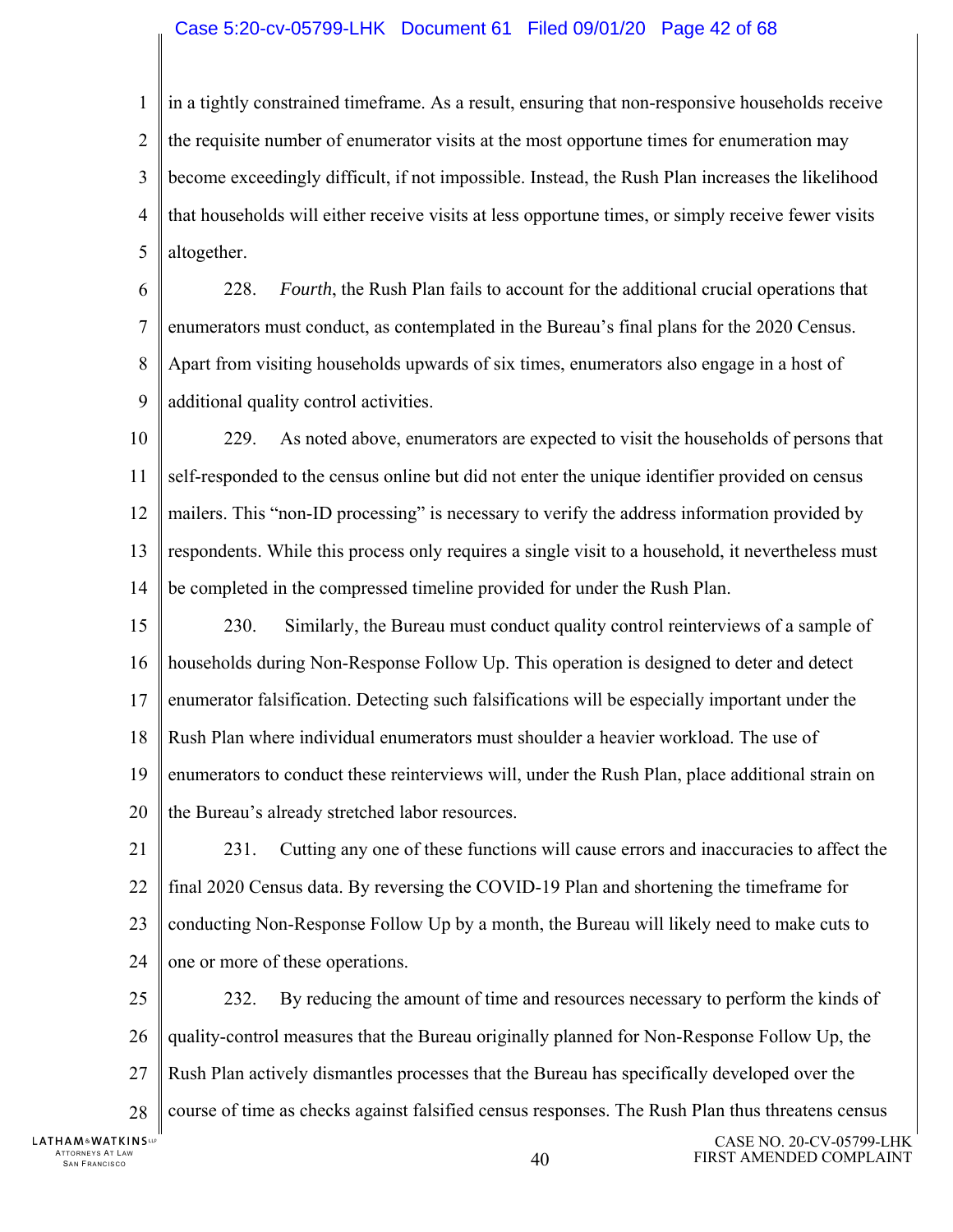#### Case 5:20-cv-05799-LHK Document 61 Filed 09/01/20 Page 43 of 68

ATTORNEYS AT LAW  $41$ CASE NO. 20-CV-05799-LHK 1  $\overline{2}$ 3 4 5 6 7 8 9 10 11 12 13 14 15 16 17 18 19 20 21 22 23 24 25 26 27 28 accuracy not only by reducing the Bureau's time to *collect* data, but also by reducing the Bureau's time to ensure that the data it has collected has been collected *properly* and *truthfully*. 233. *Fifth*, the Rush Plan fails to account for the other field operations enumerators will need to conduct at the same time as they attempt to speed through door-knocking operations. 234. Under the Final Operational Plan, the Bureau planned to finish specialized operations for counting people experiencing homelessness, and people living in group housing in April 2020, before engaging in nationwide door-knocking**.** After suspending operations due to COVID-19, the Bureau moved these operations to September 2020, well-before the October 31, 2020 deadline the Bureau set for completing the Non-Response Follow Up operation. 235. The new Rush Plan requires the Bureau to conduct these specialized operations at the same time as it is scrambling to complete Non-Response Follow Up. This will further stretch the Bureau's limited resources and increase the likelihood of missing information. **C. The Rush Plan Also Fails to Appropriately Account for Factors that Will Affect Post-Collection Data Processing**  236. The Rush Plan fails to account for the additional strain on data-processing operations resulting from the consequences of the COVID-19 pandemic. 237. Following the outbreak of COVID-19 in the United States in mid-March 2020, colleges and universities across the country closed, and students moved out of campus and offcampus housing. Similarly, many residents of cities, especially those living in COVID-19 hotspots, moved to locations where the virus was less prevalent. In a recent study, three percent of people surveyed reported that they had moved permanently or temporarily as a result of the pandemic. 238. This significant movement of people coincided with Census Day, April 1, 2020, and will lead to confusion about what residence should be listed on responses. 239. It is likely that the Bureau will receive an increased amount of duplicate responses, which will, in turn, require more time and Bureau resources to review and correct. 240. The Rush Plan also fails to account for the Bureau's inability to timely obtain and process all the administrative-records data crucial for completing an accurate count.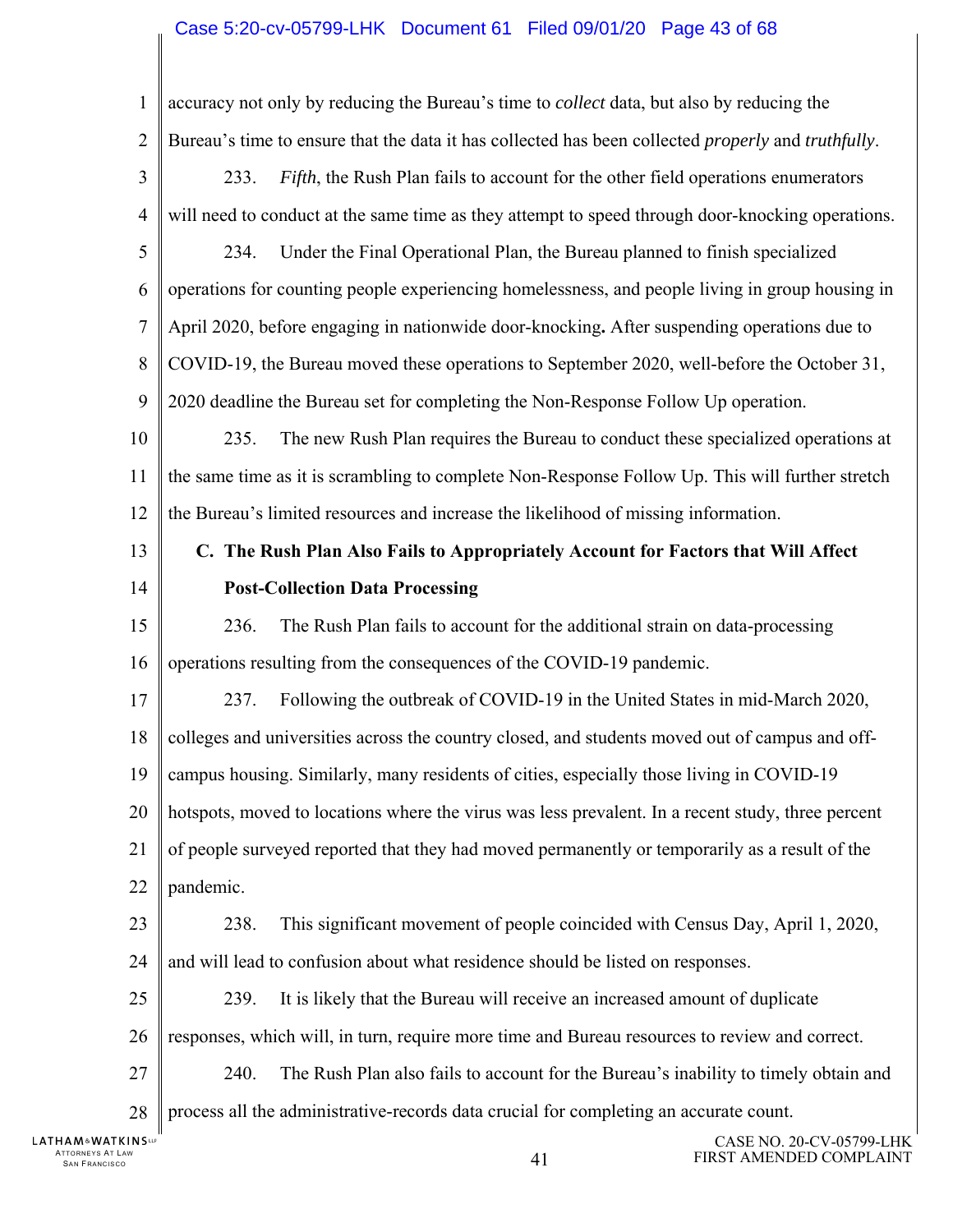- 1  $\mathcal{D}_{\mathcal{L}}$ 3 241. The Bureau relies principally on Title 26 data—that is, tax returns that individuals file with the Internal Revenue Service ("IRS")—for the administrative records it uses to fill in missing people and their characteristics.
- 4 5 6 7 8 9 10 242. Because this year's tax filing deadline was July 15, 2020, and the IRS generally requires three months to transfer Title 26 data to the Census Bureau, the Bureau will not possess all the Title 26 data it is planning to use until mid-October 2020, at the earliest. Once the Bureau has possession of that Title 26 data, it will have to undertake a time-consuming round of additional review and processing, further delaying its ability to use the data for its planned purposes. These delays will compel the data-processing phase of 2020 Census operations to proceed more slowly than the Rush Plan contemplates or would allow.
- 11 12 13 14 15 16 243. Ultimately, the solution to alleviate each of these problems was articulated in the COVID-19 Plan: provide the Bureau's limited number of enumerators with additional time to conduct the data-collection operations necessary to ensure a complete and accurate census, and provide Bureau staff with additional time to conduct the data-processing operations necessary to ensuring the same. The Rush Plan fails to address these issues or explain why the Bureau's prior conclusions were incorrect..
- 17

#### **D. The Rush Plan Does Not Account for Federal Statistical Guidelines**

18 19 20 244. In replacing the COVID-19 Plan with the Rush Plan, Defendants departed from federal government statistical standards that promote the accuracy of information collected and disseminated by the agencies.

21 22 245. The Bureau's failure to follow these standards further emphasizes its inability to conduct an adequate count in the time and under the conditions that the Rush Plan provides.

- 23 24 246. Under the Paperwork Reduction Act, the Office of Management and Budget is responsible for coordinating the federal statistical system, including the development and
- 25 implementation of "Governmentwide policies, principles, standards, and guidelines" "concerning
- 26 [] statistical collection procedures and methods."  $44$  U.S.C.  $\frac{2504(e)(3)}{A}$ .
- 27 28 247. The Office of Management and Budget is responsible for issuing guidelines that provide "procedural guidance to Federal agencies for ensuring and maximizing the quality,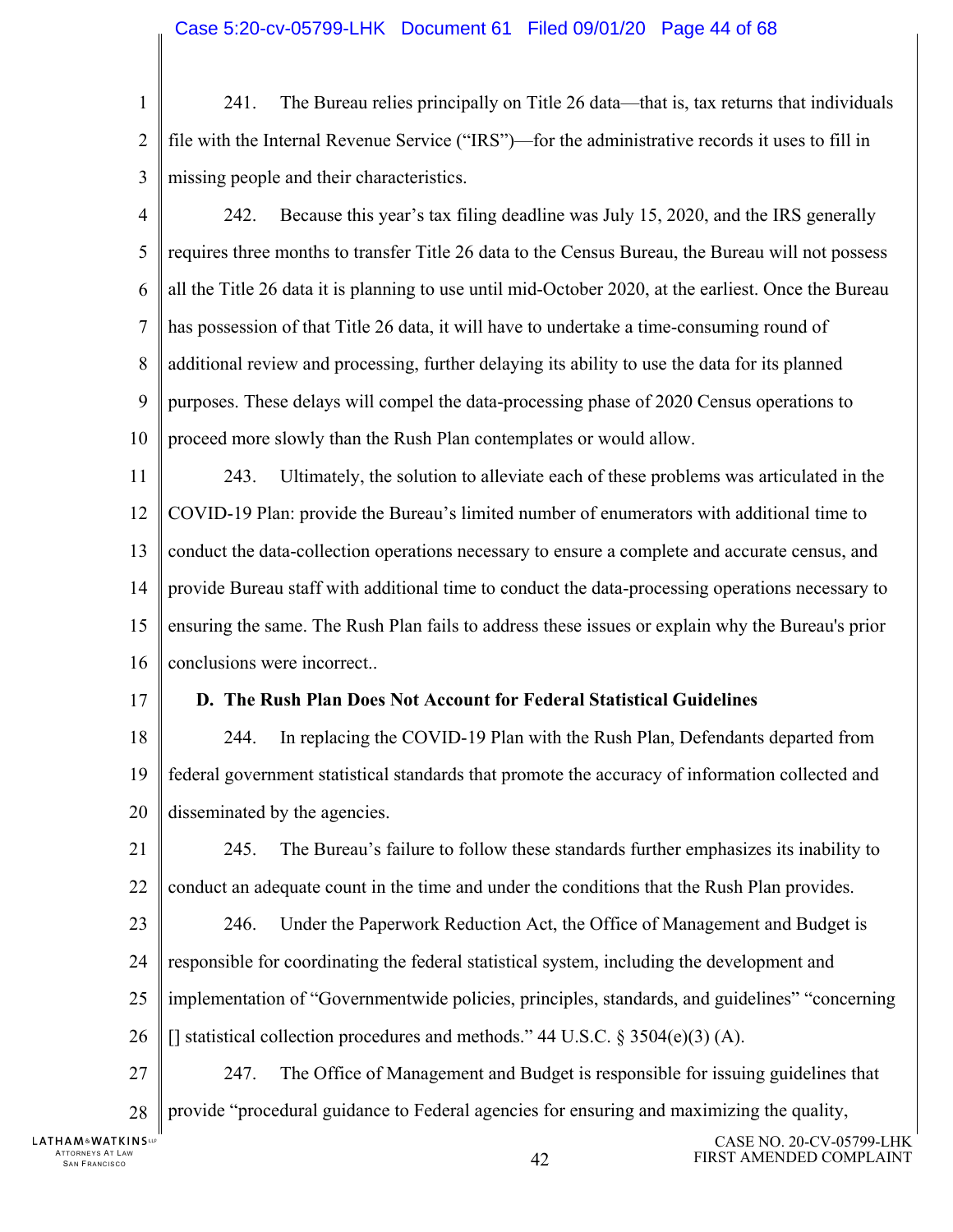#### Case 5:20-cv-05799-LHK Document 61 Filed 09/01/20 Page 45 of 68

- 1  $\mathcal{D}_{\mathcal{L}}$ 3 objectivity, utility and integrity of information (including statistical information) disseminated by Federal agencies." Consolidated Appropriations Act, FY 2001, Pub. L. No. 106-554, § 515, 114 Stat. 2763 (2000).
- 4 5 6 7 248. One such guideline issued by the Office of Management and Budget provides specific standards to agencies like the Census Bureau, in ensuring the quality and utility of federal statistical surveys, such as the decennial census. Office of Mgmt. & Budget, Standards and Guidelines for Statistical Surveys § 2 (2006).
- 8 9 249. Under these standards, agencies are required to develop "realistic timetable[s]" for surveys. *Id.* § 1.2.

10 11 12 13 14 250. The Bureau failed to take this basic requirement into account when it decided to implement the Rush Plan. The Rush Plan compresses the timeline for counting operations despite evidence of staffing shortages and heavier workload. The Plan attempts to accomplish a task speedy delivery of results by December 31, 2020—that the Bureau has already deemed "impossible."

- 15 16 17 18 19 251. The standards also require agencies, including the Census Bureau, to "[e]ncourage respondents to participate to maximize response rates and improve data quality." Office of Mgmt. & Budget, Standards and Guidelines for Statistical Surveys § 2.3.2. This standard requires that the Census Bureau "[e]nsure that the data collection period is of adequate and reasonable length."
- 20 21 22 23 24 25 252. Again, the Rush Plan does not account for this standard. The Final Operational Plan and the COVID-19 Plan provided for over eleven weeks of Non-Response Follow Up, and up to five and six months, respectively, of post-collection data processing for the apportionment report. The Rush Plan, on the other hand, cuts the time allotted for counting by four weeks, without explaining how it will encourage more efficiency in collecting responses than the plan it reversed.

26 27 28 253. The standards also require the Bureau to plan for "an adequate number of contact attempts" to the respondent and to establish protocols for minimizing enumerator falsification, including "reinterviewing respondents." Office of Mgmt. & Budget, Standards and Guidelines

CASE NO. 20-CV-05799-LHK FIRST AMENDED COMPLAINT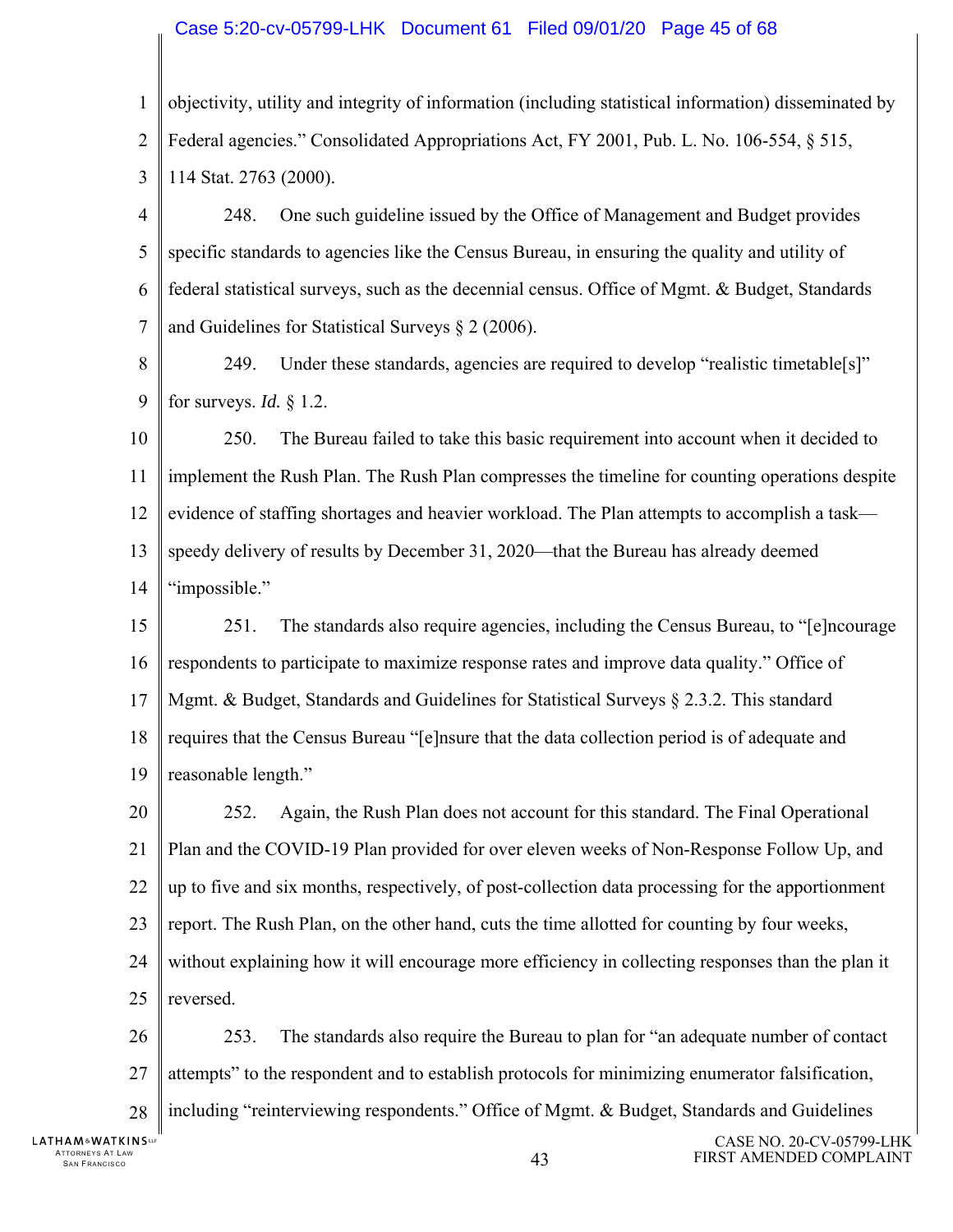1 for Statistical Surveys, Directive No. 2, § 2.3.3.

 $\mathfrak{D}$ 254. With the Rush Plan significantly cutting the time available to conduct Non-3 Response Follow Up, it is expected that the Bureau will need to cut particular Non-Response 4 Follow Up processes. This includes reducing the number of housing unit visits it earlier deemed 5 necessary to enumerate a non-responsive household, or cutting back on enumerator reinterviews. 6 Either decision will conflict with the Bureau's obligation to abide by federal statistical standards. 7 **E. The Rush Plan Will Produce Low Quality and Inaccurate Data**  8 255. Ultimately, Defendants' decision to rush completion of the 2020 Census will 9 produce a significantly less accurate census than the COVID-19 Plan. 10 256. By cutting down the time allotted for door-knocking, the Rush Plan will result in 11 fewer contact days by enumerators to non-responsive households, and less data collected by 12 enumerators about those households. 13 257. The concerns about inaccuracy resulting from shortening time for Non-Response 14 Follow Up are real and verified. A GAO review of the 2010 Non-Response Follow Up operation 15 determined that local census offices with "higher percentages" of "less complete house-hold 16 data" were more likely to have completed their Non-Response Follow Up in 53 days or less as 17 compared to those offices that took a longer period of time. U.S. Gov't Accountability Office, 18 *2010 Census: Data Collection Operations Were Generally Completed as Planned, but Long-*19 *Standing Challenges Suggest Need for Fundamental Reforms* (Dec. 2010), 20 https://www.gao.gov/new.items/d11193.pdf. 21 258. As noted above, after the Bureau exhausts attempts to enumerate households 22 through methods that render more accurate results, such as self-response and enumerator 23 interviews, the Bureau turns to less accurate sources of data and statistical methods as a last 24 resort to fill in missing information. 25 259. By curtailing Non-Response Follow Up, the Rush Plan will force the Bureau to 26 resort to less accurate methods of data collection, well before the exhaustion of more accurate 27 methods. Consequently, the Rush Plan will lead to the production of lower-quality information. 260. For instance, under the Final Operational Plan, the Bureau would not consider 28 **LATHAM&WATKINS**ur CASE NO. 20-CV-05799-LHK ATTORNEYS AT LAW SAN FRANCISCO 44 FIRST AMENDED COMPLAINT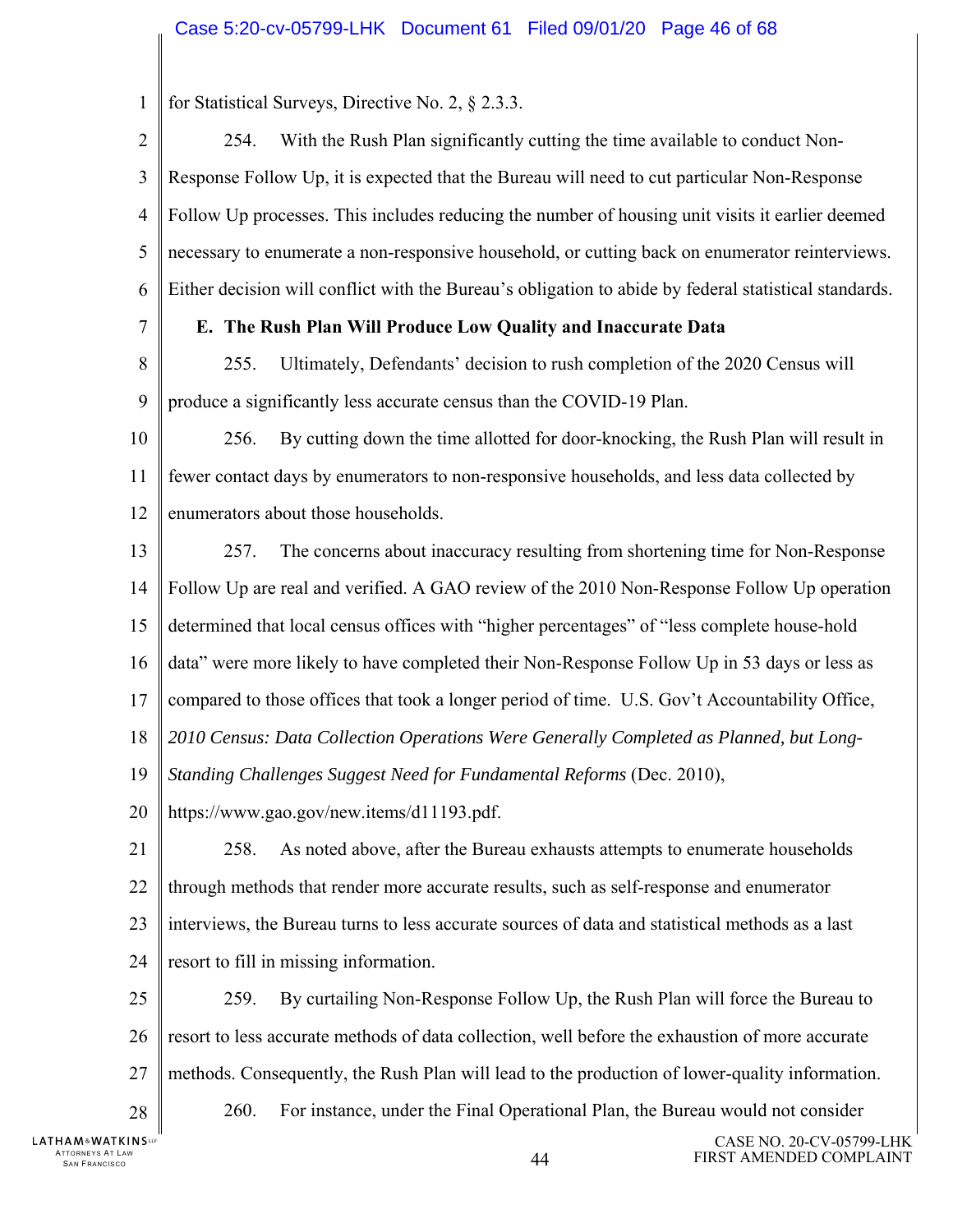#### Case 5:20-cv-05799-LHK Document 61 Filed 09/01/20 Page 47 of 68

1  $\mathcal{D}_{\mathcal{L}}$ 3 4 5 low-quality administrative data before conducting the requisite number of contact days for a particular type of housing unit. By reducing the number of enumerator contact days, the Rush Plan will lead to reliance on these types of lower-quality data sources prior to exhausting the more accurate methods contemplated in the Final Operational Plan. Consequently, the Rush Plan will lead to more inaccuracies in the data.

6 7 8 9 261. Based upon past practices, the Bureau may also use whole-count imputation to calculate missing household data but to an extent and in ways not used previously. Imputation involves the Bureau using information from surrounding responsive households to infer the count and characteristics of a non-responsive household.

10 11 12 13 14 262. In previous censuses, the Bureau imputed upwards of 2.0% of households left over after exhausting its Non-Response Follow Up efforts. Under the time constraints of the Rush Plan, the Bureau will need to turn to imputation before exhausting its in-person enumeration efforts. One former Census Bureau Director estimates that, under the Rush Plan, the Bureau may end up imputing up to 10% of households.

15 16 17 18 19 20 21 22 23 24 25 26 27 28 263. Since data produced through the Bureau's current imputation methods are less accurate than data collected from enumerator interviews, Defendants' decision to rush completion of the 2020 Census will result in significantly less accurate total-population data than would have been produced under the COVID-19 Plan. This decline in accuracy will affect both the census's calculations of the total number of people living in the country and the census's recording of the characteristics of those people, and such inaccurate data will not meet the constitutional minimum for conducting the decennial enumeration or satisfy the "strong constitutional interest in accuracy" of the Census. *Utah v. Evans*, 536 U.S. 452, 478 (2002). 264. The Rush Plan will likely exacerbate the quality problems associated with imputation by compromising the Bureau's ability to collect the other kinds of data—such as selfresponses, proxies, and administrative records—that it requires to impute most accurately. As noted above, imputation does not occur in isolation from the Bureau's other data sources, but in concert with them. With less data drawn from these other sources and less accurate data drawn from these other sources, the quality of the Bureau's imputation will decline.

**LATHAM&WATKINS** ATTORNEYS AT LAW TTORNEYS AT LAW  $45$ <br>San Francisco  $45$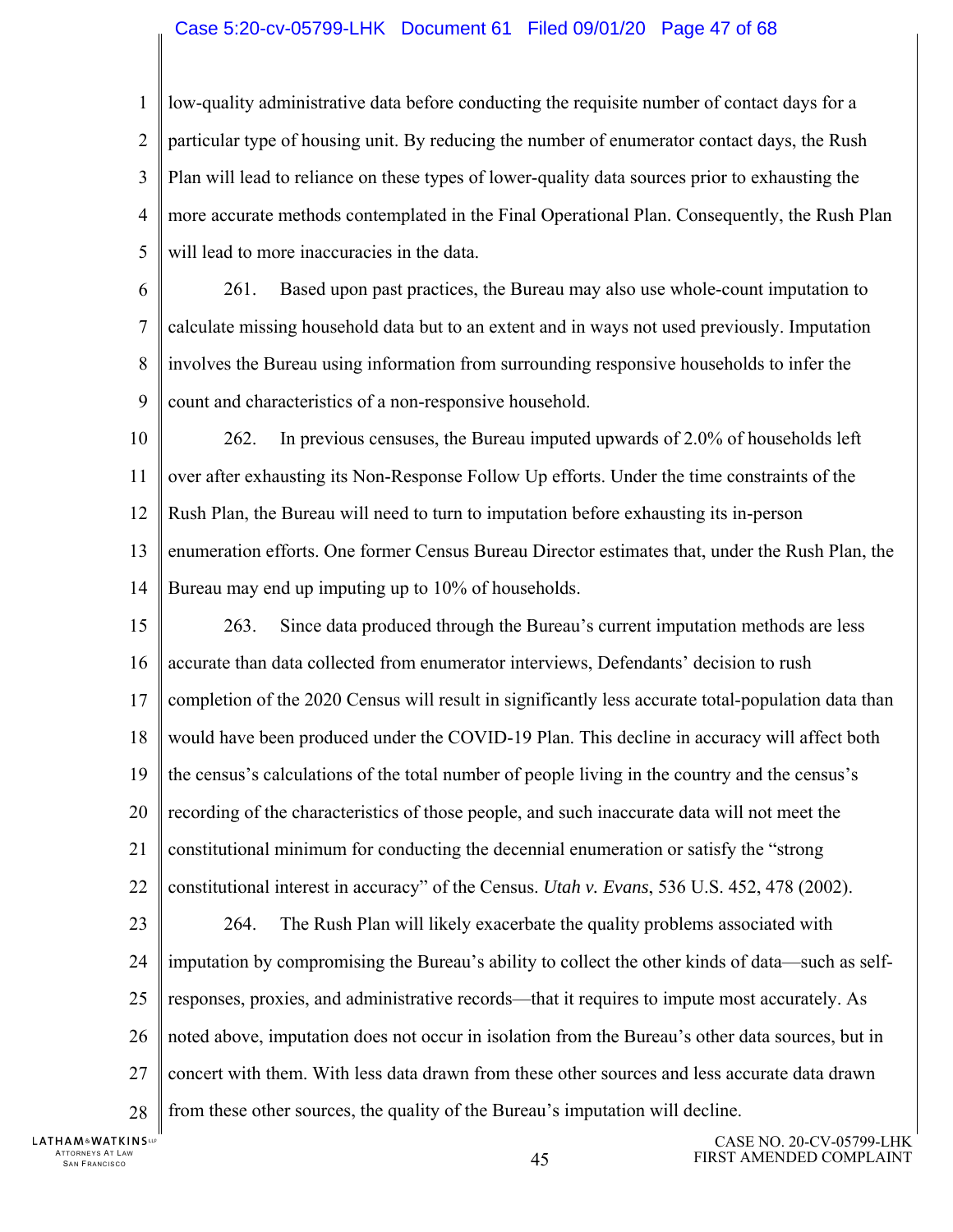#### Case 5:20-cv-05799-LHK Document 61 Filed 09/01/20 Page 48 of 68

ATTORNEYS AT LAW  $\rm A6$  same transition of the contract of the contract of  $46$ CASE NO. 20-CV-05799-LHK FIRST AMENDED COMPLAINT 1  $\mathcal{D}_{\mathcal{L}}$ 3 4 5 6 7 8 9 10 11 12 13 14 15 16 17 18 19 20 21 22 23 24 25 26 27 28 265. The Rush Plan will also disrupt the post-collection data processing operations, described above. As noted by Secretary Ross and Director Dillingham in mid-April 2020, following Non-Response Follow Up the Bureau engages in "lengthy, thorough and scientifically rigorous" data processing, which is essential to ensuring an accurate census. 266. In announcing the new plan to rush the completion of the 2020 Census, Director Dillingham stated that the Bureau would "streamline" these operations in order to meet the December 31, 2020 deadline. 267. While the Director has not specified what this "streamlining" means for postcollection operations, the bottom line is that the Bureau cannot fully engage in the operations as contemplated in its Final Operational Plan on the shortened timeframe. As a result, the Bureau will have to cut or reduce its efforts to review and process collected data to ensure accuracy. **F. The New "Rush" Plan Will Create Confusion that Plaintiffs Will Be Forced to Spend Time and Money Counteracting**  268. The new plan to rush completion of the 2020 Census also creates additional confusion about census operations at a critical moment in the census-taking process. 269. The Census Bureau's abrupt change will require groups and local governments engaging in Get Out the Count campaigns, including Plaintiff localities and Plaintiff organizations, to expend resources to correct confusion about the last date for counting in the 2020 Census. 270. As noted above, Plaintiff organizations and localities engaged in extensive public information campaigns that publicized the October 31, 2020 deadline. 271. The Rush Plan requires Plaintiffs to expend additional resources in order to update existing public materials, distribute new materials, and engage in more public-facing efforts to educate the public, their constituents, their members and/or constituents, and local organizations that the self-response period for the census ends on September 30, 2020. 272. For instance, in Harris County, officials ordered a mailing to constituents informing them that they had until October 31, 2020 to respond to the census. That order occurred before the August 3, 2020 decision to implement the Rush Plan. In light of the new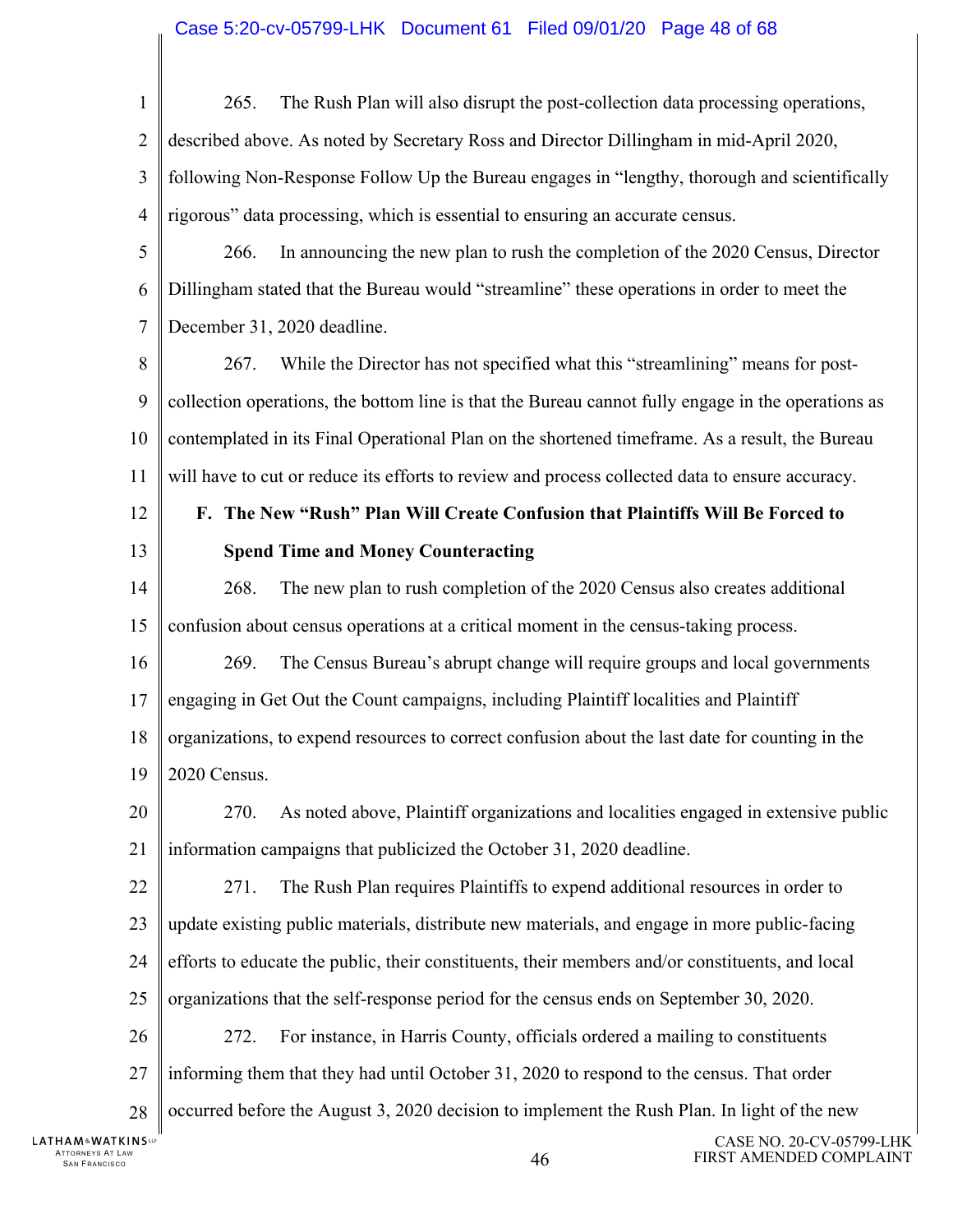#### Case 5:20-cv-05799-LHK Document 61 Filed 09/01/20 Page 49 of 68

SAN FRANCISCO 47 CASE NO. 20-CV-05799-LHK 1  $\mathcal{D}_{\mathcal{L}}$ 3 4 5 6 7 8 9 10 11 12 13 14 15 16 17 18 19 20 21 22 23 24 25 26 27 28 plan, the officials were forced to order stickers to cover the reference to October 31, 2020 on the mailer and to dedicate office staff to spend time affixing those stickers and updating the mailer. Similarly, Plaintiffs the City of Los Angeles, BAJI, and Urban League must update advertisements on social media to correct previous communications that referenced the October 31, 2020 deadline. 273. Apart from correcting misinterpretations arising from earlier statements Plaintiffs made in reliance on the Bureau's COVID-19 Plan, Plaintiffs must now also engage in more, unanticipated outreach to educate the public about the Census Bureau's Rush Plan decision. With one month less of counting, there is now increased urgency for non-responsive households to self-respond. As a result, Plaintiffs are developing new plans to reach more households and encourage more census participation. **G. The New "Rush" Plan Will Lead to Undercounting of Minorities**  274. The new plan to rush completion of the 2020 Census will exacerbate undercounting of Black, Latino, and Native American communities. 275. As noted above, Non-Response Follow Up, is specifically designed to ensure that traditionally hard-to-count communities, including Black, Latino, and Native American communities are fully counted. By cutting Non-Response Follow Up short, the administration is disrupting the operation most essential to ensuring an accurate count for these communities. 276. For the 2020 Census, Black, Latino and Native American populations make up a disproportionate share of the population in tracts with the lowest self-response rates in the United States. For instance, as of July 23, 2020, one in five residents living in census tracts with the lowest self-response rates was Black, and one in four was Hispanic, far larger proportions than Black and Hispanic shares of the general population. 277. Consequently, Black, Latino, and Native American households will make up a disproportionate share of the Non-Response Follow Up universe. 278. Given the challenges of the shortened Non-Response Follow Up timeline, Black, Latino, and Native American households have a high likelihood of being missed, or inaccurately enumerated through administrative records and imputation. As noted above, these alternative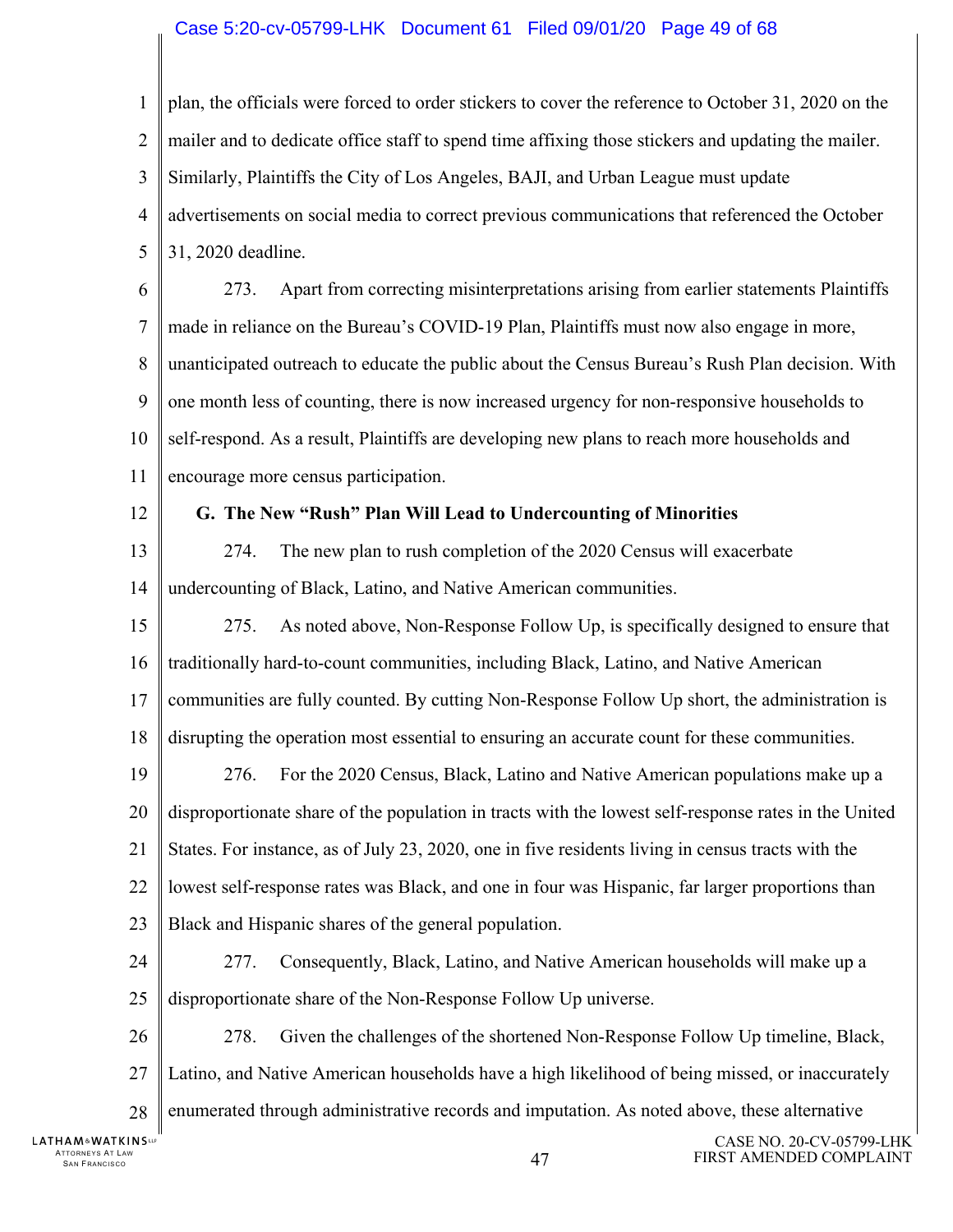#### Case 5:20-cv-05799-LHK Document 61 Filed 09/01/20 Page 50 of 68

1 methods for enumeration will result in lower quality data for these groups.

 $\mathcal{D}_{\mathcal{L}}$ 3 4 5 6 7 279. The problem, however, is even more serious because it replicates and exacerbates problems the Census Bureau has found in prior censuses and has striven to correct in subsequent censuses. Data from previous censuses shows that Black, Latino, and Native Americans have historically been undercounted. Over-reliance on alternative methods of data to enumerate a disproportionate share of the population in these groups will further exacerbate potential undercounting in these groups during the 2020 Census.

8 9 10 11 12 280. Accurate data about the size, location, and characteristics of communities of color is necessary to equitably distribute political power through congressional reapportionment and redistricting at the state and local levels, enforce civil-rights laws that affect basic needs like housing and employment, and conduct effective research, including on pressing issues like public health.

13 14 15 16 17 18 19 281. Truncating Non-Response Follow Up will exacerbate undercounts of communities of color in at least two ways: first, by missing members of those communities entirely; or, second, by recording their characteristics incorrectly, such that the census results will not register them as members of communities of color. In either instance, data regarding communities of color will be inaccurate. This inaccuracy then deprives communities of color of federal funding, all the material support that flows from federal funding, the protections of the law, and political power at the federal, state, and local levels.

20

#### **H. The New Rush Plan Has No Legitimate Justification**

21 22 23 282. In announcing the Rush Plan, Defendants provided no express justification. Defendants stated in passing, however, that reporting of apportionment data to the President by December 31, 2020 is required by statute.

24 25 26 283. But there is "nothing sacred in the due date of the filing [of apportionment data], especially when the work of the Census Bureau . . . is incomplete." *Carey v. Klutznick*, 637 F. 2d 834, 837 (2d Cir. 1980).

27 28 284. The Supreme Court thus determined that the government can and should substitute apportionment counts that have already been filed and certified with "newer, more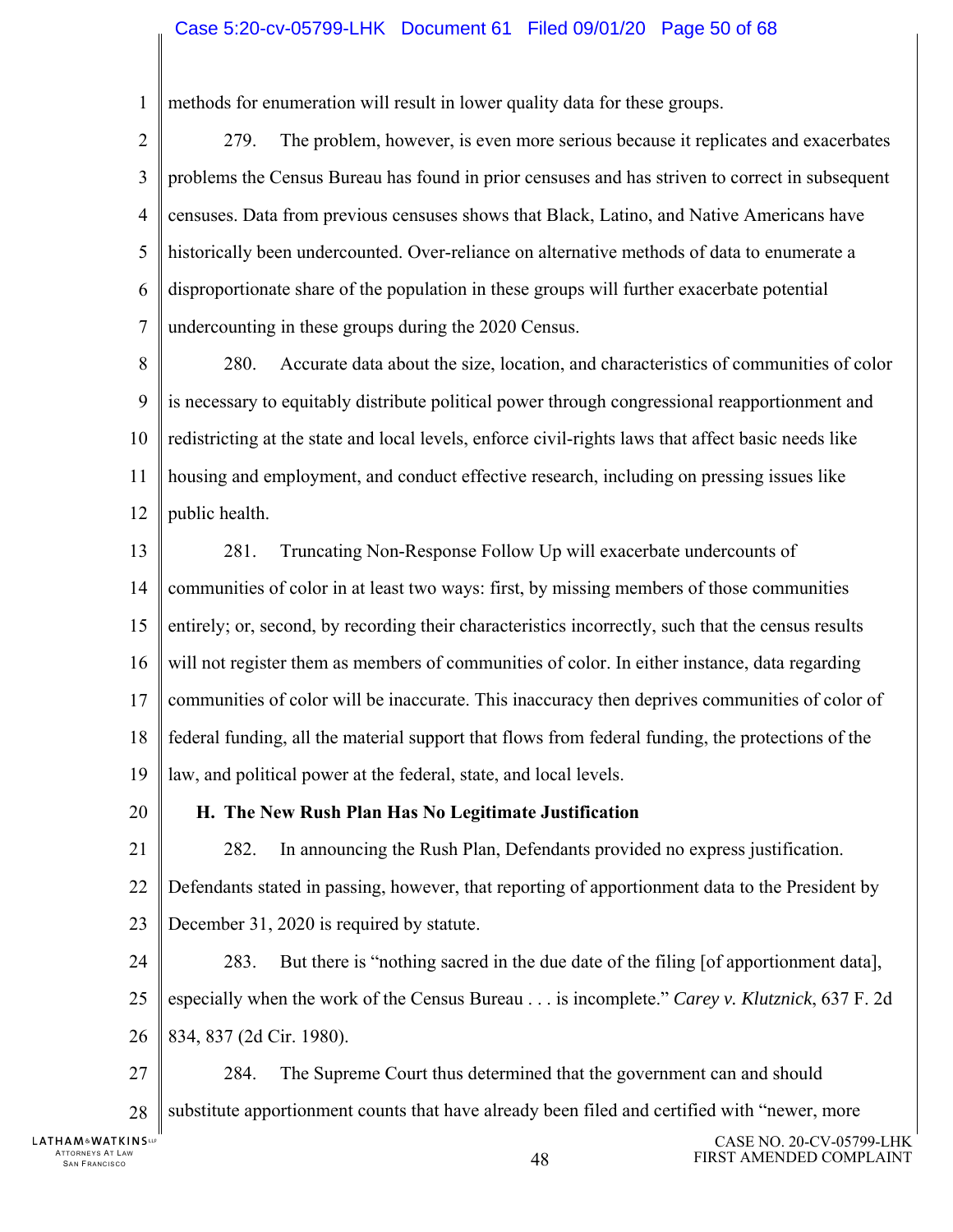#### 1 accurate version[s]." *Utah v. Evans*, 536 U.S. 452, 462 (2002).

 $\mathfrak{D}$ 3 4 5 6 7 8 285. Defendants have also recognized that, in the event of a conflict between the two, the constitutional requirement of a fair and accurate enumeration, rather than the statutory deadline, is the controlling legal requirement. With the COVID-19 pandemic threatening the health and safety of communities across the country, Defendants adjusted 2020 Census operations in the COVID-19 Plan, shifting the timeline by several months. Defendants did not wait for Congress to act to implement this plan, recognizing that the Plan was necessary to protect enumerators and respondents, and to ensure an accurate count.

9 10 11 12 13 286. Because of those delays, as the Bureau itself recognized, it was no longer possible for Defendants to produce data by December 31, 2020 that fulfilled their constitutional and statutory mandate. Specifically, the Bureau could not simultaneously pursue an accurate 2020 Census, and speed through completion of census-taking in order to report numbers to the President by the end of the year.

14 15 16 287. Several senior officials charged with actually conducting the 2020 Census confirmed the impossibility of this task throughout the summer, including approximately four weeks before Defendants' abruptly announced their decision to adopt the Rush Plan.

17 18 288. The statutory deadline at issue is not mandated by the Constitution. Taking the modest additional time necessary to ensure an accurate census, should not prevent a timely

19 20 reapportionment, as elections for congressional seats impacted by reapportionment will not occur until 2022.

21 22 23 24 25 26 289. Ultimately, Defendants cannot sacrifice their mandatory *constitutional* obligation to make decisions reasonably related to producing an accurate count in order to comply with a pro forma *statutory* deadline. Congress clearly could not, for instance, satisfy its constitutional obligations by providing the Census Bureau with a single week in which to conduct the census. Strictly adhering to the December 31, 2020 deadline, as applied in extraordinary circumstances of the ongoing pandemic, would be equally unconstitutional.

### **I. Implementation of the Apportionment Exclusion Order**

28

27

290. Defendants have not yet sought to justify their motivation for adopting the Rush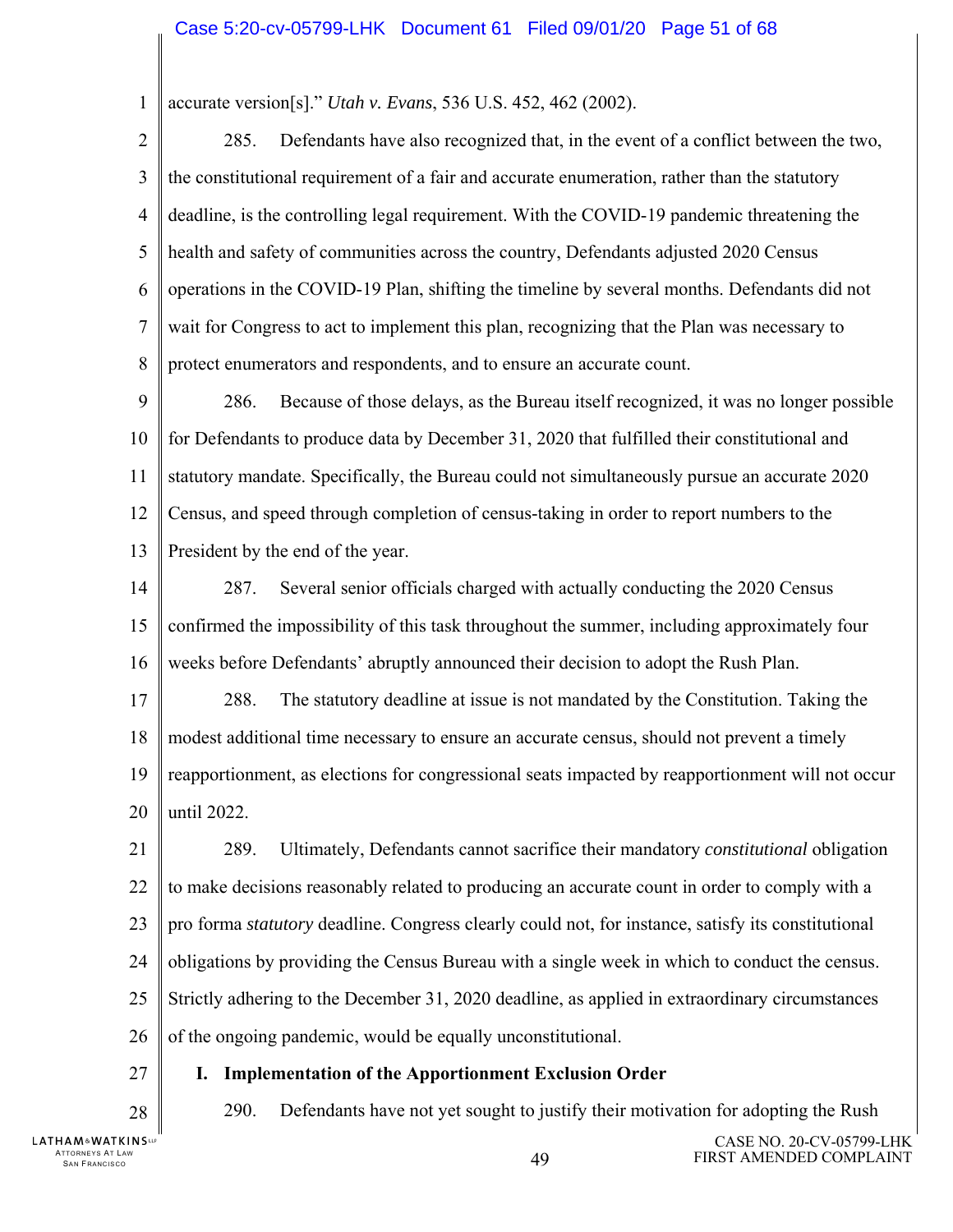#### Case 5:20-cv-05799-LHK Document 61 Filed 09/01/20 Page 52 of 68

1  $\mathcal{D}_{\mathcal{L}}$ 3 4 5 6 Plan, and it cannot be justified on the basis of artificial statutory deadlines. Instead, the timing of the abandonment suggests that the decision was influenced by a desire to implement the President's Executive Memorandum excluding undocumented immigrants from the apportionment count, thereby undercutting the contribution of communities of color to the calculations for equal representation for purposes of congressional apportionment (the "Apportionment Exclusion Order").

7 8 9 10 11 291. In late June 2020, the White House took the unprecedented step of adding two political appointees to Census Bureau staff with unspecified job duties. Neither appointee had an expertise in statistics, and both had a demonstrated history of partisan activity. These unusual appointees had previously engaged with the Census Bureau on questions about changing operations and methodology.

12 13 14 292. In mid-July 2020, White House officials reportedly asked congressional appropriators to include \$1 billion in the next coronavirus stimulus bill for the purpose of completing the 2020 Census by the December 31, 2020 deadline.

15 16 17 18 19 20 21 22 293. This abrupt change in policy coincided with and was motivated by the President's July 21, 2020 issuance of the unconstitutional Apportionment Exclusion Order declaring that it is the policy of the United States to remove undocumented persons from the apportionment count, and requiring the Secretary of Commerce to produce estimates of the number of undocumented persons in the United States when reporting total population counts to the President. As noted, the Apportionment Exclusion Order is currently being challenged as unconstitutional and unlawful in a number of lawsuits filed in jurisdictions around the country, including in this District.

23 24 25 26 27 28 294. Shortening the census timeline increases the likelihood that, regardless of the outcome of the November 2020 election, this President will have the opportunity to implement his Apportionment Exclusion Order. Delaying reporting until spring—as the COVID-19 Plan issued by the Census Bureau and Department of Commerce previously did—leaves open the possibility that the President will no longer be in office when data is provided, and thus will be unable to effectuate the Apportionment Exclusion Order.

**LATHAM&WATKINS** ATTORNEYS AT LAW TTORNEYS AT LAW  $50$  states that the state of the state of the state of  $50$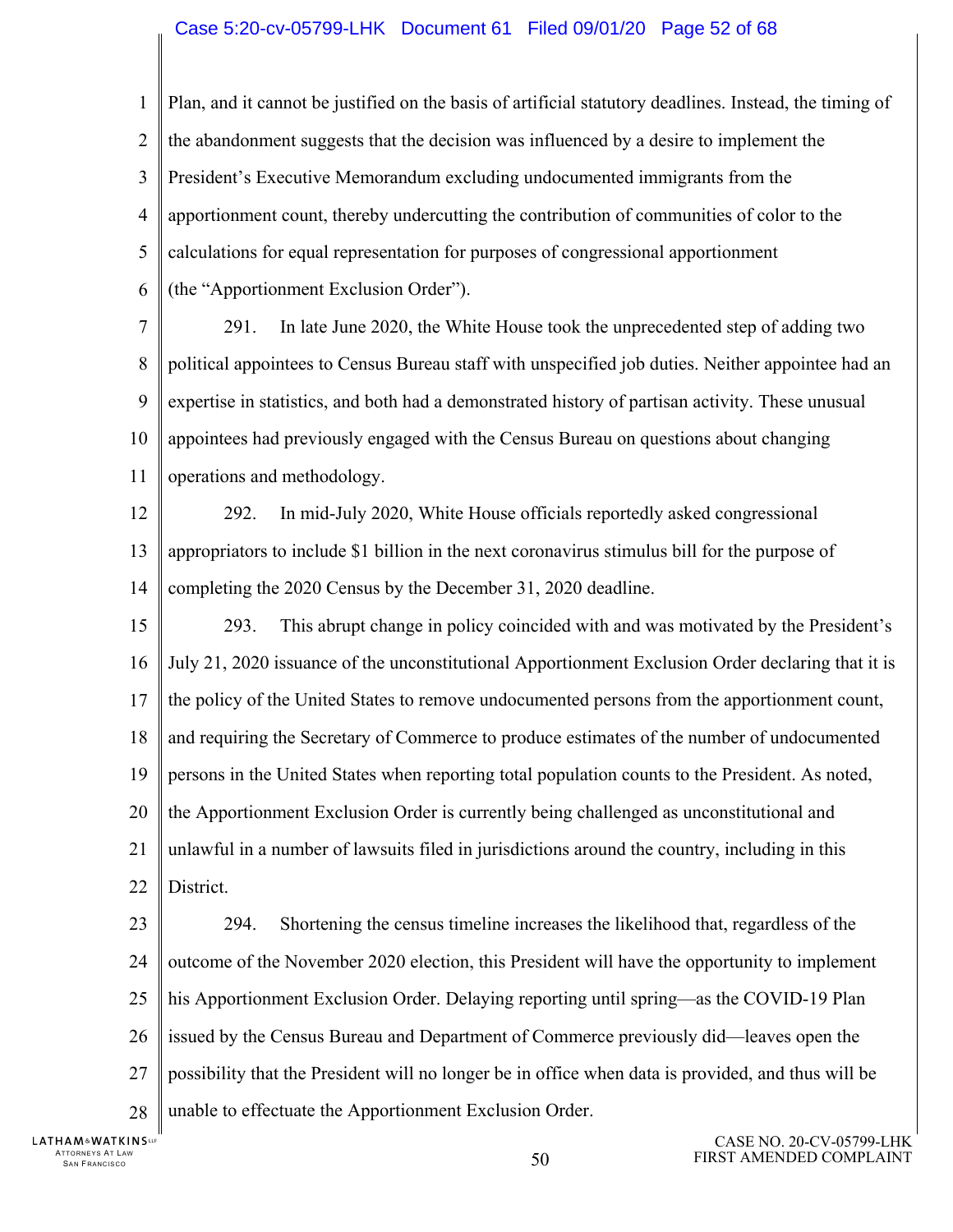#### Case 5:20-cv-05799-LHK Document 61 Filed 09/01/20 Page 53 of 68

1  $\mathcal{D}_{\mathcal{L}}$ 3 4 5 6 7 8 9 10 11 12 13 14 15 16 295. Defendants did not justify their sudden, unexplained reversal of position with any evidence that Bureau officials had been wrong in stating, repeatedly, that it would be impossible to produce accurate counts by December 31, 2020. There is also no evidence that the decision to cut short counting operations was driven by the scientifically based judgment of Bureau personnel or external experts. 296. To the extent that Defendants' are motivated by a desire to implement the President's Apportionment Exclusion Order, that motivation is improper. It bears no reasonable relationship to the achievement of a fair and accurate census, and, under the circumstances currently facing the count, implementing the Apportionment Exclusion Order will undermine that goal. 297. Moreover, that Memorandum is just the latest attempt by the President and Secretary Ross to manipulate the census along racial and ethnic lines. Beginning in 2017, Secretary Ross attempted to add an untested citizenship question to the 2020 Census, claiming that the question was necessary to better enforce the Voting Rights Act. In reality, the administration was seeking block-level citizenship data so states could draw district lines in a manner that would disadvantage Black and Latino communities.

17 18 19 20 298. Defendant Ross's decision was litigated, and enjoined by three district courts. One of those cases ultimately ended up before the Supreme Court. There the Court found that Defendant Ross's stated Voting Rights Act rationale to support the addition of a citizenship question to the 2020 Census was "contrived" and vacated Defendant Ross's decision. *Dep't of* 

21 *Commerce v. New York*, 139 S. Ct. 2551, 2575-76 (2019).

22 23 24 25 26 27 28 299. On July 5, 2019, following the Supreme Court's decision, President Trump confirmed the real rationale—and fully justified the Supreme Court's holding that the administration's rationale for this census decision was pretextual—when he stated that the administration sought a citizenship question, not to enforce the Voting Rights Act, but rather "for districting" and "for appropriations." Remarks by President Trump Before Marine One Departure (July 5, 2019), https://www.whitehouse.gov/briefings-statements/remarks-presidenttrump-marine-one-departure-51/.

**LATHAM&WATKINS** ATTORNEYS AT LAW TTORNEYS AT LAW  $51$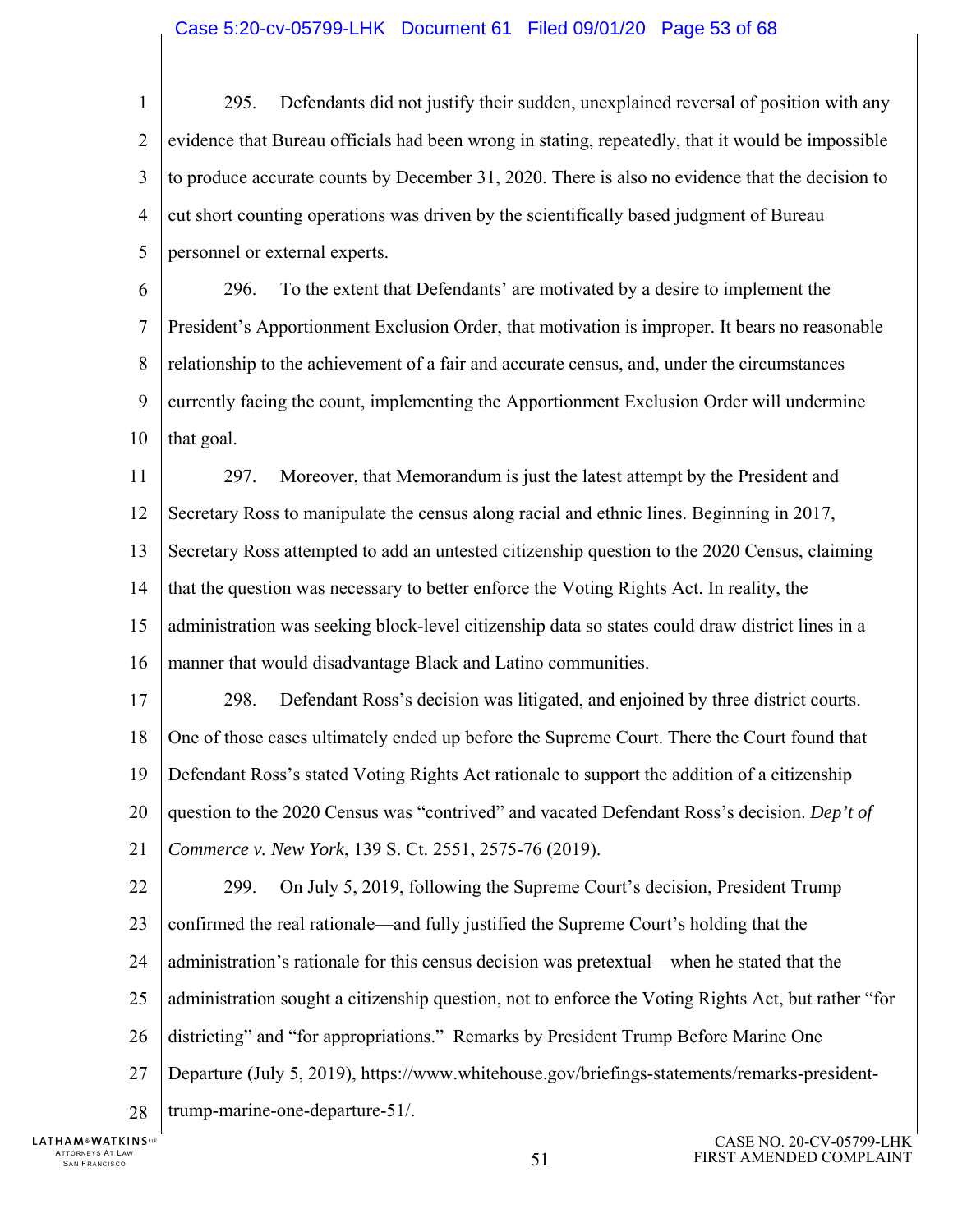1  $\overline{2}$ 3 4 5 6 7 300. Indeed, further evidence that Defendants' actions were pretextual arose from files of a prominent redistricting strategist, Thomas Hofeller. In 2015, Hofeller prepared a study titled "The Use of Citizen Voting Age Population in Redistricting." In the study, Hofeller recommended adding a citizenship question to the census so that states could use citizen votingage population rather than total population to redistrict. This change in the redistricting base, in Hofeller's words, would be advantageous to "Non-Hispanic Whites" and would undercut the political power of Hispanics.

8 9 10 11 12 13 14 301. It was later revealed that Hofeller was involved in drafting portions of the memorandum from the Department of Justice to Defendant Commerce seeking addition of a citizenship question on the 2020 Census, including sections relating to the pretextual reason for requesting the question. *See* Ex. 8 to NYIC Pls.' Mot. for Sanctions at 124-31, *New York v. U.S. Dep't of Commerce*, No. 1:18-cv-2921-JMF (S.D.N.Y. July 16, 2019), ECF No. 635-1; Defs.' Opp. to Letter Mot. to Compel at 3, *New York v. U.S. Dep't of Commerce*, No. 1:18-cv-2921- JMF (S.D.N.Y. Oct. 30, 2018), ECF No. 451.

15 16 17 18 19 20 21 302. Shortly after the Supreme Court's decision, President Trump issued an executive order, demanding executive agencies provide the Census Bureau with administrative records sufficient to allow the Bureau to determine "the number of citizens and noncitizens in the country." Exec. Order No. 13,880, § 1, 84 Fed. Reg. 33,821, 33,821 (July 16, 2019). The Executive Order explicitly states that the reason this data is necessary is to design "legislative districts based on the population of voter-eligible citizens," instead of total population. *Id.* at 33,823-84.

22 23 24 25 26 303. In light of that history, the Apportionment Exclusion Order, and the nearcontemporaneous decision to cut counting operations short represent yet another attempt by the administration to manipulate the 2020 Census and potentially undercut the political power of communities of color. Defendants cannot rely on this memorandum as justification to support their decision to undermine the accuracy of the census.

- 27 **V. Harm to Plaintiffs.**
- 28

304. Plaintiffs and Plaintiff non-profits' members and/or constituents reside in locales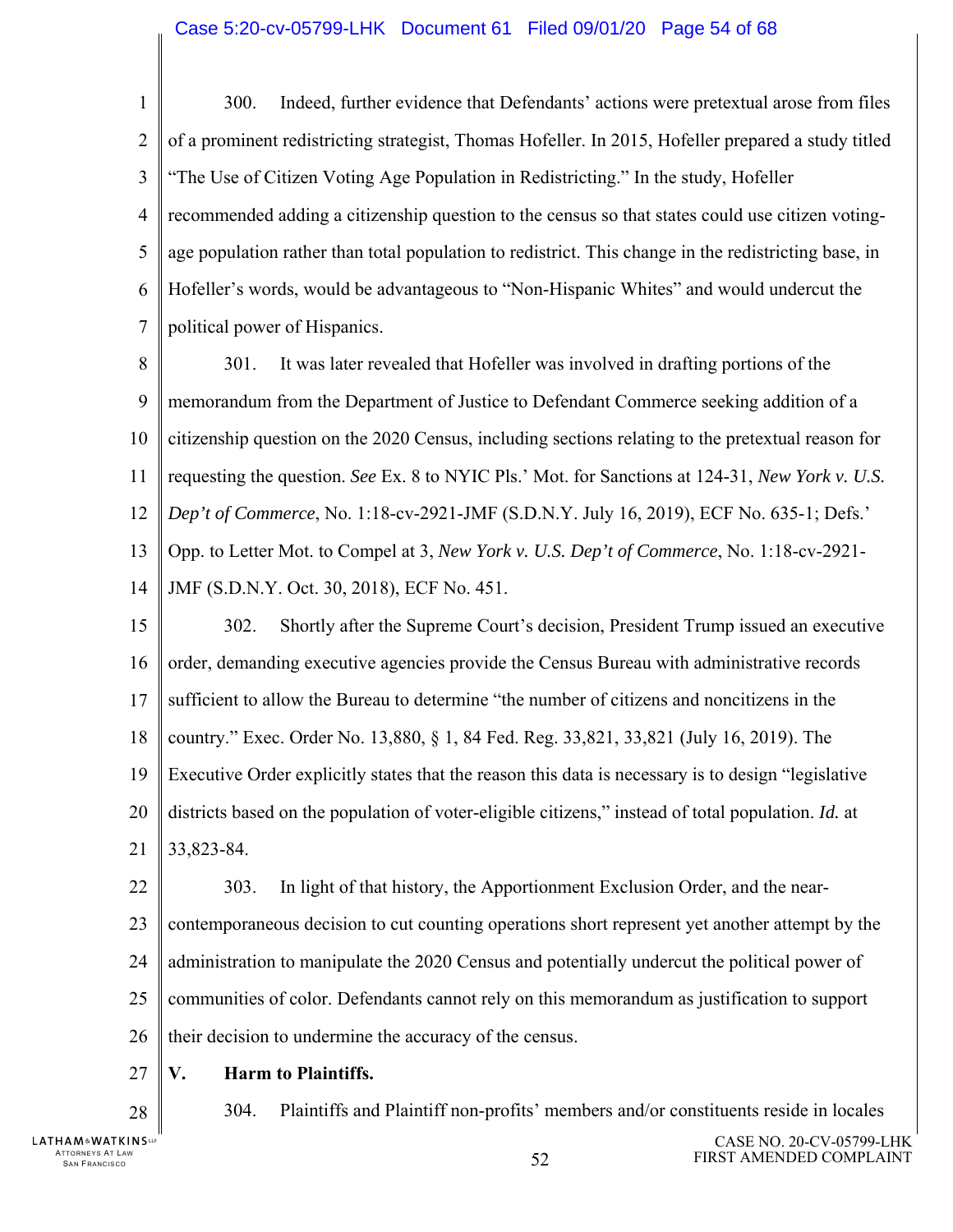#### Case 5:20-cv-05799-LHK Document 61 Filed 09/01/20 Page 55 of 68

- 1  $\mathcal{D}_{\mathcal{L}}$ 3 that will suffer harm as a result of Defendants' decision because that decision is very likely to cause these locales to be more disproportionately undercounted in the 2020 Census than they otherwise would have been.
- 4 5 6 305. On August 9, 2020, at the beginning of the Non-Response Follow Up operation, Plaintiff City of Los Angeles, had a response rate of just 53.1%, which was significantly lower than the 64.5% statewide response rate in California on that same date.
- 7 8 9 10 11 12 13 306. The Urban League, League of Women Voters, and BAJI have affiliates, constituents, and members in major cities across the United States. This includes cities where response rates were lower than their corresponding statewide response rates on the first day of Non-Response Follow Up including San Francisco (61.4%) and Monterey (60.5%) as compared to California (64.5%), Miami (49.6%) as compared to Florida (60.1%), Philadelphia (52%) as compared to Pennsylvania (65.5%), Detroit (48.7%) as compared to Michigan (68.9%), and New York City (54.9%) as compared to New York State (58.9%).
- 14 15 16 307. Plaintiffs Ellis and Garcia are residents of Houston, Texas. The response rate in Houston at the beginning of Non-Response Follow Up was 54%, which was lower than the statewide response rate for Texas on that date, 58.2%.
- 17 18 19 308. As noted above, Defendants' decision will result in fewer enumerations through Non-Response Follow Up, increased reliance on low-quality administrative data, and increased imputation. Consequently, Defendants' decision will result in cities' with higher rates of non-
- 20 response (1) having less accurate data; and (2) experiencing higher rates of undercounting.
- 21 22 23 24 25 309. Because these cities have a higher proportion of households in the Non-Response Follow Up universe than their corresponding states, these cities have a substantially higher likelihood of being undercounted because of Defendants' decision than surrounding communities in their states. These disproportionate undercounts will cause Plaintiffs to suffer both fiscal and representational harm.
	- **A. Funding Harms**
- 27 310. The Rush Plan will result in loss of federal funding for Plaintiffs Harris County,
- 28 City of Salinas, and the City of Los Angeles and the communities where members of Plaintiff

26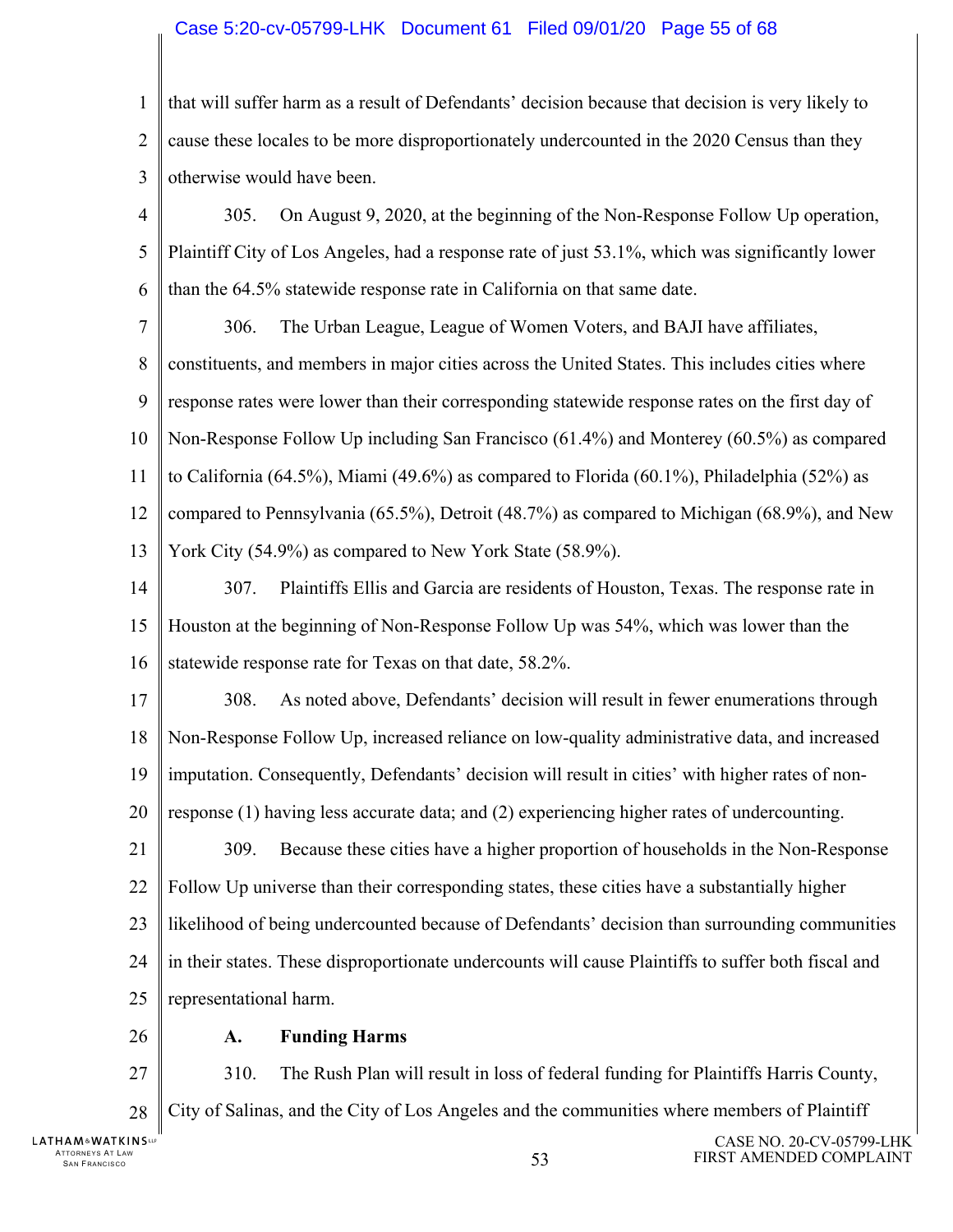#### Case 5:20-cv-05799-LHK Document 61 Filed 09/01/20 Page 56 of 68

1 non-profits reside, including Miami, Detroit, Philadelphia and New York.

 $\mathcal{D}_{\mathcal{L}}$ 3 4 311. Over 130 programs and 675 billion dollars are allocated to states and localities on the basis of census-derived information. This includes funding to states for federal transportation planning purposes, education, and healthcare.

5 6 7 312. Many important federal programs, including Title I Grants under the Every Student Succeeds Act, require states to distribute funds to localities on the basis of censusderived information.

8 9 313. State Education Agencies must allocate Title I Grants, at least in part, on the number of children aged 5-17 living in poverty in a local education agency's jurisdiction.

10 11 12 13 14 15 314. Given that members of Plaintiff non-profits reside in cities that are likely to be more undercounted under the Rush Plan relative to surrounding communities in their states, including San Francisco, Miami, Detroit, Philadelphia, and New York City, Defendants' decision will likely deprive the communities where these members reside of Title I Grant funding they would have otherwise received. Similarly, Defendants' decision places Plaintiffs Ellis and Garcia's community at higher risk of deprivation of Title I Grant funding.

16 17 18 19 20 21 22 315. Several additional federal programs require states to use census-derived information to distribute funds directly to cities and counties, based on their share of a relevant population. For instance, the Low Income Home Energy Assistance Program, the Workforce Innovation and Opportunity Act program, and the Community Services Block Grant Program, all require states to distribute funds to cities and counties, at least in part, on the proportion of a state's low-income residents living in those cities and counties. This data is derived from information collected during the decennial census.

23 24 25 26 316. Both Harris County and the City of Los Angeles receive funds under these programs. Consequently, disproportionate undercounting of Harris County and the City of Los Angeles, as compared to their states, is likely to result in loss of funds under these and similar programs.

27 28 317. Several federal funding programs provide funding directly to cities and counties based on census-derived information. For instance, the Community Development Block Grant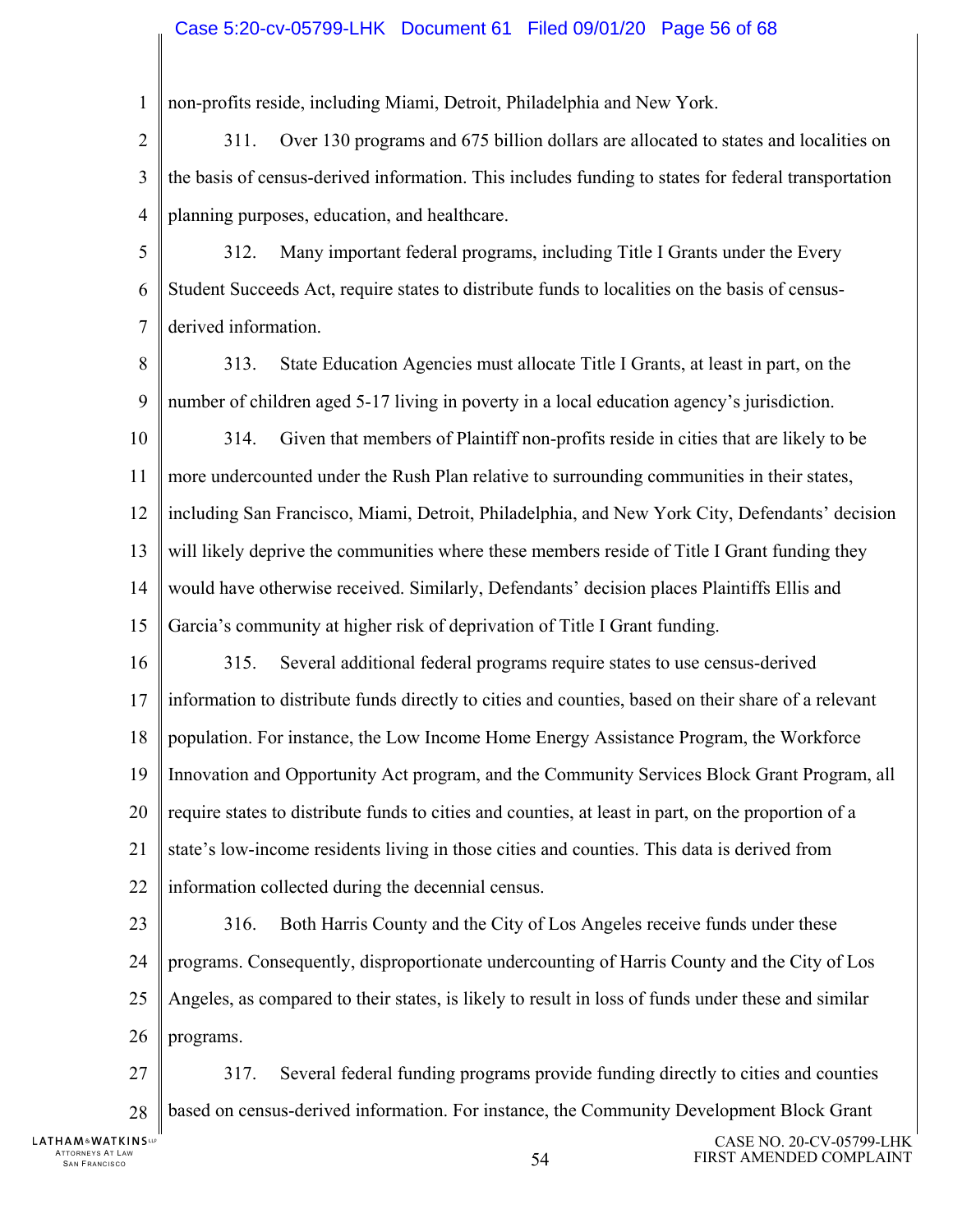#### Case 5:20-cv-05799-LHK Document 61 Filed 09/01/20 Page 57 of 68

1 program, and the Emergency Solutions Grant, allocate funding to cities and counties based, at  $\mathcal{D}_{\mathcal{L}}$ least in part, on their share of the overall population count relative to other metropolitan areas. 3 318. Of cities with over 500,000 people, the City of Los Angeles had the fourth lowest 4 response rate in the country, just behind Detroit and Philadelphia. Consequently, Los Angeles 5 will likely lose Community Development Block Grant funds because of Defendants' decision. 6 319. Similarly, members of Plaintiff non-profits live in major metropolitan areas with 7 some of the lowest response rates in the country, such as Miami, Detroit and Philadelphia. 8 Defendants' decision will likely deprive these members' communities of funding under the 9 Community Development Block Grant program. 10 320. Finally, the allocation of federal transportation including the Surface 11 Transportation Block Grant Program, and the Metropolitan and Statewide Nonmetropolitan 12 Transportation Planning Programs are based on the population of urbanized areas in a state 13 compared to those of other states, as determined by the decennial census. 14 321. Plaintiffs Ellis and Garcia regularly drive on highways and roads in Texas. 15 Disproportionate undercounting of urbanized areas in Texas during the 2020 Census will result 16 in reduced transportation funding for Texas under federal transportation programs. 17 **B. Representational Harm**  18 322. Defendants' decision will also likely result in representational harm to individual 19 Plaintiffs and to the members of Plaintiff organizations. 20 323. Plaintiffs Ellis and Garcia reside in Houston, Texas. In terms of self-response 21 rates, Texas ranks 39th in the United States. Approximately four million Texas households are in 22 the Non-Response Follow Up universe, which is more households than any state other than 23 California. 24 324. Consequently, Defendants' decision will not only cause a substantial undercount 25 in Texas, but that undercount will likely be disproportionate as compared to other states. Texas 26 will likely be deprived of its fair share of representation in the next congressional apportionment. 27 325. As a result, Defendants' decision is likely to result in reduction of voting power and representation for Plaintiffs Ellis and Garcia, because it will likely cause the loss of a seat in 28 **LATHAM&WATKINS** CASE NO. 20-CV-05799-LHK ATTORNEYS AT LAW TORNEYS AT LAW **SAN FRANCISCO SERVER SERVER TO A SERVER SHOW SAN FRANCISCO STATES SOME SERVER SHOWS SERVER SHOWS** FIRST AMENDED COMPLAINT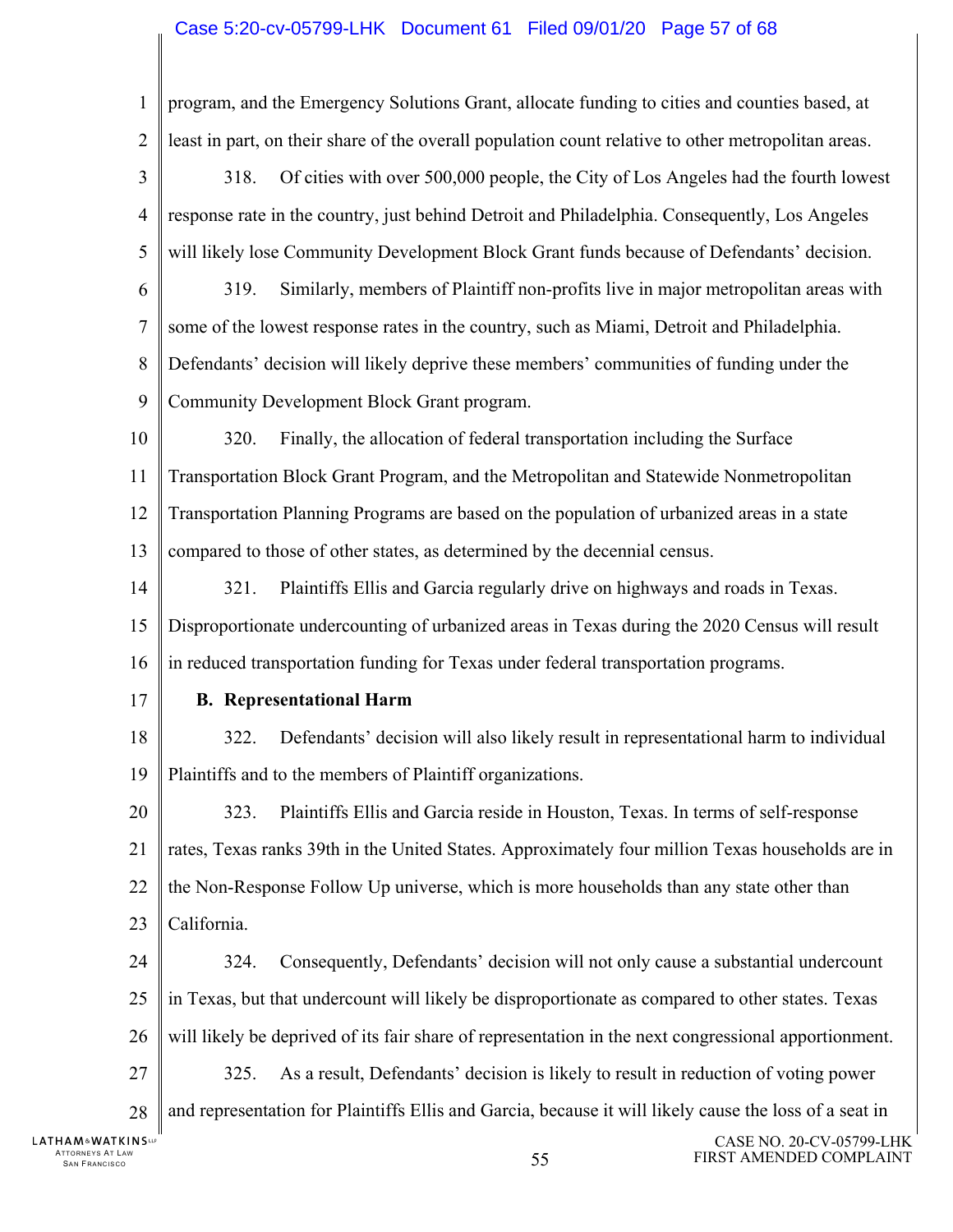#### Case 5:20-cv-05799-LHK Document 61 Filed 09/01/20 Page 58 of 68

1 Texas, and will result in fewer Representatives spread out over the state of Texas.

 $\mathcal{D}_{\mathcal{L}}$ 3 4 5 326. As for Plaintiff City of Los Angeles, at least one study has predicted that, were California to lose a congressional seat because of the final census count, that seat is very likely to come from a district that includes portions of South Los Angeles, thus reducing the city's representational delegation.

6 7 327. Defendants' decision will also cause Plaintiff Ellis and members of Plaintiff nonprofits to experience a loss of intrastate voting power.

8 9 10 11 12 328. By causing disproportionate undercounting of communities in Houston, Detroit, Philadelphia, and Miami, as compared to their corresponding states, Defendants' decision will result in drawing of district lines that do not accurately represent the population of the state, and disadvantage Plaintiffs Ellis and Garcia, and members of Plaintiff organizations that live in undercounted communities.

13

#### **C. Inaccurate Data**

14 15 16 17 329. Plaintiff local governments will suffer harm from the adverse impact Defendants' decision will have the accuracy of population counts produced by the Census Bureau. Plaintiff local governments often rely on accurate information collected by the Census Bureau for crucial public planning purposes, including planning for how to respond to emergencies.

18 19 20 21 22 23 24 25 26 27 28 330. For example, local governments often rely on a Social Vulnerability Index to identify communities that are at high risk during a particular emergency. Government officials rely on this index to determine where to allocate resources before and during emergencies. A Social Vulnerability Index use census data to identify specific populations that may be vulnerable to a particular emergency, including data relating to age, housing density, income status, and race and ethnicity. Inaccurate census data would make disaster planning and emergency response more difficult, and could disrupt important public programs. 331. In Harris County, officials used the Center for Disease Control's Social Vulnerability Index to inform decisions about proper distribution of COVID-19 Relief Funds. The funds were allocated to provide relief to Harris County residents most impacted by the global pandemic. That Social Vulnerability Index, which was based on census data, was used to

**LATHAM&WATKINS** ATTORNEYS AT LAW TTORNEYS AT LAW  $56$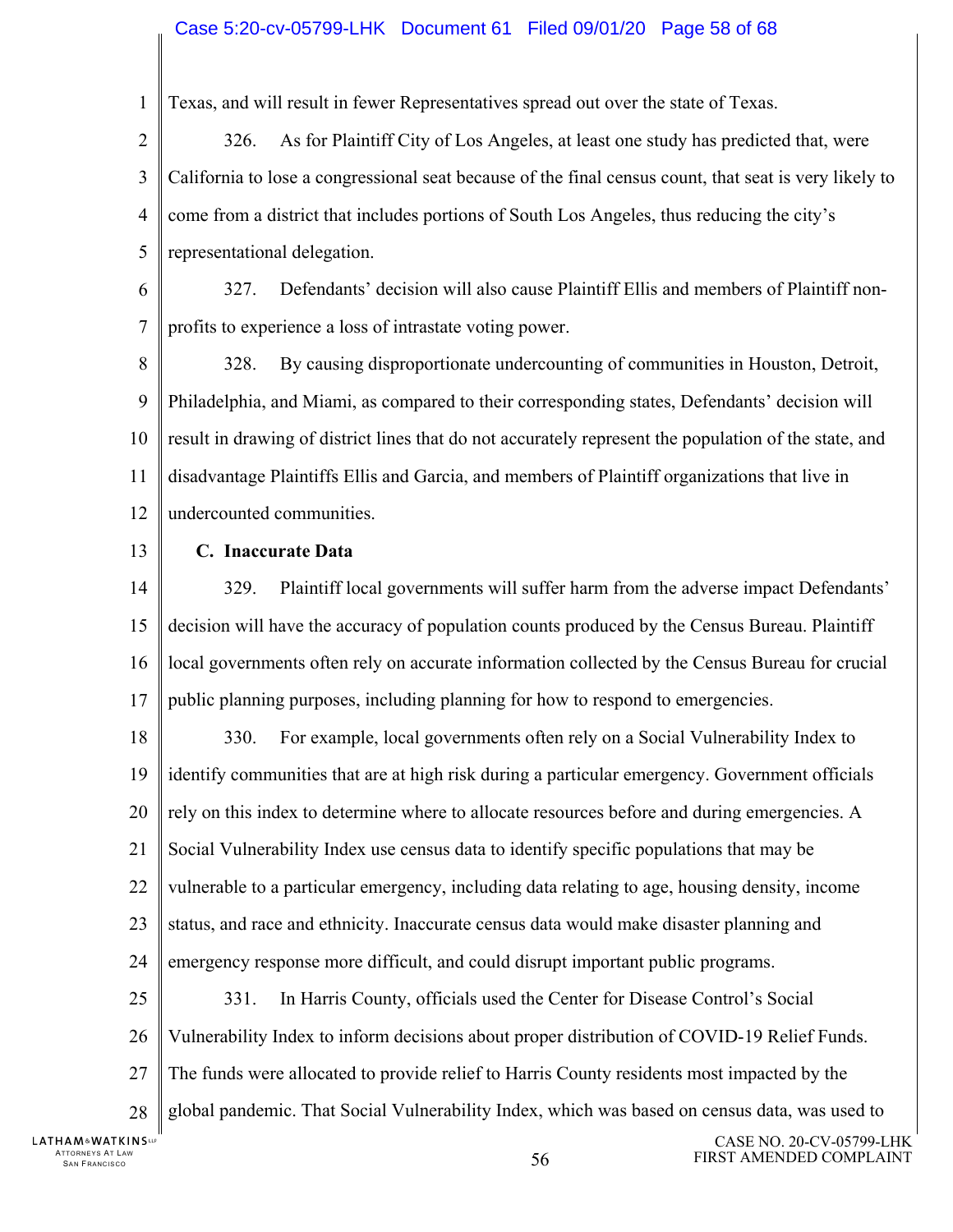#### Case 5:20-cv-05799-LHK Document 61 Filed 09/01/20 Page 59 of 68

1  $\mathcal{D}_{\mathcal{L}}$ 3 4 identify census tracts with the most vulnerable residents, and applications from residents from those tracts were prioritized and given higher chances of acceptance for funds. Without accurate census data, Harris County would struggle to ensure that crucial relief funds were reaching the communities most in need of them.

5 6 7 332. Similarly, King County relies on accurate census data to inform its public-policy decision making. For instance, the county uses census data to plan public-transit service, and to ensure priority populations have transit access, and to site public health clinics.

8 9 10 11 12 13 14 333. The low-quality data and undercounting that Defendants' decision will cause will also harm Plaintiffs. For instance, undercounting of Black, Latino, Native American, and immigrant communities will negatively affect the Urban League, League of Women Voters and BAJI by undermining these organizations' core missions of promoting equal and just laws and empowering vulnerable communities through building coalitions and initiating campaigns with African Americans and Black immigrants, and fostering racial, economic, and social equality for the communities they serve.

15

#### **D. Expending Additional Resources**

16 17 18 19 20 334. Plaintiff organizations, the Urban League, the League of Women Voters, and BAJI, and Plaintiff local governments, City of San Jose, Harris County, King County, City of Salinas, and City of Los Angeles will need to expend additional resources and divert resources from planned programs and projects in order to address the adverse consequences of Defendants' decision to abandon the COVID-19 Plan, and implement the Rush Plan.

21 22 23 24 335. Plaintiffs' planned efforts to ensure the effective enumeration of historically undercounted communities were based on the understanding that the Census Bureau would implement the Non-Response Follow Up operation contemplated in the Final Operational Plan and adjusted in the COVID-19 Plan.

25 26 336. The abrupt reversal of the COVID-19 Plan, and the implementation of curtailed Non-Response Follow Up in the Bureau's Rush Plan will adversely affect Plaintiffs' plans.

27 337. Plaintiff organizations and local governments will likely need to adjust plans, and

28 divert resources from other planned activities and programs in order to ensure the communities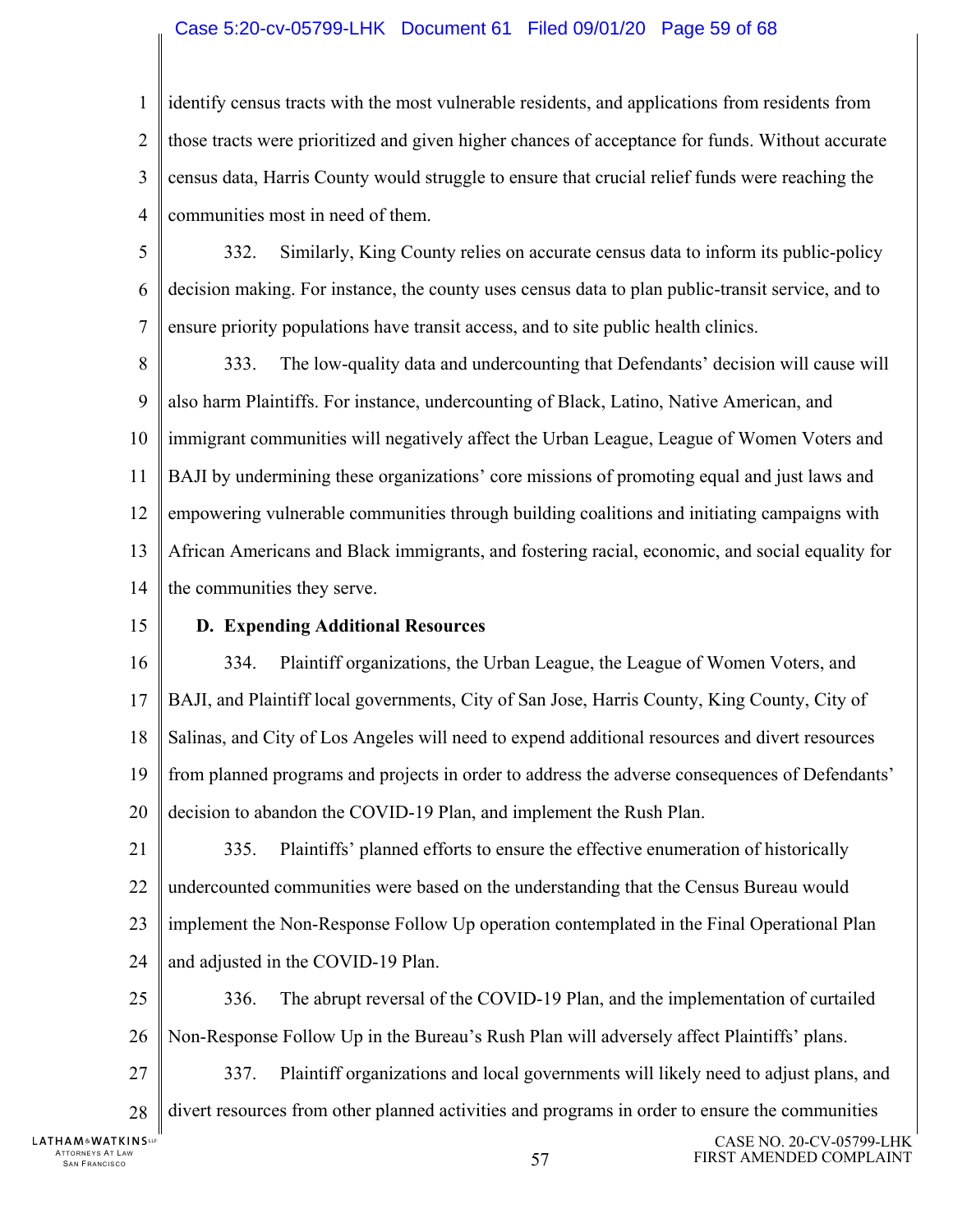#### Case 5:20-cv-05799-LHK Document 61 Filed 09/01/20 Page 60 of 68

1 2 3 4 they serve are adequately counted. Specifically, Plaintiffs will need to recruit and train staff to engage in increased and expanded outreach to potential non-responsive households in order to make up for fewer enumerator visits, or to other aspects of the Non-Response Follow Up program, such as the reinterview process.

| 5              | For instance, Plaintiff BAJI is planning significant adjustments to its 2020 Census<br>338.                             |
|----------------|-------------------------------------------------------------------------------------------------------------------------|
| 6              | outreach plans in light of Defendants' decision, that include diversion of resources from other                         |
| $\overline{7}$ | sources, and significant expenditures. In order to engage in effective outreach, BAJI needs                             |
| 8              | organizing staff dedicated to civic engagement. With Non-Response Follow Up occurring from                              |
| 9              | August 11, 2020 through October 31, 2020, BAJI anticipated that it could spread its staffing                            |
| 10             | resources over that timeframe to ensure it was meeting its goals within the organization's budget.                      |
| 11             | However, on a shorter timeframe, BAJI needs additional staff on a shorter timeframe, which will                         |
| 12             | require adjusting the organization's budget and priorities for the next several months.                                 |
| 13             | The adjustment is also challenging for BAJI as the organization caters to<br>339.                                       |
| 14             | immigrant communities with a variety of language needs. Increasing staffing on a short                                  |
| 15             | timeframe poses significant challenges for the organization, because it must locate staff that can                      |
| 16             | communicate with the particular community that the organization is targeting for outreach                               |
|                | efforts.                                                                                                                |
| 17             |                                                                                                                         |
| 18             | <b>CLAIMS FOR RELIEF</b>                                                                                                |
| 19             | <b>FIRST CLAIM FOR RELIEF</b>                                                                                           |
| 20             | Violation of the Enumeration Clause, and Fourteenth Amendment<br>(U.S. Const. art. I, § 2; U.S. Const. amend. XIV, § 2) |
| 21             | Plaintiffs incorporate by reference the allegations set forth in the preceding<br>340.                                  |
| 22             | paragraphs.                                                                                                             |
| 23             | Under the Enumeration Clause of the U.S. Constitution, Congress, and, by<br>341.                                        |
| 24             | delegation, the Secretary of Commerce, must conduct an "actual Enumeration" of the population.                          |
| 25             | This clause requires that decisions relating to census-taking "bear a reasonable relationship to the                    |
| 26             | accomplishment of an actual enumeration of the population." Wisconsin v. City of N.Y., 517 U.S.                         |
| 27             | $1, 20$ (1996).                                                                                                         |
| 28             | The COVID-19 pandemic severely disrupted the 2020 Census, resulting in<br>342.                                          |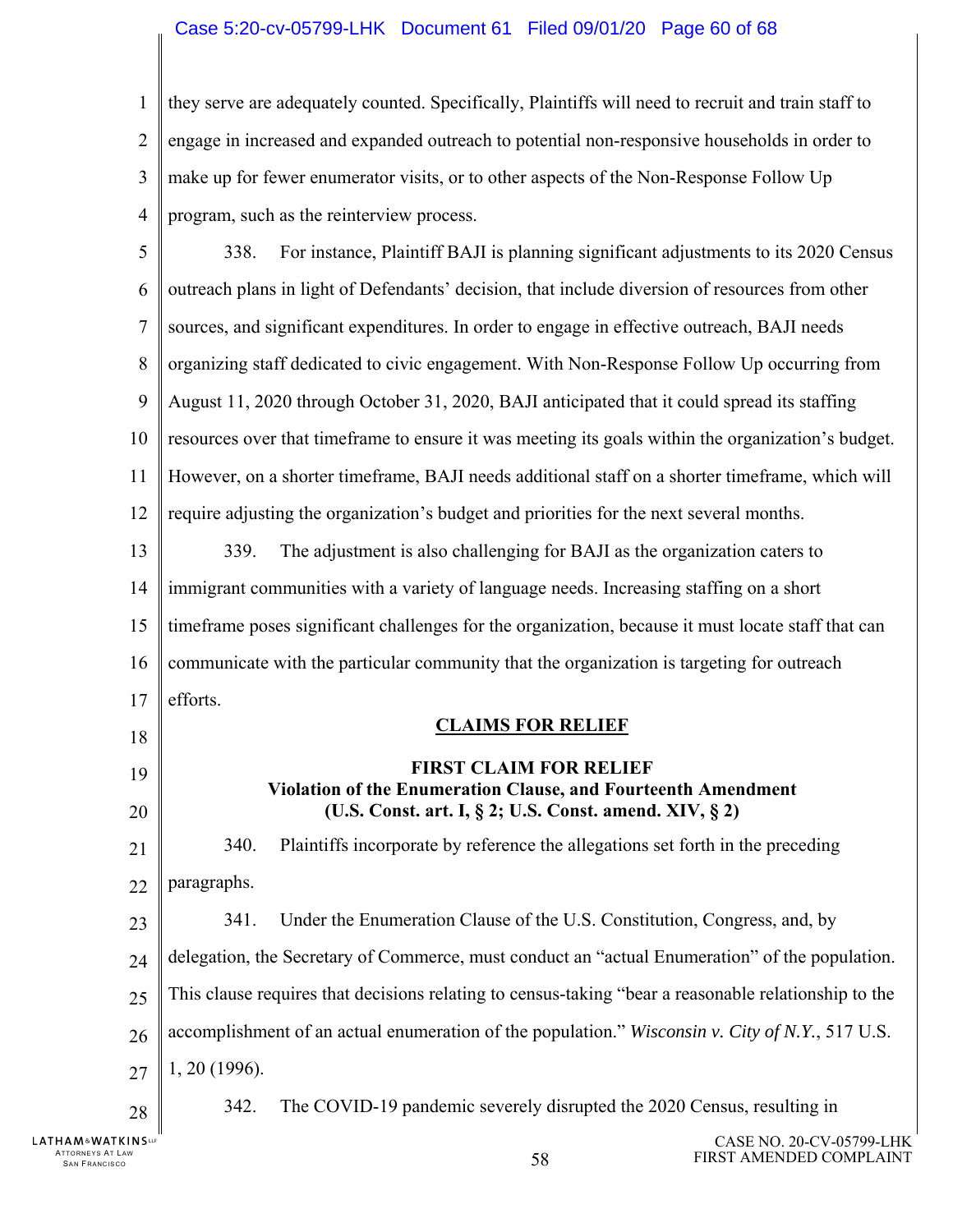#### Case 5:20-cv-05799-LHK Document 61 Filed 09/01/20 Page 61 of 68

CASE NO. 20-CV-05799-LHK 1  $\mathfrak{D}$ 3 4 5 6 7 8 9 10 11 12 13 14 15 16 17 18 19 20 21 22 23 24 25 26 27 28 months of suspended operations and significant delays in crucial counting processes. Moreover, the public-health crisis continues to impact census operations, as the Bureau struggles to retain enumerators and engage in door-knocking in communities experiencing surges of the virus. 343. To navigate this emergency, the Bureau took necessary action to adjust its operational timelines in the COVID-19 Plan while seeking to maintain the operations and processes included in the Final Operational Plan that had been designed to help ensure a complete and accurate count. 344. Abruptly and without explanation, on August 3, 2020, Defendants abandoned the COVID-19 Plan and implemented the Rush Plan. The Rush Plan does not "bear a reasonable relationship to the accomplishment of an actual enumeration of the population." After delaying all operations for months, the Bureau and its staff repeatedly recognized that it was impossible to produce counts consistent with their duties to ensure a full, fair, and accurate count by December 31, 2020. Indeed, current conditions demonstrate that it is infeasible to obtain a fair and accurate count by the end of the year. Nevertheless, the Defendants abandoned their constitutionally mandated pursuit of fair and accurate data, in favor of the speed of the Rush Plan, and the inaccurate data it will produce. 345. Under these circumstances, the decision to curtail crucial 2020 Census operations violates the Enumeration Clause of the United States Constitution. 346. These constitutional violations have caused, are causing, and will continue to cause harm to Plaintiffs as alleged above, and there is a substantial likelihood that the requested relief will redress this harm. **SECOND CLAIM FOR RELIEF Violation of Administrative Procedure Act—Arbitrary and Capricious (5 U.S.C. § 706(2)(A))**  347. Plaintiffs incorporate by reference the allegations set forth in the preceding paragraphs. 348. The APA, 5 U.S.C. § 706(2), provides that a court shall hold unlawful and set aside agency action found to be arbitrary, capricious, an abuse of discretion, or otherwise not in accordance with law. The Rush Plan is final agency action because it marks the consummation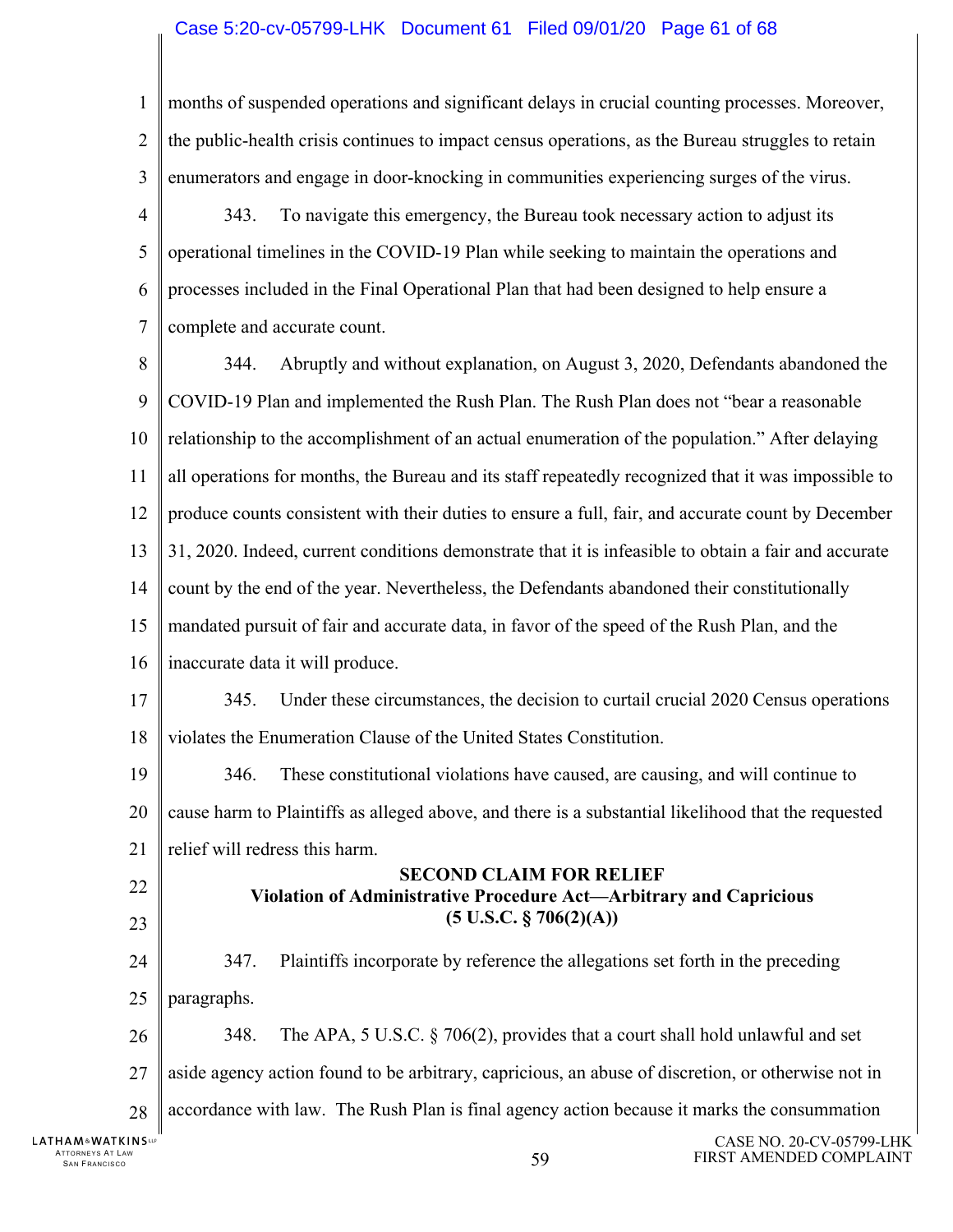#### Case 5:20-cv-05799-LHK Document 61 Filed 09/01/20 Page 62 of 68

1  $\mathfrak{D}$ 3 of the agency's decision-making process, and it is one by which rights or obligations have been determined, or from which legal consequences will flow. *Bennett v. Spear,* 520 U.S. 154, 177-78 (1997).

4 5 6 7 8 9 10 349. In determining whether an action violates the APA, courts consider whether the agency examined relevant data and articulated a satisfactory explanation for its decision, including formulating a rational connection between the facts found and the choice made. *Motor Vehicle Mfrs. Ass'n of U.S., Inc. v. State Farm Mut. Auto. Ins. Co.*, 463 U.S. 29, 43 (1983). Where an agency wishes to depart from an earlier decision, it must acknowledge that change and any reliance interests its previous actions engendered. *See Perez v. Mortg. Bankers Ass'n*, 575 U.S. 92, 105-06 (2015).

11 12 13 14 350. The Bureau spent several years developing its Final Operational Plan for the 2020 Census. That plan carefully determined the required length of each operation, including the appropriate length for data-collection and data-processing. It also included details about the implementation of the various operations.

15 16 17 18 19 351. The COVID-19 pandemic disrupted census operations, and the Bureau responded by adjusting its operations in its COVID-19 Plan. That plan involved retaining the details and the length of time of various operations laid out in the Final Operational Plan, but shifting the timeline for counting several months into the future to account for both the necessity of those operations and the public-health emergency.

20 21 22 23 24 352. The Bureau began implementing the plan, and critical operations were suspended and delayed through the summer. Bureau officials publicly and expressly recognized that it was no longer possible to comply with the December 31, 2020 deadline if the Bureau intended to fulfill its constitutional and statutory obligation of producing reasonably accurate population counts.

25 26 27 28 353. Without explanation and without citing any evidence, Defendants suddenly changed their position and issued a new plan with shortened timelines. Among other things, that change conclusively changed the legal rights and obligations of private households, who now have substantially less time to respond if they wish to be counted in the 2020 Census. Defendants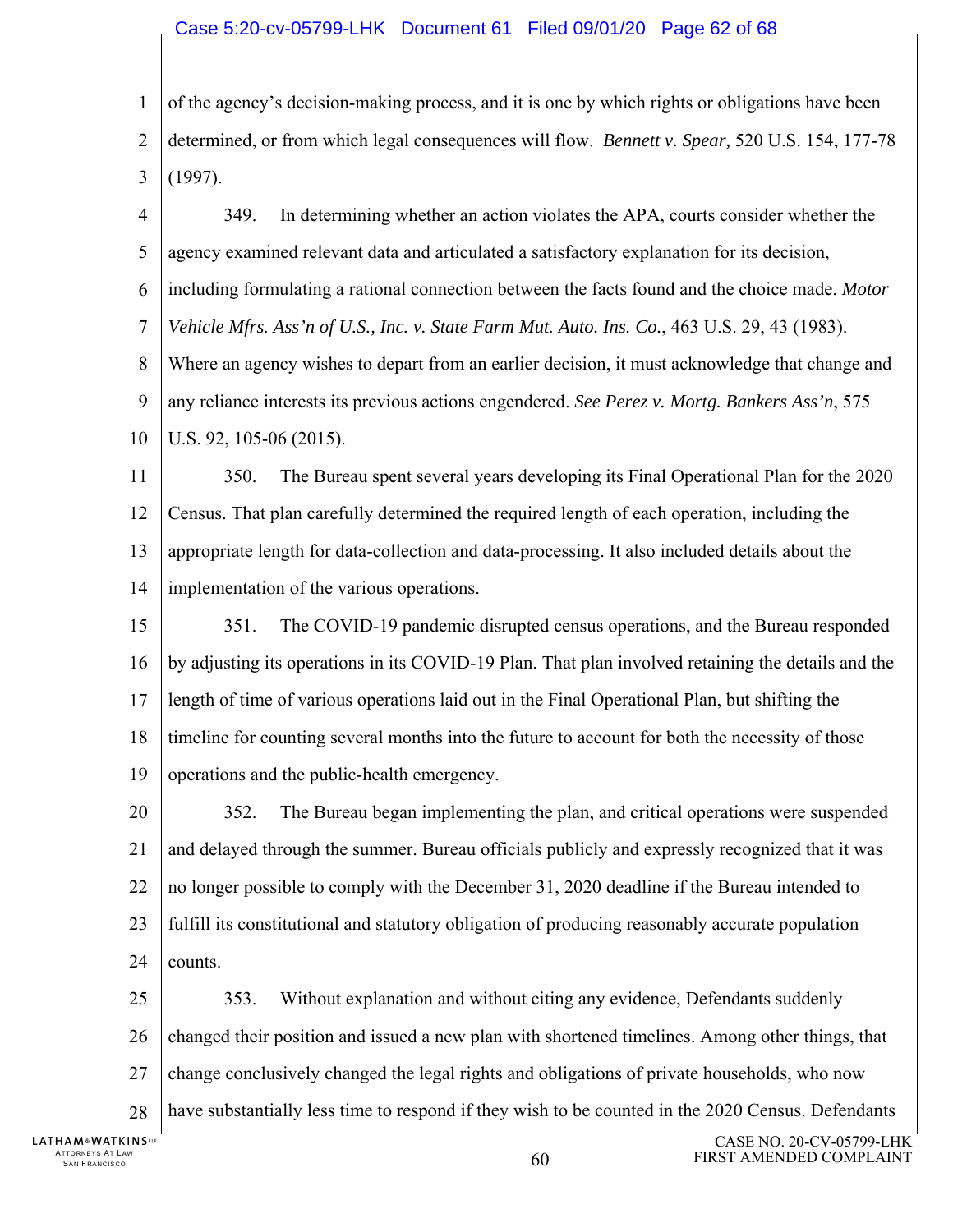#### Case 5:20-cv-05799-LHK Document 61 Filed 09/01/20 Page 63 of 68

1 have provided no evidence to support rescinding the COVID-19 Plan, have failed to  $\mathfrak{D}$ acknowledge or explain their departure from their previous conclusions as to the length of time 3 necessary for an accurate census, and have cited no evidence that they could obtain accurate 4 counts on the shortened timeframe. Defendants' unexplained and unjustifiable reversal is 5 precisely the sort of arbitrary and capricious agency action that the Administrative Procedure Act 6 forbids. 7 354. Defendants' decision also fails to account for several factors relevant to the 8 decision, including the multiple-month long suspension in operations and delay of crucial census 9 operations, the staffing shortages facing the Bureau, the meticulously designed and tested 10 technical requirements for effective enumeration included in the Bureau's Final Operational 11 Plan, and the various quality-control measures the Bureau must engage in to ensure that its 12 reported data is accurate. 13 355. Consequently, Defendants' action is arbitrary and capricious. 14 356. This unlawful action has caused, is causing, and will continue to cause harm to 15 Plaintiffs as alleged above, and there is a substantial likelihood that the requested relief will 16 redress this harm. **THIRD CLAIM FOR RELIEF**  17 **Violation of Administrative Procedure Act—Pretext (5 U.S.C. § 706)**  18 19 357. Plaintiffs incorporate by reference the allegations set forth in the preceding 20 paragraphs. 21 358. Under the Administrative Procedure Act, agencies are required to disclose the 22 "genuine justification[] for important decisions." *Dep't of Commerce*, 139 S. Ct. at 2569, 2575- 23 76. Courts will not accept "contrived reasons" provided by agencies as that would defeat the 24 purpose of judicial review. *Id*. at 2576. Moreover, agencies cannot simply avoid providing 25 reasoning for their decision-making altogether. 26 359. Defendants have decided to cut crucial operations in order to produce 2020 27 Census population results to the President by December 31, 2020. In announcing that decision, 28 Defendants provided no legitimate justification for abandoning the COVID-19 Plan and **LATHAM&WATKINS** CASE NO. 20-CV-05799-LHK ATTORNEYS AT LAW TTORNEYS AT LAW  $61$ <br>San Francisco  $61$ FIRST AMENDED COMPLAINT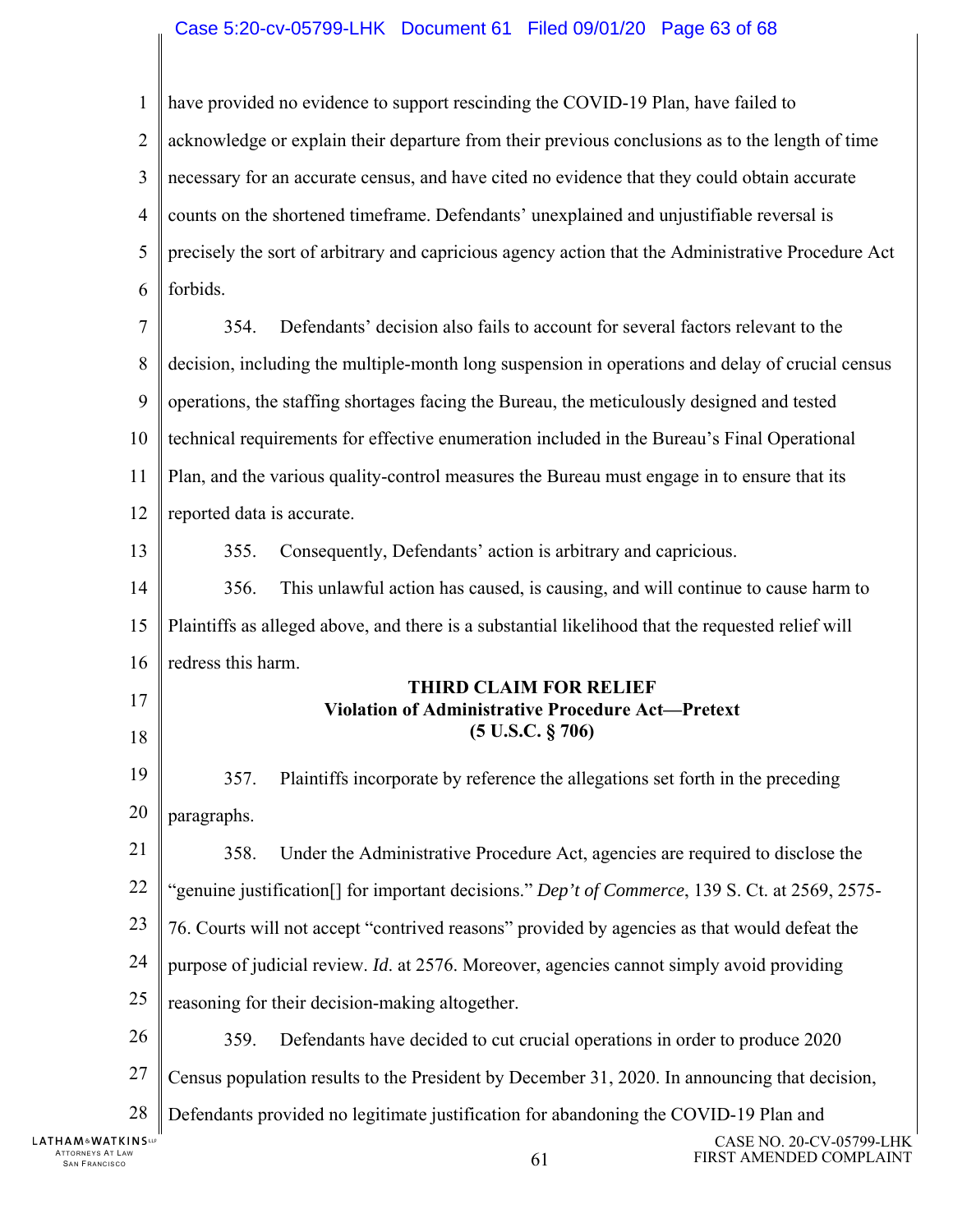#### Case 5:20-cv-05799-LHK Document 61 Filed 09/01/20 Page 64 of 68

1 implementing the Rush Plan.

 $\mathfrak{D}$ 3 4 5 6 7 8 9 10 11 12 13 14 15 16 17 18 19 20 21 22 23 24 25 26 27 28 360. Any attempt by the Defendants to rely on the reporting deadline provided under the Census Act as justification for their decision is mere pretext. 13 U.S.C  $\S$  141(b). 361. For months, Defendants implemented the COVID-19 Plan, the timeline for which necessarily assumed the statutory deadlines could not defeat the constitutional duty to conduct an accurate enumeration, as applied to the extraordinary circumstances at hand. Defendants made significant adjustments, including months-long delays of census operations, on the assumption that the Bureau could and would conduct a full and robust count through the end of October 31, 2020. Since mid-April 2020, Defendants have expressly and publicly recognized that the Bureau could not provide a complete and accurate count by December 31, 2020. And President Trump maintained that the statutory deadlines need not be followed. 362. Defendants' reversal of position on the 2020 Census timeline appears driven by Defendants' efforts to ensure implementation of the President's unconstitutional Apportionment Exclusion Order, which attempts to exclude undocumented persons from the apportionment count and continues a long-running pattern of racially discriminatory and improperly politically motivated conduct of the 2020 Census. 363. In light of these considerations, Defendants' purported justification is pretextual and, thus, arbitrary and capricious under the Administrative Procedure Act. 364. Defendants' unlawful action has caused, is causing, and will continue to cause harm to Plaintiffs as alleged above, and there is a substantial likelihood that the requested relief will redress this harm. **PRAYER FOR RELIEF**  365. Plaintiffs respectfully request that this Court: 366. Declare that Defendants' promulgation of the Rush Plan, and corresponding revocation of the COVID-19 Plan is unconstitutional under the Enumeration Clause, and unlawful under the Administrative Procedure Act. 367. Vacate the Rush Plan, thereby reinstating the COVID-19 Plan. 368. Enjoin Defendants from implementing the Rush Plan or otherwise unlawfully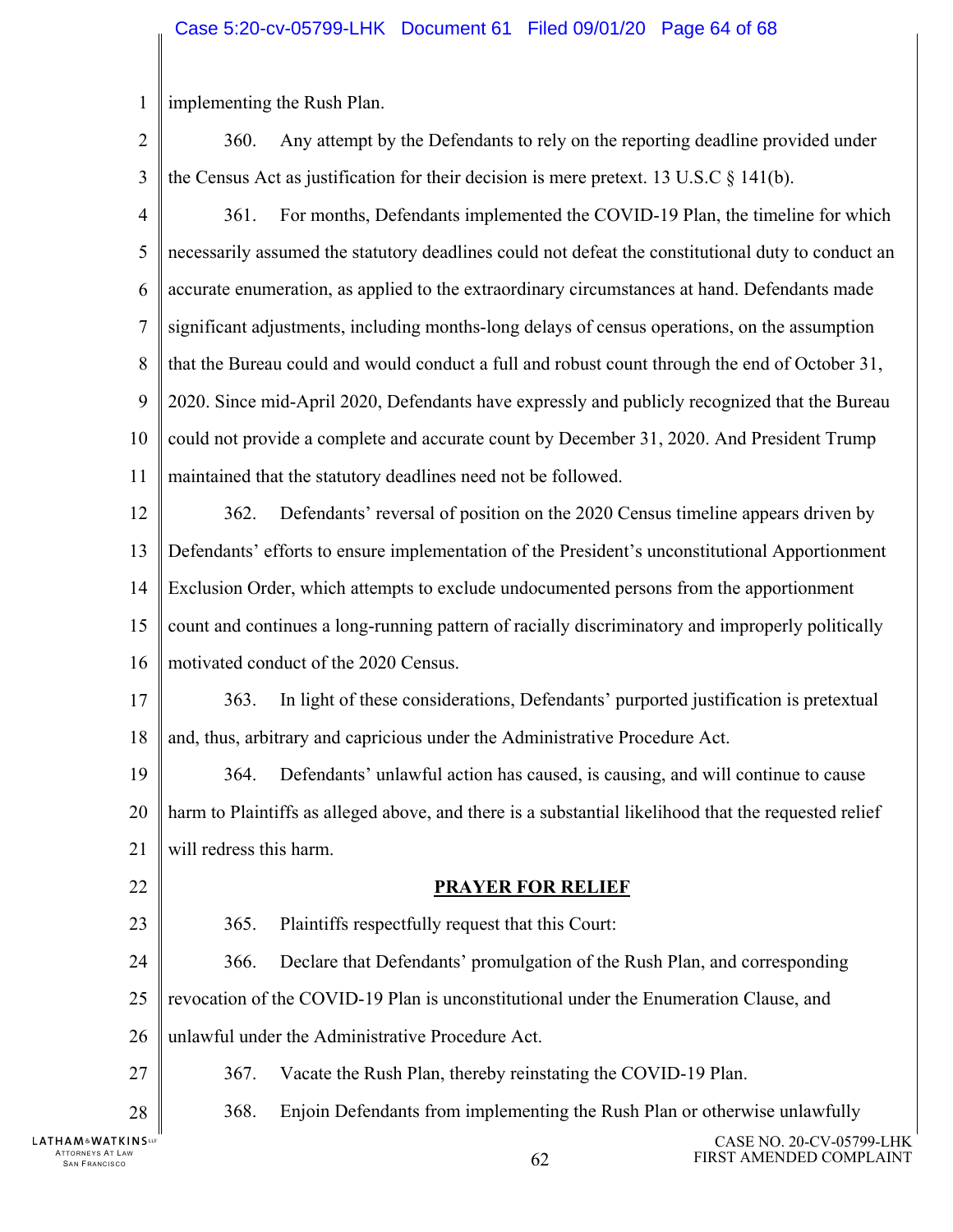# Case 5:20-cv-05799-LHK Document 61 Filed 09/01/20 Page 65 of 68

| $\mathbf{1}$                                                                                                                        |                          | interfering with the COVID-19 Plan.                               |                                                                                                                                                                                                                                                                                                                                                                                    |                                                                                                                                                                                                                                                                                                                                                                                                                                                                                                                                                              |
|-------------------------------------------------------------------------------------------------------------------------------------|--------------------------|-------------------------------------------------------------------|------------------------------------------------------------------------------------------------------------------------------------------------------------------------------------------------------------------------------------------------------------------------------------------------------------------------------------------------------------------------------------|--------------------------------------------------------------------------------------------------------------------------------------------------------------------------------------------------------------------------------------------------------------------------------------------------------------------------------------------------------------------------------------------------------------------------------------------------------------------------------------------------------------------------------------------------------------|
| $\overline{2}$                                                                                                                      | 369.                     | Award Plaintiffs costs, expenses, and reasonable attorneys' fees. |                                                                                                                                                                                                                                                                                                                                                                                    |                                                                                                                                                                                                                                                                                                                                                                                                                                                                                                                                                              |
| 3                                                                                                                                   | 370.                     | Award any other relief the Court deems just and proper.           |                                                                                                                                                                                                                                                                                                                                                                                    |                                                                                                                                                                                                                                                                                                                                                                                                                                                                                                                                                              |
| $\overline{4}$                                                                                                                      |                          |                                                                   |                                                                                                                                                                                                                                                                                                                                                                                    |                                                                                                                                                                                                                                                                                                                                                                                                                                                                                                                                                              |
| 5                                                                                                                                   | Dated: September 1, 2020 |                                                                   | <b>LATHAM &amp; WATKINS LLP</b>                                                                                                                                                                                                                                                                                                                                                    |                                                                                                                                                                                                                                                                                                                                                                                                                                                                                                                                                              |
| 6<br>$\overline{7}$<br>8<br>9<br>10<br>11<br>12<br>13<br>14<br>15<br>16<br>17<br>18<br>19<br>20<br>21<br>22<br>23<br>24<br>25<br>26 |                          |                                                                   | By: /s/ Sadik Huseny<br>Steven M. Bauer (Bar No. 135067)<br>Sadik Huseny (Bar No. 224659)<br>Amit Makker (Bar No. 280747)<br>505 Montgomery Street, Suite 2000<br>San Francisco, CA 94111<br>Telephone: 415.391.0600<br>Facsimile: 415.395.8095<br>555 Eleventh Street NW, Suite 1000<br>Washington, D.C. 20004<br>Telephone: 202.637.2200<br>Facsimile: 202.637.2201<br>the NAACP | Shannon D. Lankenau (Bar. No. 294263)<br>Richard P. Bress (admitted pro hac vice)<br>Melissa Arbus Sherry (admitted pro hac vice)<br>Anne W. Robinson (admitted pro hac vice)<br>Tyce R. Walters (admitted pro hac vice)<br>Genevieve P. Hoffman (admitted pro hac vice)<br>Gemma Donofrio (admitted pro hac vice)<br>Attorneys for Plaintiffs National Urban League;<br>League of Women Voters; Black Alliance for<br>Just Immigration; Harris County, Texas; King<br>County, Washington; City of San Jose,<br>California; Rodney Ellis; Adrian Garcia; and |
| 27<br>28                                                                                                                            |                          |                                                                   |                                                                                                                                                                                                                                                                                                                                                                                    |                                                                                                                                                                                                                                                                                                                                                                                                                                                                                                                                                              |
| LATHAM&WATKINSLF<br>ATTORNEYS AT LAW<br><b>SAN FRANCISCO</b>                                                                        |                          |                                                                   | 63                                                                                                                                                                                                                                                                                                                                                                                 | CASE NO. 20-CV-05799-LHK<br>FIRST AMENDED COMPLAINT                                                                                                                                                                                                                                                                                                                                                                                                                                                                                                          |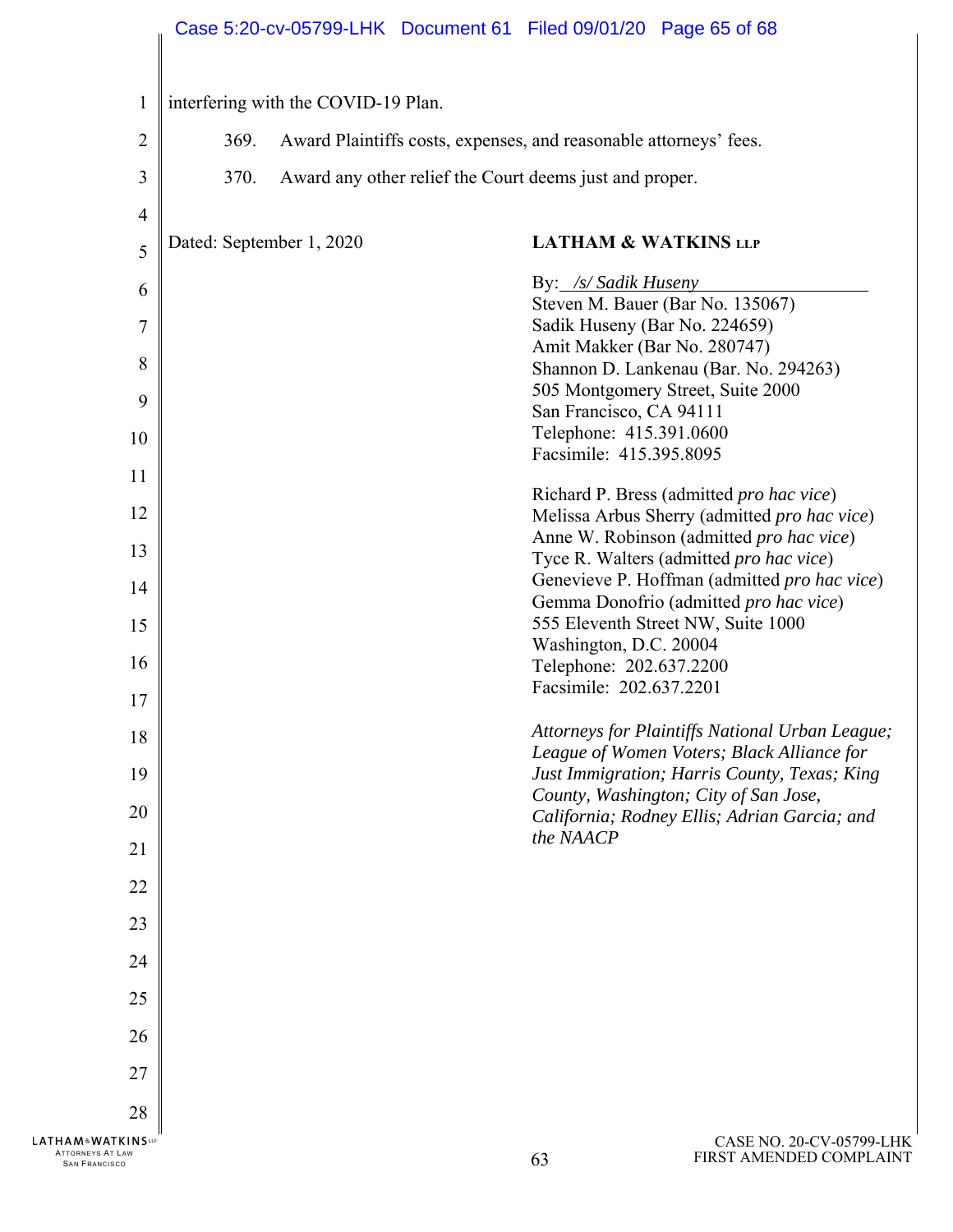1

#### **LAWYERS' COMMITTEE FOR CIVIL RIGHTS UNDER LAW**

| ï<br>. . |
|----------|
|          |
| ╯<br>×   |

 $\overline{2}$ 

|  | By: /s/ Jon M. Greenbaum |  |
|--|--------------------------|--|
|  |                          |  |

| 4 | Kristen Clarke ( <i>pro hac vice</i> forthcoming) |
|---|---------------------------------------------------|
|   | Jon M. Greenbaum (Bar No. 166733)                 |
| 5 | Ezra D. Rosenberg (admitted pro hac vice)         |
| 6 | Dorian L. Spence (pro hac vice                    |
|   | forthcoming)                                      |
| 7 | Ajay P. Saini (admitted pro hac vice)             |
|   | Maryum Jordan (Bar No. 325447)                    |
| 8 | Pooja Chaudhuri (Bar No. 314847)                  |
|   | 1500 K Street NW, Suite 900                       |
| 9 | Washington, DC 20005                              |
| Λ | Telephone: 202.662.8600                           |

#### 10 Facsimile: 202.783.0857

11

*Attorneys for Plaintiffs National Urban* 

| 12   League; City of San Jose, California; Harris                                                                |
|------------------------------------------------------------------------------------------------------------------|
| $\parallel$ County, Texas; League of Women Voters;<br>$\begin{bmatrix} 13 \end{bmatrix}$ county, results, League |
|                                                                                                                  |

- 13 *King County, Washington; Black Alliance for*
- 14 *Just Immigration; Rodney Ellis; Adrian*
- *Garcia; the NAACP; and Navajo Nation*
- 15 **BRENNAN CENTER FOR JUSTICE**
- 16
- 
- 17 By: */s/ Wendy R. Weiser*  Wendy R. Weiser (admitted *pro hac vice*) weiserw@brennan.law.nyu.edu
- 18 19 Thomas P. Wolf (admitted *pro hac vice*) wolf@brennan.law.nyu.edu
- 20 Kelly M. Percival (admitted *pro hac vice*) percivalk@brennan.law.nyu.edu
- 21 120 Broadway, Suite 1750 New York, NY 10271
- Telephone: 646.292.8310
- 22 Facsimile: 212.463.7308
- 23
- *Attorneys for Plaintiffs National Urban*
- 24 *League; City of San Jose, California; Harris*
- 25 *County, Texas; League of Women Voters; King County, Washington; Black Alliance for*
- *Just Immigration; Rodney Ellis; Adrian*
- 26 *Garcia; the NAACP and Navajo Nation*
- 27

28

## **CITY ATTORNEY FOR THE CITY OF LOS ANGELES**

By: */s/ Danielle Goldstein*  Michael N. Feuer (Bar No. 111529) mike.feuer@lacity.org Kathleen Kenealy (Bar No. 212289) kathleen.kenealy@lacity.org Danielle Goldstein (Bar No. 257486) danielle.goldstein@lacity.org Michael Dundas (Bar No. 226930) mike.dundas@lacity.org 200 N. Main Street, 8th Floor Los Angeles, CA 90012 Telephone: 213.473.3231 Facsimile: 213.978.8312

*Attorneys for Plaintiff City of Los Angeles* 

### **CITY OF SALINAS**

| By: /s/ Christopher A. Callihan          |  |  |  |  |
|------------------------------------------|--|--|--|--|
| Christopher A. Callihan (Bar No. 203010) |  |  |  |  |
| legalwebmail@ci.salinas.ca.us            |  |  |  |  |
| Michael Mutalipassi (Bar No. 274858)     |  |  |  |  |
| michaelmu@ci.salinas.ca.us               |  |  |  |  |
| 200 Lincoln Avenue                       |  |  |  |  |
| Salinas, CA 93901                        |  |  |  |  |
| Telephone: 831.758.7256                  |  |  |  |  |
| Facsimile: 831.758.7257                  |  |  |  |  |

*Attorneys for Plaintiff City of Salinas*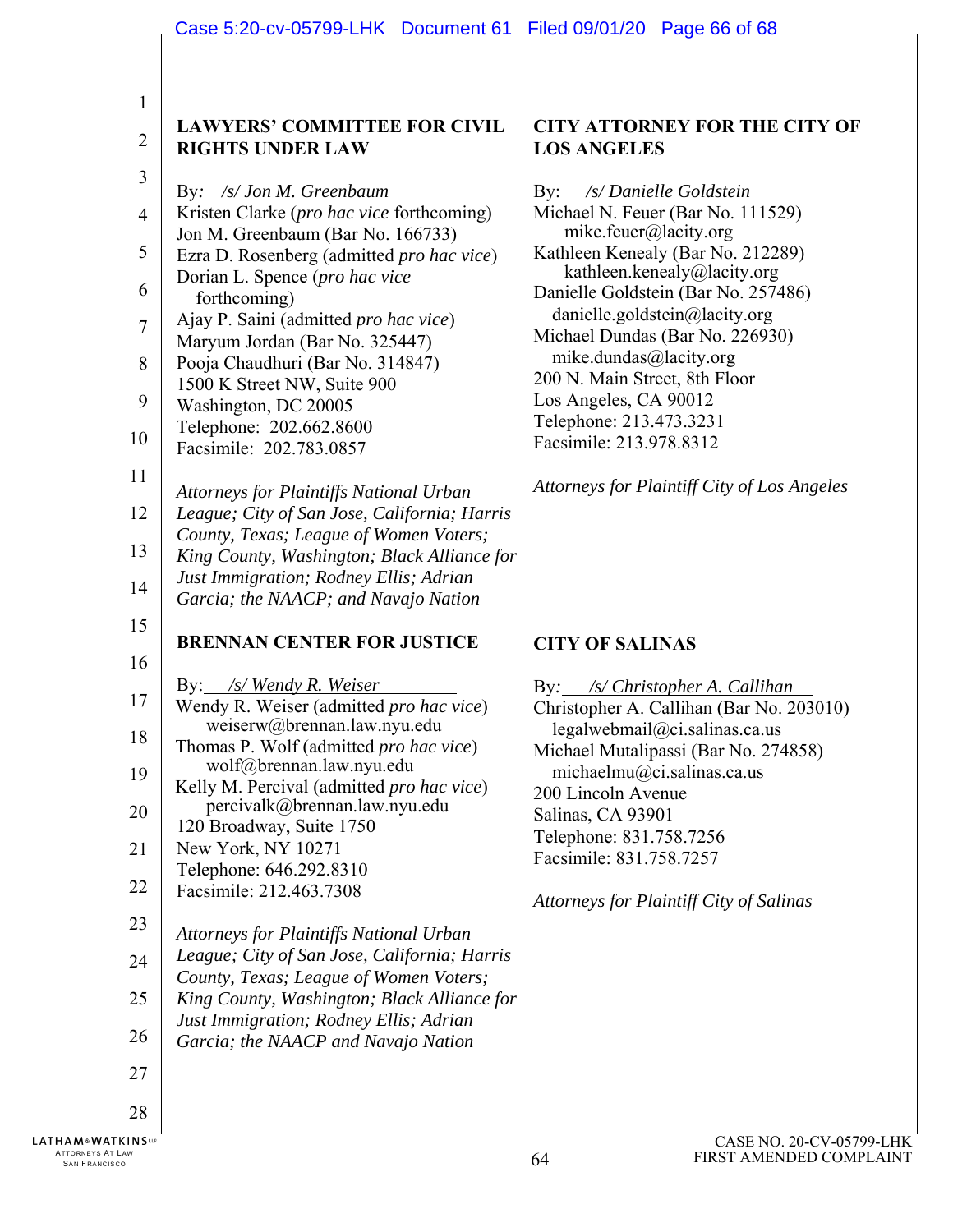| $\mathbf{1}$   | <b>NAVAJO NATION DEPARTMENT OF</b><br><b>JUSTICE</b>                                                                                                                                    |  |  |  |  |
|----------------|-----------------------------------------------------------------------------------------------------------------------------------------------------------------------------------------|--|--|--|--|
| $\overline{c}$ |                                                                                                                                                                                         |  |  |  |  |
| 3              | By: /s/ Jason Searle<br>Doreen McPaul, Attorney General<br>dmcpaul@nndoj.org                                                                                                            |  |  |  |  |
| $\overline{4}$ | Jason Searle ( <i>pro hac vice</i> forthcoming)                                                                                                                                         |  |  |  |  |
| 5              | jasearle@nndoj.org<br>P.O. Box 2010<br>Window Rock, AZ 86515                                                                                                                            |  |  |  |  |
| 6              | Telephone (928) 871-6345                                                                                                                                                                |  |  |  |  |
| 7              | <b>Attorneys for Navajo Nation</b>                                                                                                                                                      |  |  |  |  |
| 8              |                                                                                                                                                                                         |  |  |  |  |
| 9              | <b>EDELSON PC</b>                                                                                                                                                                       |  |  |  |  |
| 10             | By: /s/ Rafey S. Balabanian<br>Rafey S. Balabanian (Bar No. 315962)                                                                                                                     |  |  |  |  |
| 11             | rbalabanian@edelson.com<br>Lily E. Hough (Bar No. 315277)<br>lhough@edelson.com<br>Edelson P.C.<br>123 Townsend Street, Suite 100<br>San Francisco, CA 94107<br>Telephone: 415.212.9300 |  |  |  |  |
| 12             |                                                                                                                                                                                         |  |  |  |  |
| 13             |                                                                                                                                                                                         |  |  |  |  |
| 14             | Facsimile: 415.373.9435                                                                                                                                                                 |  |  |  |  |
| 15             | Attorneys for Plaintiff City of Chicago                                                                                                                                                 |  |  |  |  |
| 16             |                                                                                                                                                                                         |  |  |  |  |
| 17             |                                                                                                                                                                                         |  |  |  |  |
| 18             |                                                                                                                                                                                         |  |  |  |  |
| 19             |                                                                                                                                                                                         |  |  |  |  |
| 20             | <b>CORPORATION COUNSEL FOR THE</b>                                                                                                                                                      |  |  |  |  |
| 21             | <b>CITY OF CHICAGO</b>                                                                                                                                                                  |  |  |  |  |
| 22             | By: /s/ Rebecca Hirsch<br>Rebecca Hirsch (pro hac vice forthcoming)<br>Rebecca.hirsch2@cityofchicago.org                                                                                |  |  |  |  |
| 23             | Mark A. Flessner                                                                                                                                                                        |  |  |  |  |
| 24             | Stephen J. Kane<br>121 N. LaSalle Street, Room 600                                                                                                                                      |  |  |  |  |
| 25             | Chicago, IL 60602<br>Telephone: (312) 744-8143                                                                                                                                          |  |  |  |  |
| 26             | Facsimile: (312) 744-5185                                                                                                                                                               |  |  |  |  |
| 27             | Attorneys for Plaintiff City of Chicago                                                                                                                                                 |  |  |  |  |
| 28             |                                                                                                                                                                                         |  |  |  |  |

# **PUBLIC COUNSEL**

By: */s/ Mark Rosenbaum* 

# Mark Rosenbaum (Bar No. 59940) mrosenbaum@publiccounsel.org 610 South Ardmore Avenue Los Angeles, CA 90005 Telephone: 213.385.2977 Facsimile: 213.385.9089 *Attorneys for Plaintiff City of San Jose*  **AKIN GUMP STRAUSS HAUER & FELD LLP**  By: */s/ Donald R. Pongrace*  Donald R. Pongrace (*pro hac vice* forthcoming) dpongrace@akingump.com 2001 K St., N.W. Washington, D.C. 20006 Telephone: (202) 887-4000 Facsimile: 202-887-4288 Dario J. Frommer (Bar No. 161248) dfrommer@akingump.com Akin Gump Strauss Hauer & Feld LLP 1999 Avenue of the Stars, Suite 600 Los Angeles, CA 90067-6022 Phone: 213.254.1270 Fax: 310.229.1001 *Attorneys for Plaintiff Gila River Indian Community*  **HOLLAND & KNIGHT LLP**  By: */s David I. Holtzman*  David I. Holtzman (Bar No. 299287)

David.Holtzman@hklaw.com

*Attorneys for Plaintiff County of Los Angeles*

50 California Street, 28th Floor San Francisco, CA 94111 Telephone: (415) 743-6970

Daniel P. Kappes Jacqueline N. Harvey

Fax: (415) 743-6910

CASE NO. 20-CV-05799-LHK FIRST AMENDED COMPLAINT